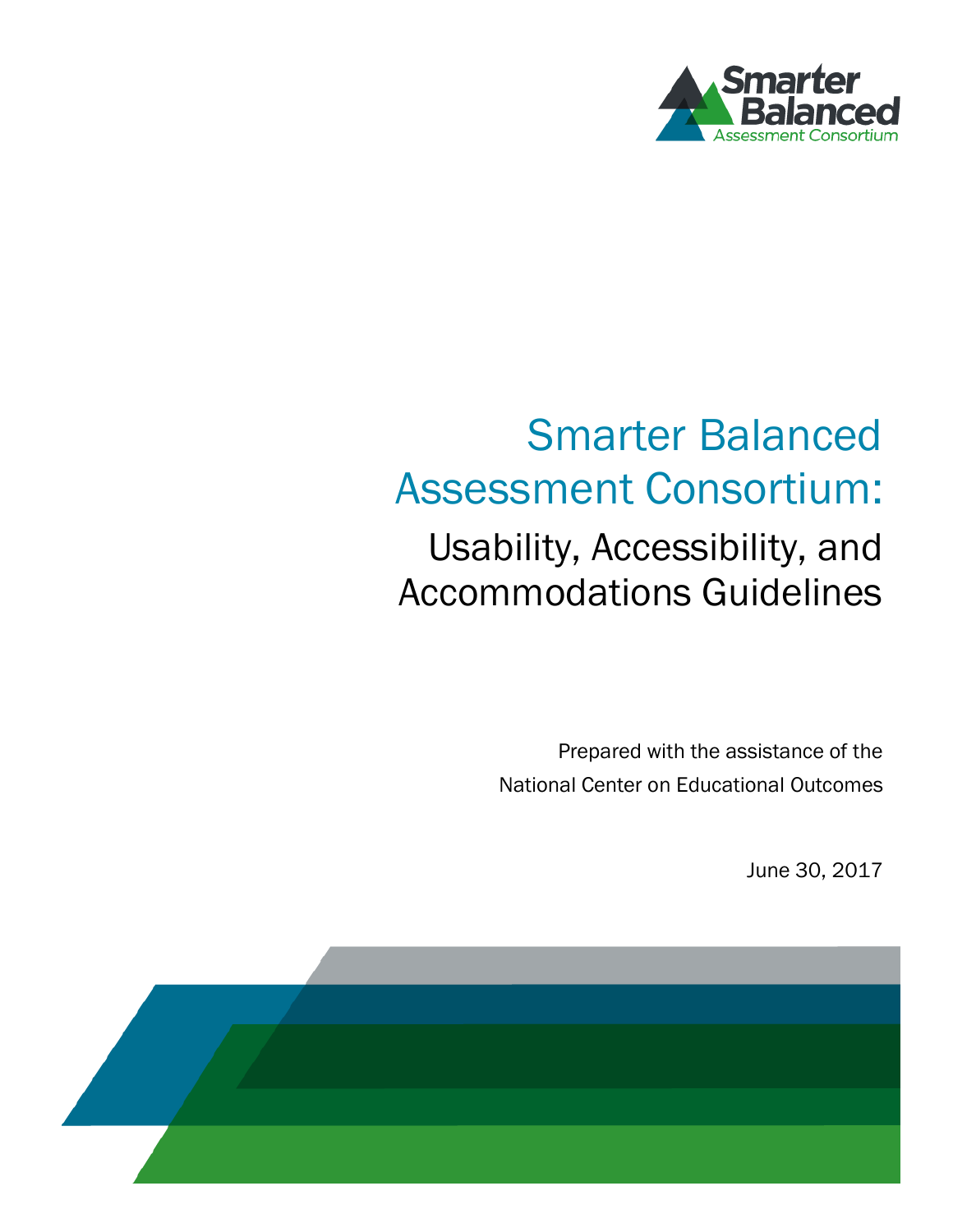

# **TABLE OF CONTENTS**

<span id="page-1-0"></span>

| Appendix A: Summary of Smarter Balanced Universal Tools, Designated Supports, and<br>Appendix B: Research-based Lessons Learned about Universal Design, Accessibility Tools, and<br>Universal Tools and Designated Supports FAQs (Available to All Students)  38 |  |
|------------------------------------------------------------------------------------------------------------------------------------------------------------------------------------------------------------------------------------------------------------------|--|
|                                                                                                                                                                                                                                                                  |  |
|                                                                                                                                                                                                                                                                  |  |
|                                                                                                                                                                                                                                                                  |  |
|                                                                                                                                                                                                                                                                  |  |
|                                                                                                                                                                                                                                                                  |  |
|                                                                                                                                                                                                                                                                  |  |
|                                                                                                                                                                                                                                                                  |  |
|                                                                                                                                                                                                                                                                  |  |
|                                                                                                                                                                                                                                                                  |  |
|                                                                                                                                                                                                                                                                  |  |
|                                                                                                                                                                                                                                                                  |  |
|                                                                                                                                                                                                                                                                  |  |
|                                                                                                                                                                                                                                                                  |  |
|                                                                                                                                                                                                                                                                  |  |
|                                                                                                                                                                                                                                                                  |  |
|                                                                                                                                                                                                                                                                  |  |
|                                                                                                                                                                                                                                                                  |  |
|                                                                                                                                                                                                                                                                  |  |
|                                                                                                                                                                                                                                                                  |  |
|                                                                                                                                                                                                                                                                  |  |
|                                                                                                                                                                                                                                                                  |  |
|                                                                                                                                                                                                                                                                  |  |
|                                                                                                                                                                                                                                                                  |  |
|                                                                                                                                                                                                                                                                  |  |
|                                                                                                                                                                                                                                                                  |  |
|                                                                                                                                                                                                                                                                  |  |
|                                                                                                                                                                                                                                                                  |  |
|                                                                                                                                                                                                                                                                  |  |
|                                                                                                                                                                                                                                                                  |  |
|                                                                                                                                                                                                                                                                  |  |
|                                                                                                                                                                                                                                                                  |  |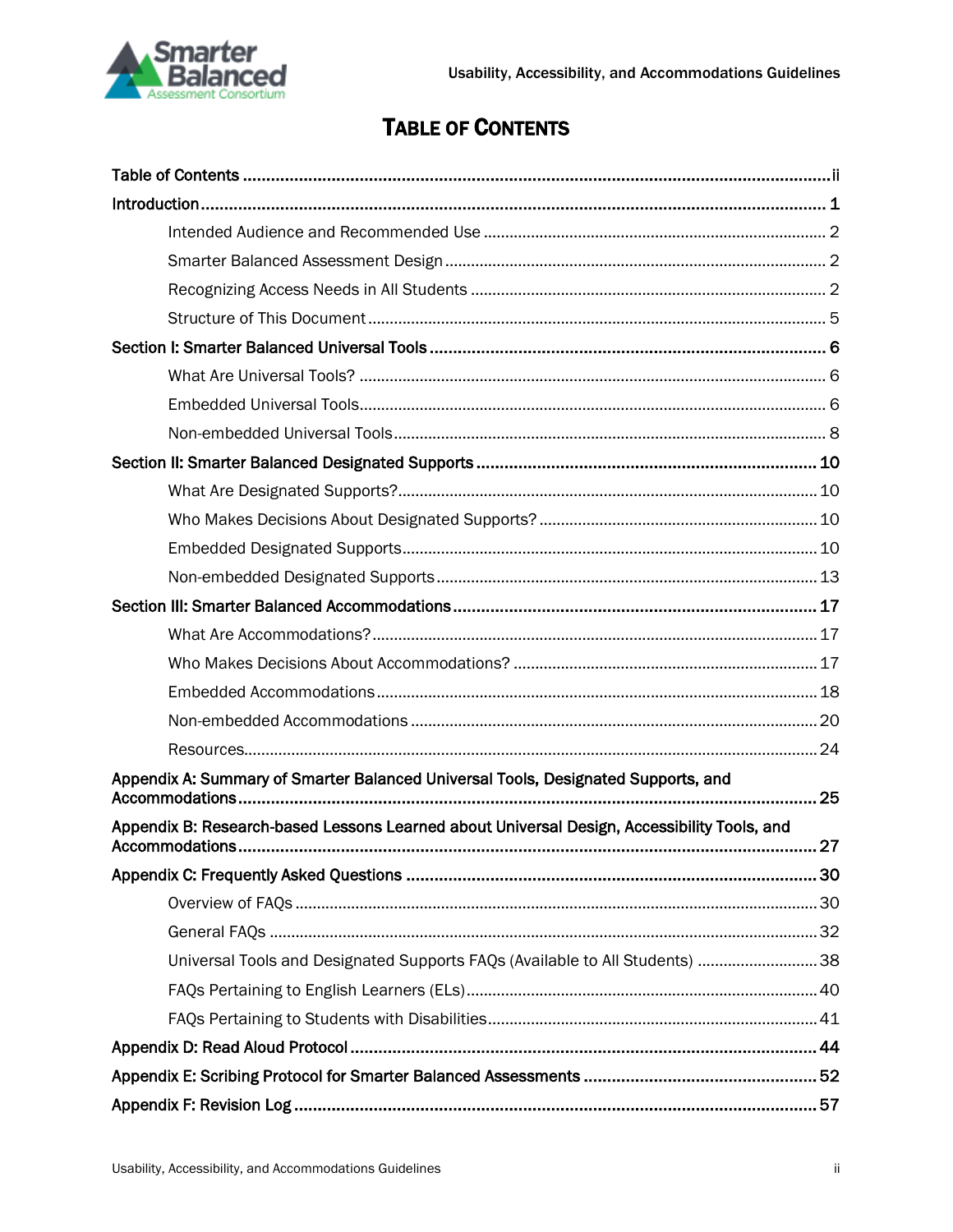

## INTRODUCTION

<span id="page-2-0"></span>The Smarter Balanced Assessment Consortium (Smarter Balanced) strives to provide every student with a positive and productive assessment experience, generating results that are a fair and accurate estimate of each student's achievement. Further, Smarter Balanced is building on a framework of accessibility for all students, including English Learners (ELs), students with disabilities, and ELs with disabilities, but not limited to those groups. In the process of developing its next-generation assessments to measure students' knowledge and skills as they progress toward college and career readiness, Smarter Balanced recognized that the validity of assessment results depends on each and every student having appropriate universal tools, designated supports, and accommodations when needed based on the constructs being measured by the assessment. This document was developed for the Smarter Balanced members to guide the selection and administration of universal tools, designated supports, and accommodations.

The Smarter Balanced assessment is based on the Common Core State Standards (CCSS). Thus, the universal tools, designated supports, and accommodations that are appropriate for the Smarter Balanced assessment may be different from those that members allowed in the past. For the secure summative assessments, a member can only make available to students the universal tools, designated supports, and accommodations that are included in the *Smarter Balanced Usability, Accessibility, and Accommodations Guidelines.* A member may elect not to make available to its students, any universal tool, designated support, or accommodation that is otherwise included in the *Guidelines* when the implementation or use of the universal tool, designated support, or accommodation is in conflict with a member's law, regulation, or policy.

These *Guidelines* describe the Smarter Balanced universal tools, designated supports, and accommodations available for the Smarter Balanced assessments at this time (see Appendix A). The specific universal tools, designated supports, and accommodations approved by Smarter Balanced may change in the future if additional tools, supports or accommodations are identified for the assessment based on member experience and research findings. The Consortium has established a standing committee, including representatives from Governing members that review suggested additional universal tools, designated supports, and accommodations to determine if changes are warranted.

Proposed changes to the list of universal tools, designated supports, and accommodations are brought to Governing members for review, input, and vote for approval. Furthermore, members may issue temporary approvals (i.e., one summative assessment administration) for individual unique student accommodations or designated supports. K-12 Leads will evaluate formal requests for unique accommodations/designated supports and determine whether or not the request poses a threat to the measurement of the construct. Upon issuing a temporary approval, the member will send documentation of the approval to the Consortium. The Consortium will consider all members' approved temporary accommodations/designated supports as part of the annual Consortium UAAG review process. If the Consortium determines it requires additional time to study the issue before the Consortium can engage in a vote, a member may notify the Consortium that the member intends to issue temporary approvals for the same accommodation/designated support during the next summative assessment administration. Members should include in their notification to the Consortium the intended use of the temporary accommodation/support and the rationale for issuing temporary authorizations for the next summative assessment administration. The Consortium will provide to members a list of the temporary accommodations/designated supports issued by members that are not Consortium approved accommodations/designated supports and cannot be authorized for the next summative assessment administration.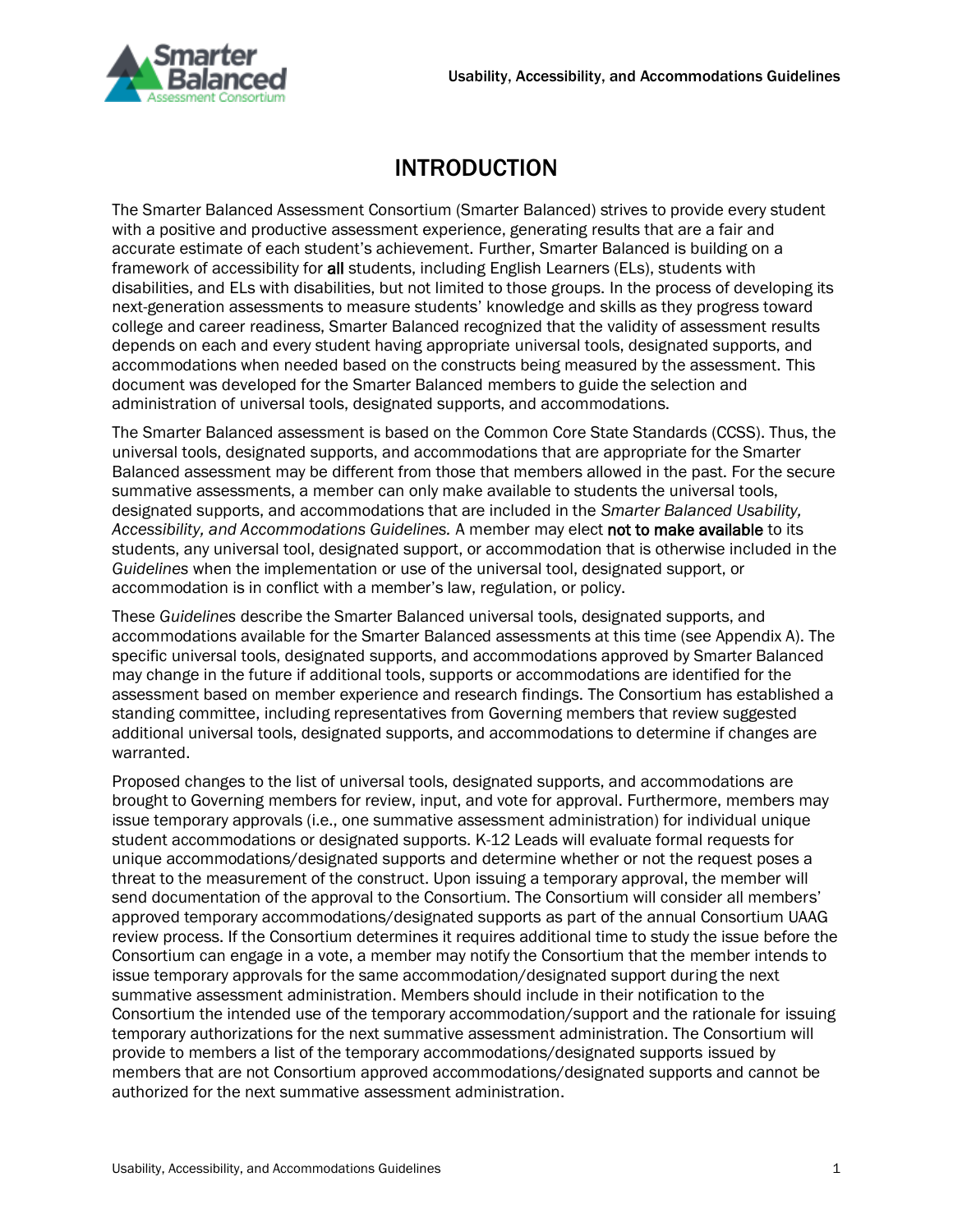

### <span id="page-3-0"></span>INTENDED AUDIENCE AND RECOMMENDED USE

The Smarter Balanced Assessment Consortium's *Usability, Accessibility, and Accommodations Guidelines* are intended for school-level personnel and decision-making teams, particularly Individualized Education Program (IEP) teams, as they prepare for and implement the Smarter Balanced assessment. The *Guidelines* provide information for classroom teachers, English development educators, special education teachers, and related services personnel to use in selecting and administering universal tools, designated supports, and accommodations for those students who need them. The *Guidelines* are also intended for assessment staff and administrators who oversee the decisions that are made in instruction and assessment.

The *Smarter Balanced Guidelines* apply to all students. They emphasize an individualized approach to the implementation of assessment practices for those students who have diverse needs and participate in large-scale content assessments. This document focuses on universal tools, designated supports, and accommodations for the Smarter Balanced content assessments of English language arts (ELA)/literacy and mathematics (math). At the same time, it supports important instructional decisions about accessibility and accommodations for students who participate in the Smarter Balanced assessments. It recognizes the critical connection between accessibility and accommodations in instruction and accessibility and accommodations during assessment. The *Guidelines* also are supported by the *Smarter Balanced Test Administration Manual (TAM)*.

### <span id="page-3-1"></span>SMARTER BALANCED ASSESSMENT DESIGN

The Smarter Balanced Assessment Consortium has developed a system of valid, reliable, and fair next-generation assessments aligned to the CCSS in English language arts/literacy and mathematics for grades 3-8 and 11. The system includes summative assessments for accountability purposes, optional interim assessments for local use, and formative tools and processes for instructional use. Computer adaptive testing technologies are used for the summative and interim assessments to provide meaningful feedback and actionable data that teachers and other stakeholders can use to help students succeed. For more information, visit [www.smarterbalanced.org/smarter-balanced](http://www.smarterbalanced.org/smarter-balanced-assessments/)[assessments/.](http://www.smarterbalanced.org/smarter-balanced-assessments/)

### <span id="page-3-2"></span>RECOGNIZING ACCESS NEEDS IN ALL STUDENTS

All students (including students with disabilities, ELs, and ELs with disabilities) are to be held to the same expectations for participation and performance on member assessments. Specifically, all students enrolled in grades 3-8 and 11 are required to participate in the Smarter Balanced mathematics assessment except:

• Students with the most significant cognitive disabilities who meet the criteria for the mathematics alternate assessment based on alternate achievement standards (approximately 1% or fewer of the student population).

All students enrolled in grades 3-8 and 11 are required to participate in the Smarter Balanced English language arts/literacy assessment except:

- Students with the most significant cognitive disabilities who meet the criteria for the English language arts/literacy alternate assessment based on alternate achievement standards (approximately 1% or fewer of the student population).
- ELs who are enrolled for the first year in a U.S. school. These students instead participate in their required English language proficiency assessment.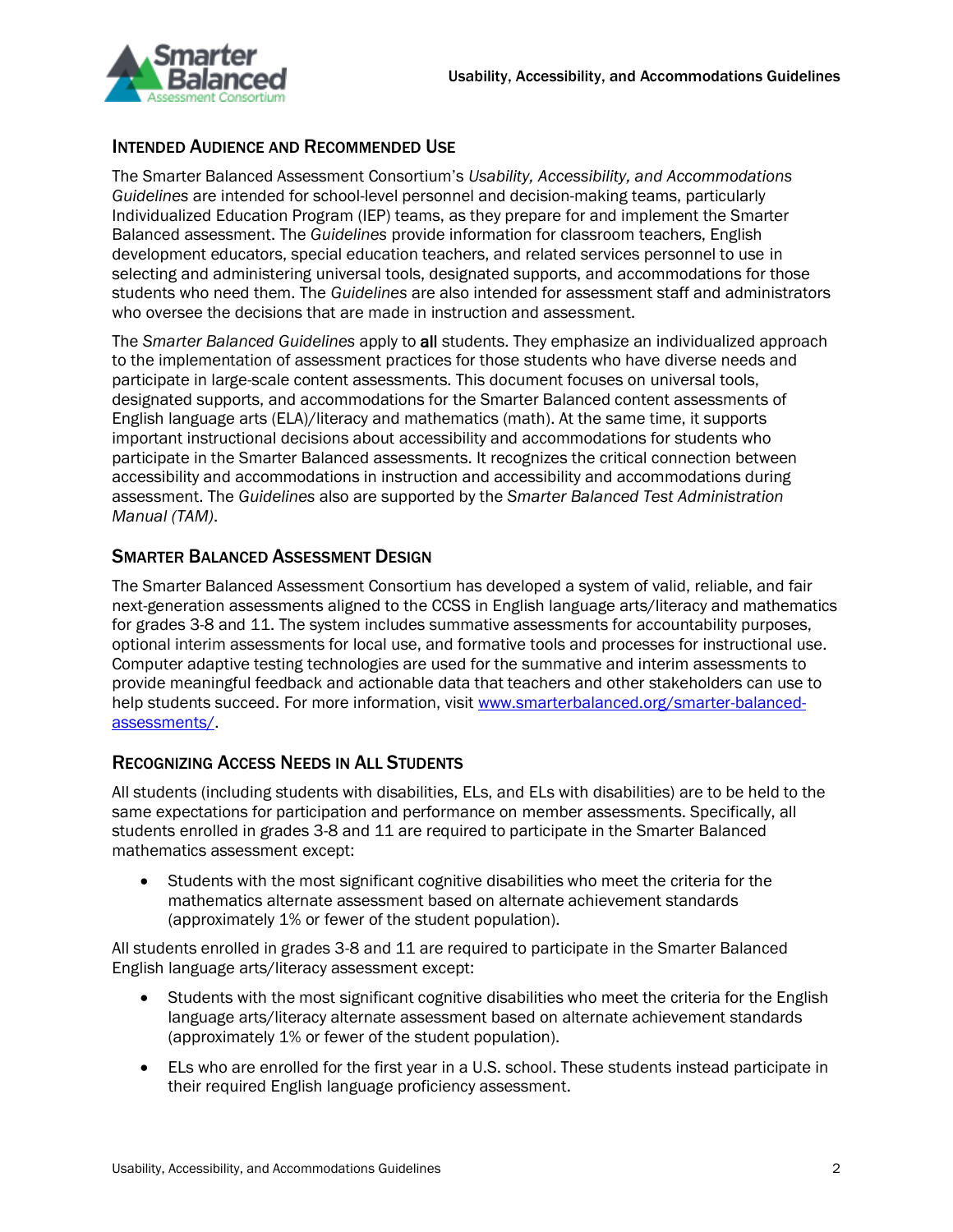

Federal laws governing student participation in assessments must meet the requirements of the Every Student Succeeds Act (ESSA) of 2016, the Individuals with Disabilities Education Improvement Act of 2004 (IDEA), and Section 504 of the Rehabilitation Act of 1973 (reauthorized in 2008).

Recognizing the diverse characteristics and needs of students who participate in the Smarter Balanced assessments, the Smarter Balanced members worked together through the Smarter Balanced Test Administration and Student Access Work Group to develop an *Accessibility and Accommodations Framework* that guided the consortium as it worked to reach agreement on the specific tools, supports, and accommodations available for the assessment. The Work Group also considered research-based lessons learned about universal design, accessibility tools, and accommodations (see Appendix B).

The conceptual model that serves as the basis for the *Usability, Accessibility, and Accommodations Guidelines* is shown in Figure 1. This figure portrays several aspects of the Smarter Balanced assessment features – universal tools (available for all students), designated supports (available when indicated by an adult or team), and accommodations (available need is documented in an Individualized Education Program (IEP) or 504 plan). It also portrays the additive and sequentiallyinclusive nature of these three aspects. Universal tools are available to all students, including those receiving designated supports and those receiving accommodations. Designated supports are available to students for whom the need has been indicated by an educator (or team of educators with parent/guardian and student). Accommodations are available only to those students with documentation of the need through a formal plan (i.e., IEP). Those students also may use designated supports and universal tools.

A universal tool for one content focus may be an accommodation for another content focus (see, for example, calculator). Similarly, a designated support may also be an accommodation, depending on the content target (see, for example, scribe). This approach is consistent with the emphasis that Smarter Balanced has placed on the validity of assessment results coupled with access. Universal tools, designated supports, and accommodations all yield valid scores that count as participation in assessments that meet the requirements of ESSA when used in a manner consistent with the *Guidelines.*

Also, as shown in Figure 1, for each category of assessment features – universal tools, designated supports, and accommodations – there exist both embedded and non-embedded versions of the tools, supports, or accommodations depending on whether they are provided as digitally-delivered components of the test administration system or separate from it.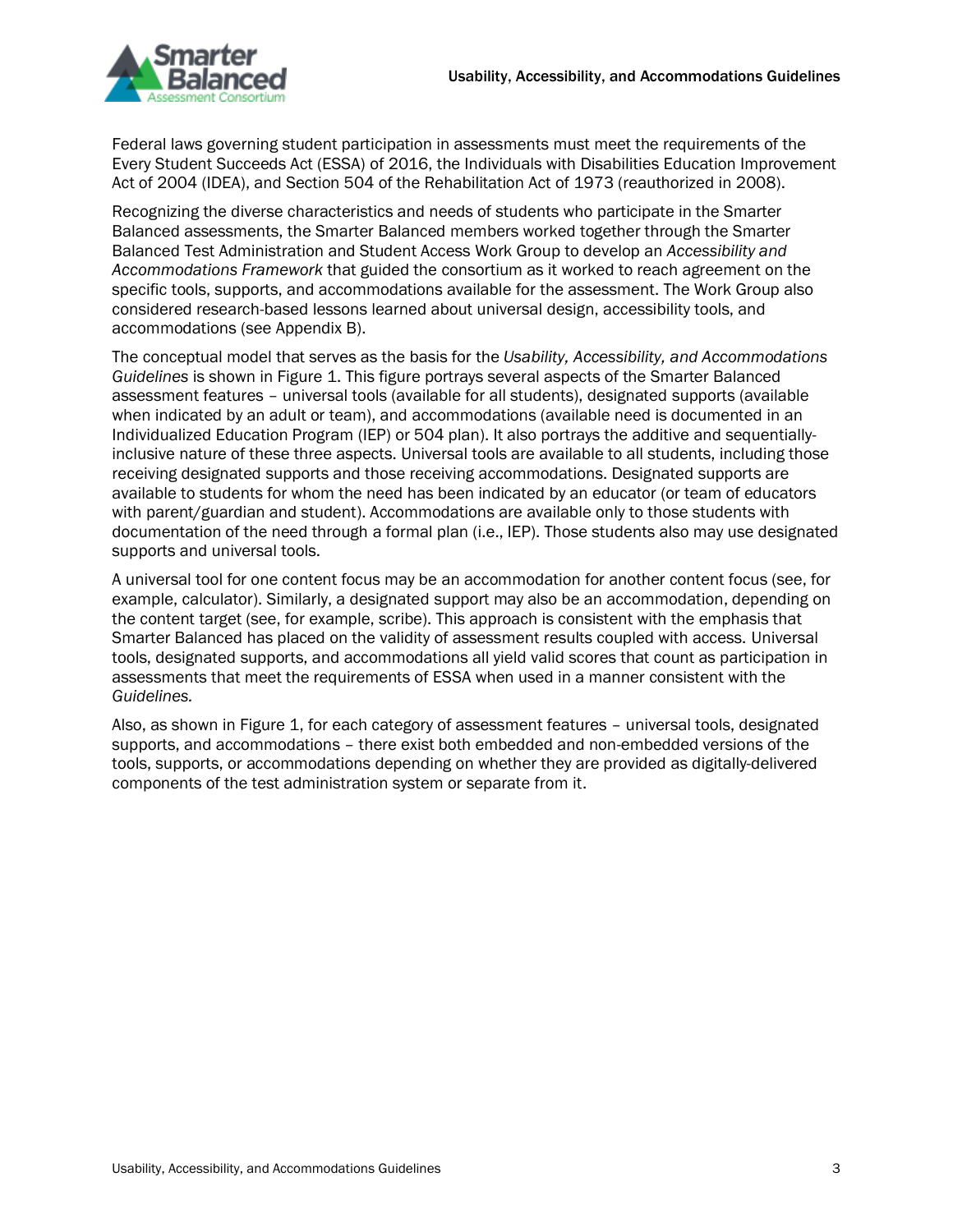

Figure 1: Conceptual Model Underlying the *Smarter Balanced Usability, Accessibility, and Accommodations Guidelines.*

# Universal Tools

#### Embedded

Breaks, Calculator, Digital Notepad, English Dictionary, English Glossary, Expandable Passages, Global Notes, Highlighter, Keyboard Navigation, Line Reader, Mark for Review, Math Tools, Spell Check, Strikethrough, Thesaurus, Writing Tools, Zoom

Non-embedded Breaks, English Dictionary, Scratch Paper, Thesaurus

# Designated Supports

#### Embedded

Color Contrast, Masking, Mouse Pointer, Text-tospeech, Translated Test Directions, Translations (Glossary), Translations (Stacked), Turn off Any Universal Tools

#### Non-embedded

Amplification, Bilingual Dictionary, Color Contrast, Color Overlays, Magnification, Noise Buffers, Read Aloud, Read Aloud in Spanish, Scribe, Separate Setting, Simplified Test Directions, Translated Test Directions, Translations (Glossary)

# Accommodations

#### Embedded

American Sign Language, Braille, Braille Transcript, Closed Captioning, Streamline, Text-to-speech

#### Non-embedded

100s number table, Abacus, Alternate Response Options, Braille, Calculator, Multiplication Table, Print on Demand, Read Aloud, Scribe, Speech-to-text, Word Prediction

The Conceptual Model recognizes that all students should be held to the same expectations for instruction in CCSS and have available to them universal accessibility features. It also recognizes that some students may have certain characteristics and access needs that require the use of accommodations for instruction and when they participate in the Smarter Balanced assessments.

These *Guidelines* present the current universal tools, designated supports, and accommodations adopted by the Smarter Balanced members to ensure valid assessment results for all students taking its assessments.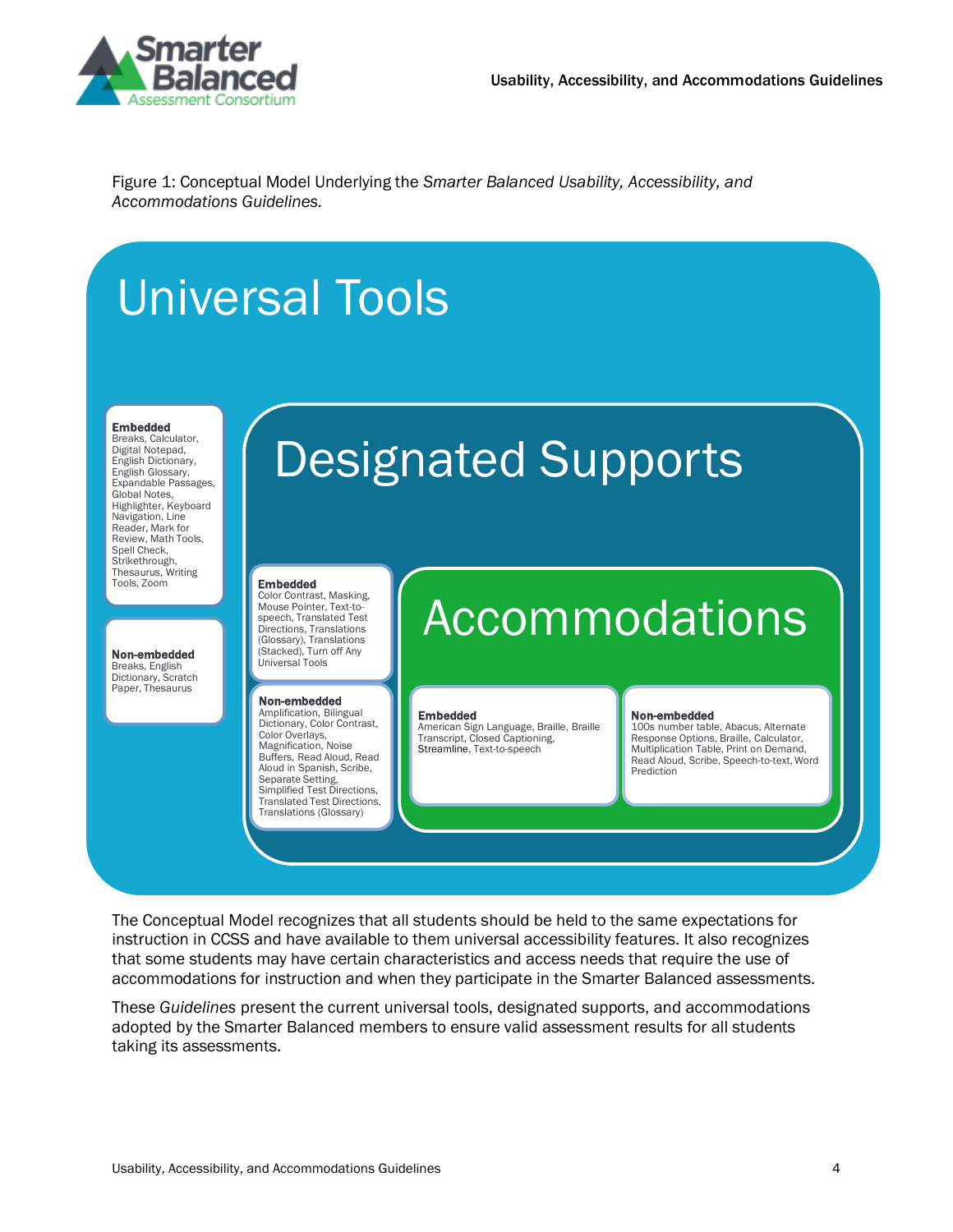

### <span id="page-6-0"></span>STRUCTURE OF THIS DOCUMENT

This document is divided into several parts:

- Introduction: This section introduces the document and the conceptual model that is the basis for the universal tools, designated supports, and accommodations in the *Guidelines*.
- Section I: This section features the Consortium's universal tools.
- Section II: This section features the designated supports available on Smarter Balanced assessments.
- Section III: This section features the accommodations available on Smarter Balanced assessments.
- Appendix A: This appendix provides a summary list of Smarter Balanced's universal tools, designated supports, and accommodations.
- Appendix B: This appendix describes lessons learned from research on universal design, accessibility tools, and accommodations.
- Appendix C: This appendix provides Frequently Asked Questions.
- Appendix D: This appendix provides the Read Aloud Protocol (June 30, 2017).
- Appendix E: This appendix provides the Scribing Protocol (June 30, 2017).
- Appendix F: This appendix provides a Revision Log that lists all changes to this document by section, page, description, date, and version.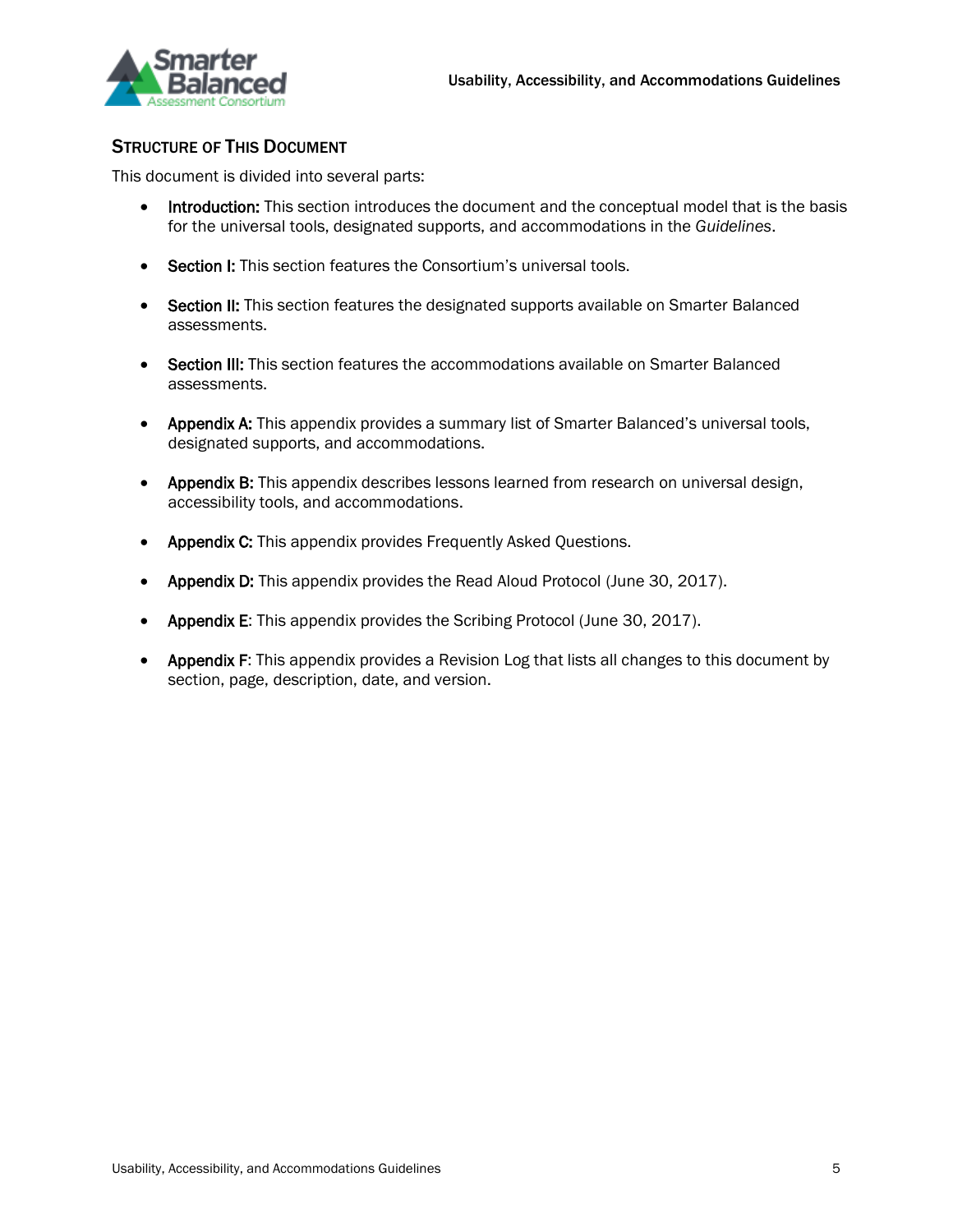

# SECTION I: SMARTER BALANCED UNIVERSAL TOOLS

### <span id="page-7-1"></span><span id="page-7-0"></span>WHAT ARE UNIVERSAL TOOLS?

Universal tools are accessibility resources of the assessment that are either provided as digitallydelivered components of the test administration system or separate from it. Universal tools are available to all students based on student preference and selection. The universal tools described in this section are not modifications. Universal tools all yield valid scores that count as participation in assessments that meet the requirements of ESSA when used in a manner consistent with the *Guidelines*.

### <span id="page-7-2"></span>EMBEDDED UNIVERSAL TOOLS

The Smarter Balanced digitally-delivered assessments include a wide array of embedded universal tools. These are available to all students as part of the technology platform.

Table 1 lists the embedded universal tools available to all students for computer administered Smarter Balanced assessments. It includes a description of each tool. Although these tools are generally available to all students, educators may determine that one or more might be distracting for a particular student, and thus might indicate that the tool should be turned off for the administration of the assessment to the student (see Section II – Designated Supports).

Table 1. Embedded Universal Tools Available to All Students

| <b>Universal Tool</b>                                                                                                                                                        | <b>Description</b>                                                                                                                                                                                                                                                                                                                                                                                                                                                                                                                                                                  |  |
|------------------------------------------------------------------------------------------------------------------------------------------------------------------------------|-------------------------------------------------------------------------------------------------------------------------------------------------------------------------------------------------------------------------------------------------------------------------------------------------------------------------------------------------------------------------------------------------------------------------------------------------------------------------------------------------------------------------------------------------------------------------------------|--|
| <b>Breaks</b>                                                                                                                                                                | The number of items per session can be flexibly defined based on the student's<br>need. Breaks of more than 20 minutes will prevent the student from returning<br>to items already attempted by the student. There is no limit on the number of<br>breaks that a student might be given. The use of this universal tool may result in<br>the student needing additional overall time to complete the assessment.                                                                                                                                                                    |  |
| Calculator<br>(for calculator-allowed<br>items only, grades 6-8 and<br>11)<br>(See Non-embedded<br>Accommodations for<br>students who cannot use<br>the embedded calculator) | An embedded on-screen digital calculator can be accessed for calculator-<br>allowed items when students click on the calculator button. This tool is available<br>only with the specific items for which the Smarter Balanced Item Specifications<br>indicated that it would be appropriate. When the embedded calculator, as<br>presented for all students, is not appropriate for a student (for example, for a<br>student who is blind), the student may use the calculator offered with assistive<br>technology devices (such as a talking calculator or a braille calculator). |  |
| Digital notepad                                                                                                                                                              | This tool is used for making notes about an item. The digital notepad is item-<br>specific and is available through the end of the test segment. Notes are not<br>saved when the student moves on to the next segment or after a break of more<br>than 20 minutes.                                                                                                                                                                                                                                                                                                                  |  |
| English dictionary<br>(for ELA performance task<br>full writes)                                                                                                              | An English dictionary is available for the full write portion of an ELA performance<br>task. A full write is the second part of a performance task. The use of this<br>universal tool may result in the student needing additional overall time to<br>complete the assessment.                                                                                                                                                                                                                                                                                                      |  |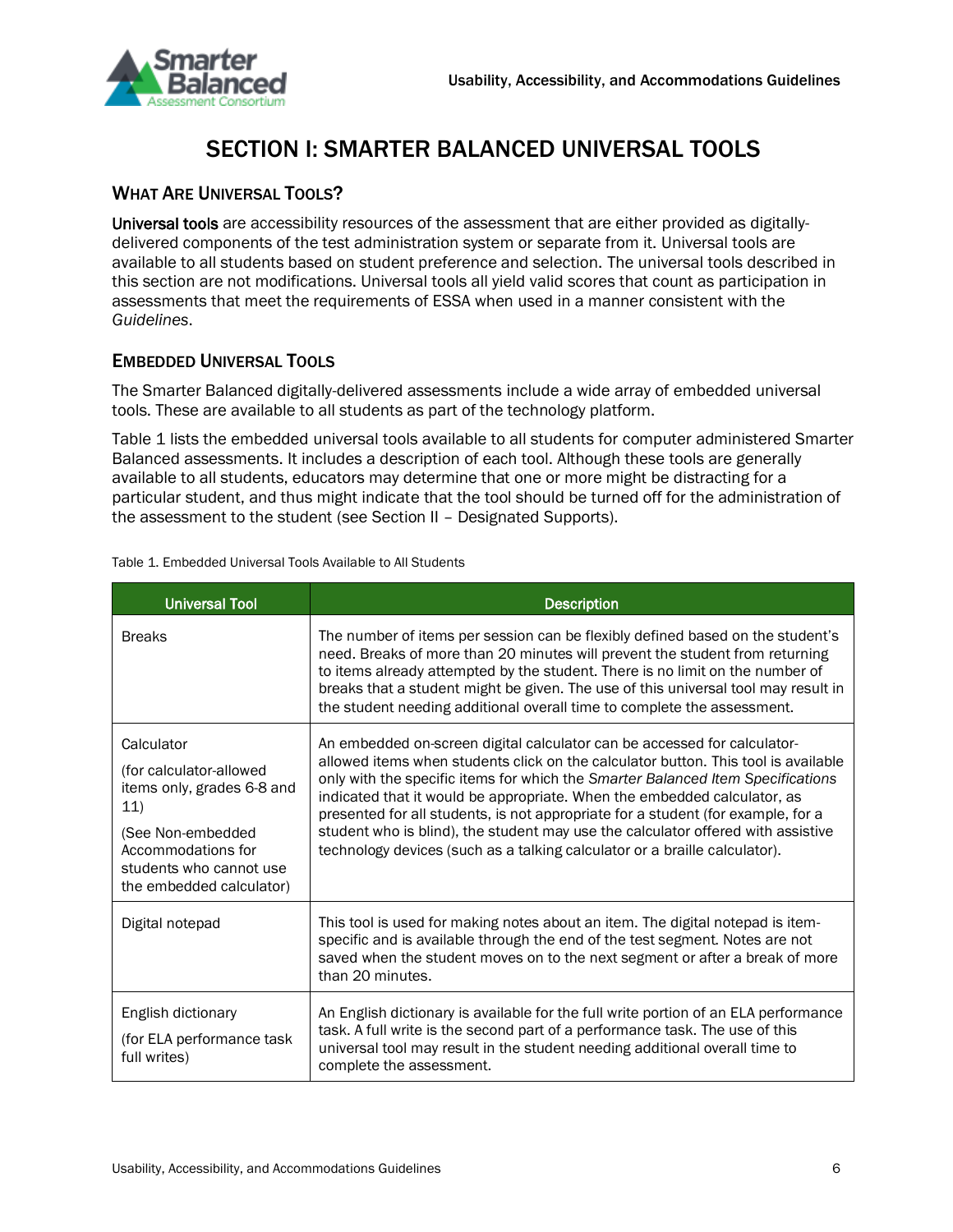

| <b>Universal Tool</b>                                  | <b>Description</b>                                                                                                                                                                                                                                                                                                                                                                                                                                                                                                                                           |
|--------------------------------------------------------|--------------------------------------------------------------------------------------------------------------------------------------------------------------------------------------------------------------------------------------------------------------------------------------------------------------------------------------------------------------------------------------------------------------------------------------------------------------------------------------------------------------------------------------------------------------|
| English glossary                                       | Grade- and context-appropriate definitions of specific construct-irrelevant terms<br>are shown in English on the screen via a pop-up window. The student can<br>access the embedded glossary by clickingon any of the pre-selected terms. The<br>use of this accommodation may result in the student needing additional overall<br>time to complete the assessment.                                                                                                                                                                                          |
| Expandable passages                                    | Each passage or stimulus can be expanded so that it takes up a larger portion<br>of the screen.                                                                                                                                                                                                                                                                                                                                                                                                                                                              |
| Global notes<br>(for ELA performance<br>tasks)         | Global notes is a notepad that is available for ELA performance tasks in which<br>students complete a full write. A full write is the second part of a performance<br>task. The student clicks on the notepad icon for the notepad to appear. During<br>the ELA performance tasks, the notes are retained from segment to segment so<br>that the student may go back to the notes even though the student is not able<br>to go back to specific items in the previous segment.                                                                               |
| Highlighter                                            | A digital tool for marking desired text, item questions, item answers, or parts of<br>these with a color. Highlighted text remains available throughout each test<br>segment.                                                                                                                                                                                                                                                                                                                                                                                |
| Keyboard navigation                                    | Navigation throughout text can be accomplished by using a keyboard.                                                                                                                                                                                                                                                                                                                                                                                                                                                                                          |
| Line reader                                            | The student uses an onscreen universal tool to assist in reading by raising and<br>lowering the tool for each line of text on the screen.                                                                                                                                                                                                                                                                                                                                                                                                                    |
| Mark for review                                        | Allows students to flag items for future review during the assessment. Markings<br>are not saved when the student moves on to the next segment or after a break<br>of more than 20 minutes.                                                                                                                                                                                                                                                                                                                                                                  |
| Math tools                                             | These digital tools (i.e., embedded ruler, embedded protractor) are used for<br>measurements related to math items. They are available only with the specific<br>items for which the Smarter Balanced Item Specifications indicate that one or<br>more of these tools would be appropriate.                                                                                                                                                                                                                                                                  |
| Spell check                                            | Writing tool for checking the spelling of words in student-generated responses.<br>Spell check only gives an indication that a word is misspelled; it does not<br>provide the correct spelling. This tool is available only with the specific items for<br>which the Smarter Balanced Item Specifications indicated that it would be<br>appropriate. Spell check is bundled with other embedded writing tools for all<br>performance task full writes (planning, drafting, revising, and editing). A full<br>write is the second part of a performance task. |
| Strikethrough                                          | Allows users to cross out answer options. If an answer option is an image, a<br>strikethrough line will not appear, but the image will be grayed out.                                                                                                                                                                                                                                                                                                                                                                                                        |
| Thesaurus<br>(for ELA performance task<br>full writes) | A thesaurus is available for the full write portion of an ELA/literacy performance<br>task. A thesaurus contains synonyms of terms while a student interacts with text<br>included in the assessment. A full write is the second part of a performance<br>task. The use of this universal tool may result in the student needing additional<br>overall time to complete the assessment.                                                                                                                                                                      |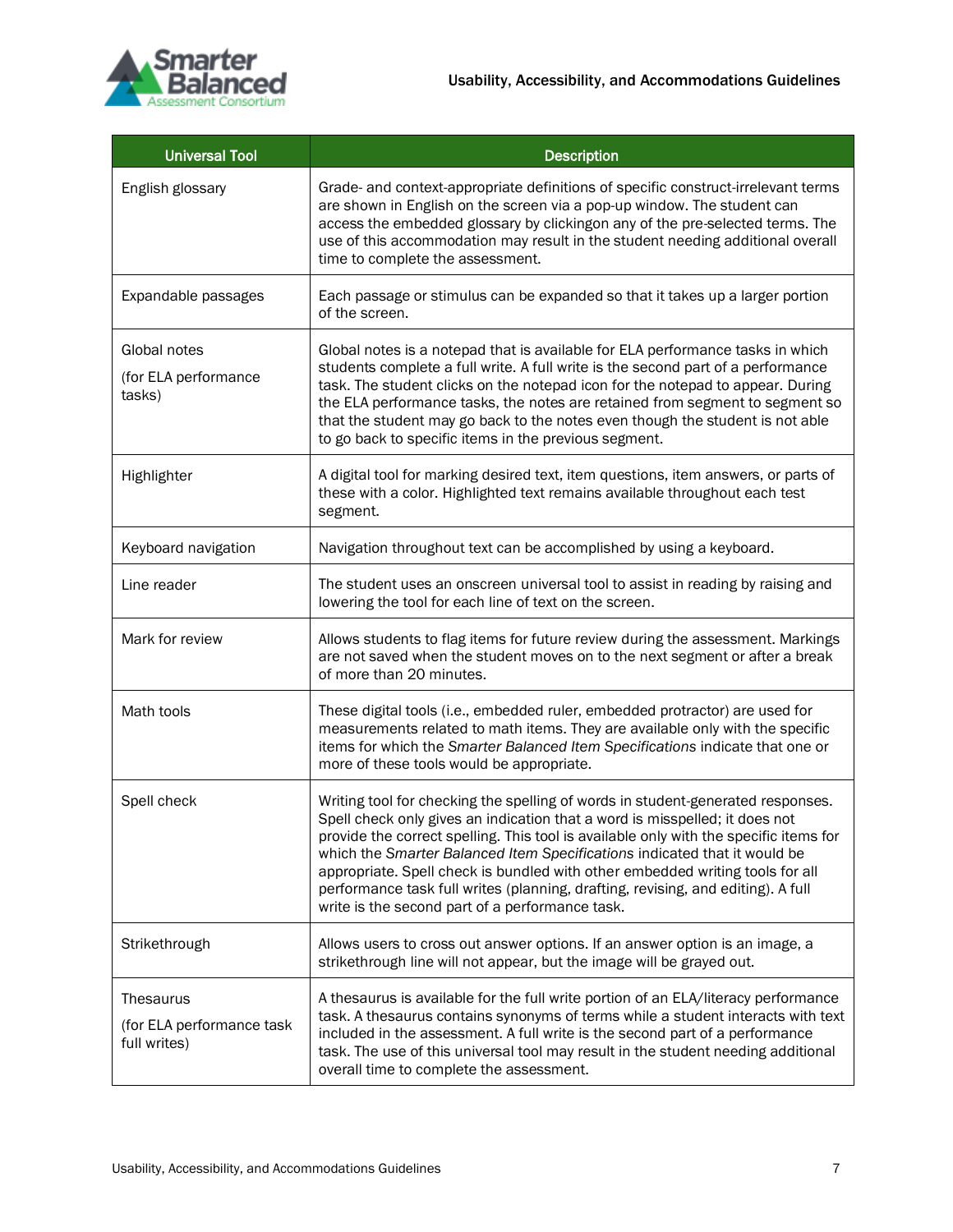

| <b>Universal Tool</b> | <b>Description</b>                                                                                                                                                                                                                                                                                                                                                                                                                                                                                                                                                                                                                                                                                                                                                                                                                                                                               |
|-----------------------|--------------------------------------------------------------------------------------------------------------------------------------------------------------------------------------------------------------------------------------------------------------------------------------------------------------------------------------------------------------------------------------------------------------------------------------------------------------------------------------------------------------------------------------------------------------------------------------------------------------------------------------------------------------------------------------------------------------------------------------------------------------------------------------------------------------------------------------------------------------------------------------------------|
| Writing tools         | Selected writing tools (i.e., bold, italic, bullets, undo/redo) are available for all<br>student-generated responses. (Also see Spell check.)                                                                                                                                                                                                                                                                                                                                                                                                                                                                                                                                                                                                                                                                                                                                                    |
| Zoom                  | A tool for making text or other graphics in a window or frame appear larger on<br>the screen. The default font size for all tests is 14 pt. The student can make text<br>and graphics larger by clicking the Zoom In button. The student can click the<br>Zoom Out button to return to the default or smaller print size. When using the<br>zoom feature, the student only changes the size of text and graphics on the<br>current screen. To increase the default print size of the entire test, the print size<br>must be set for the student in the Administration and Registration Tool (ART), or<br>member's comparable platform, or set by the test administrator prior to the<br>start of the test. This is the only feature that test administrators can set. The<br>use of this universal tool may result in the student needing additional overall<br>time to complete the assessment. |

### <span id="page-9-0"></span>NON-EMBEDDED UNIVERSAL TOOLS

Some universal tools may need to be provided outside of the computer test administration system. These tools, shown in Table 2, are to be provided locally for those students. They can be made available to any student.

Table 2. Non-embedded Universal Tools Available to All Students

| <b>Universal Tool</b>                                           | <b>Description</b>                                                                                                                                                                                                                                                                                                                                                                                                                                                                                                                                                                                                                                                                                 |
|-----------------------------------------------------------------|----------------------------------------------------------------------------------------------------------------------------------------------------------------------------------------------------------------------------------------------------------------------------------------------------------------------------------------------------------------------------------------------------------------------------------------------------------------------------------------------------------------------------------------------------------------------------------------------------------------------------------------------------------------------------------------------------|
| <b>Breaks</b>                                                   | Breaks may be given at predetermined intervals or after completion of sections<br>of the assessment for students taking a paper-based test. Sometimes students<br>are allowed to take breaks when individually needed to reduce cognitive<br>fatigue when they experience heavy assessment demands. The use of this<br>universal tool may result in the student needing additional overall time to<br>complete the assessment.                                                                                                                                                                                                                                                                     |
| English dictionary<br>(for ELA performance task<br>full writes) | An English dictionary can be provided for the full write portion of an ELA<br>performance task. A full write is the second part of a performance task. The<br>use of this universal tool may result in the student needing additional overall<br>time to complete the assessment.                                                                                                                                                                                                                                                                                                                                                                                                                  |
| Scratch paper                                                   | Scratch paper to make notes, write computations, or record responses may be<br>made available. Only plain paper or lined paper is appropriate for ELA. Graph<br>paper is required beginning in sixth grade and can be used on all math<br>assessments. A whiteboard with marker may be used as scratch paper. As long<br>as the construct being measured is not impacted, assistive technology devices,<br>including low-tech assistive technology (Math Window), are permitted to make<br>notes. The assistive technology device needs to be consistent with the child's<br>IEP or 504 plan and acceptable to the member. Access to internet must be<br>disabled on assistive technology devices. |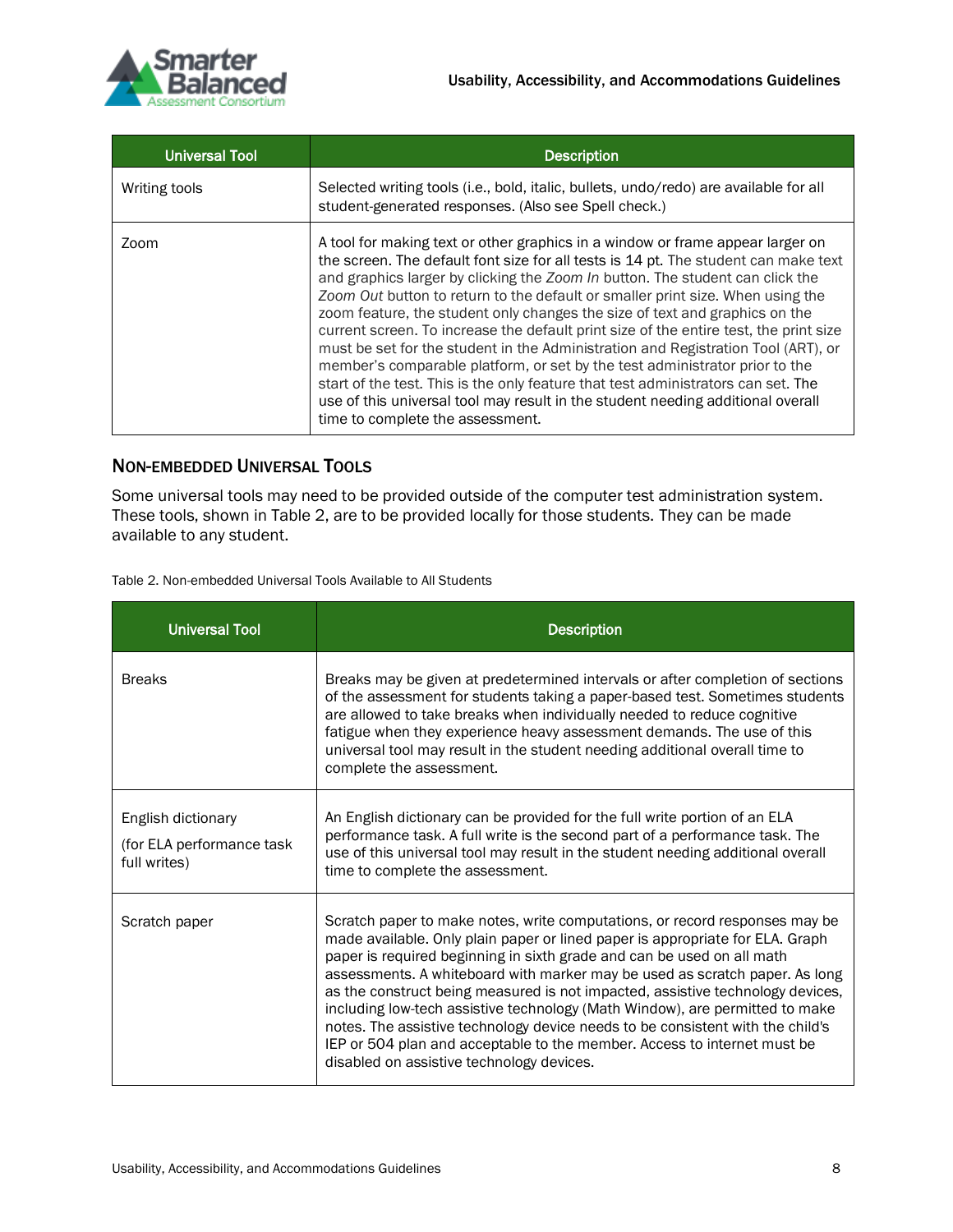

| <b>Universal Tool</b>                                   | <b>Description</b>                                                                                                                                                                                                                                                                                                                                                                                                                                                                                                                                                                                       |  |
|---------------------------------------------------------|----------------------------------------------------------------------------------------------------------------------------------------------------------------------------------------------------------------------------------------------------------------------------------------------------------------------------------------------------------------------------------------------------------------------------------------------------------------------------------------------------------------------------------------------------------------------------------------------------------|--|
|                                                         | <b>CAT:</b> All scratch paper must be collected and securely destroyed at the end of<br>each CAT assessment session to maintain test security. All notes on<br>whiteboards or assistive technology devices must be erased at the end of each<br>CAT session.                                                                                                                                                                                                                                                                                                                                             |  |
|                                                         | <b>Performance Tasks:</b> For mathematics and ELA performance tasks, if a student<br>needs to take the performance task in more than one session, scratch paper,<br>whiteboards, and/or assistive technology devices may be collected at the end<br>of each session, securely stored, and made available to the student at the next<br>performance task testing session. Once the student completes the<br>performance task, the scratch paper must be collected and securely destroyed,<br>whiteboards should be erased, and notes on assistive technology devices<br>erased to maintain test security. |  |
| Thesaurus<br>(for ELA performance task)<br>full writes) | A thesaurus contains synonyms of terms while a student interacts with text<br>included in the assessment. A full write is the second part of a performance<br>task. The use of this universal tool may result in the student needing additional<br>overall time to complete the assessment.                                                                                                                                                                                                                                                                                                              |  |

Appendix A provides a summary of universal tools, designated supports, and accommodations (both embedded and non-embedded) available for the Smarter Balanced assessments.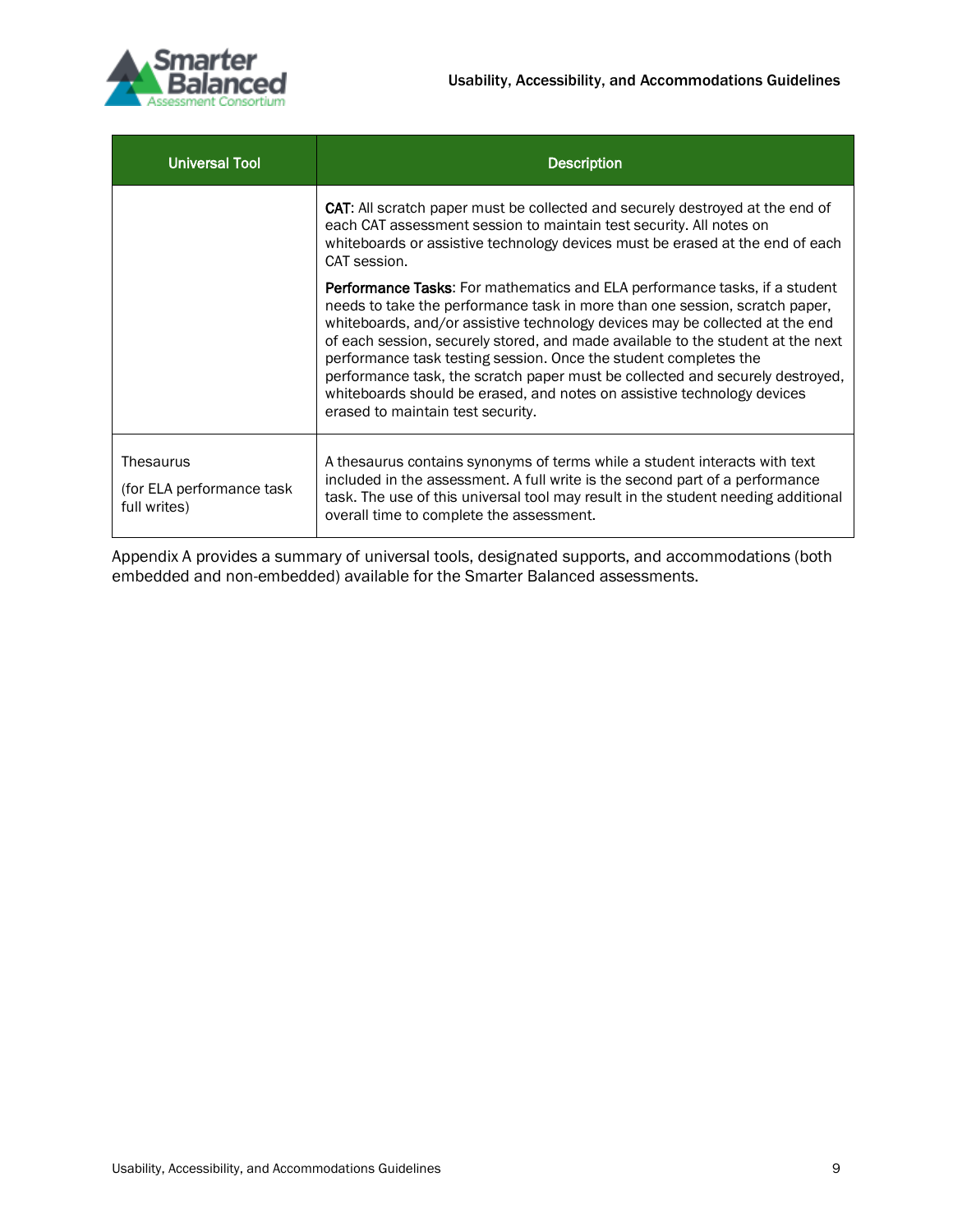

## SECTION II: SMARTER BALANCED DESIGNATED SUPPORTS

### <span id="page-11-1"></span><span id="page-11-0"></span>WHAT ARE DESIGNATED SUPPORTS?

Designated supports for the Smarter Balanced assessments are those features that are available for use by any student for whom the need has been indicated by an educator (or team of educators with parent/guardian and student). The designated supports described in this section are not modifications. Designated supports all yield valid scores that count as participation in assessments that meet the requirements of ESSA when used in a manner consistent with the *Guidelines*. It is recommended that a consistent process be used to determine these supports for individual students. All educators making these decisions should be trained on the process and should be made aware of the range of designated supports available. Smarter Balanced members have identified digitallyembedded and non-embedded designated supports for students for whom an adult or team has indicated a need for the support.

Designated supports need to be identified prior to assessment administration. Embedded and nonembedded supports must be entered into the Administration and Registration Tool (ART), or member's comparable platform. Any non-embedded designated supports must be acquired prior to testing.

### <span id="page-11-2"></span>WHO MAKES DECISIONS ABOUT DESIGNATED SUPPORTS?

Informed adults make decisions about designated supports. Ideally, the decisions are made by all educators familiar with the student's characteristics and needs, as well as those supports that the student has been using during instruction and for other assessments. Student input to the decision, particularly for older students, is also recommended.

The use of an *Individual Student Assessment Accessibility Profile (ISAAP)*, created and provided by Smarter Balanced, is one process that may be used to determine which designated supports should be available for an individual student. Schools may choose to use another decision-making process. Regardless of the process used, all embedded designated supports must be activated prior to testing by entering information into the ART, or member's comparable platform.

### <span id="page-11-3"></span>EMBEDDED DESIGNATED SUPPORTS

Table 3 lists the embedded designated supports available to all students for whom the need has been indicated. It includes a description of each support along with recommendations for when the support might be needed.

| <b>Designated Support</b> | <b>Description</b>                                                                                                                                                                                                            | <b>Recommendations for Use</b>                                                                                                                                                                                                                                                                                                          |
|---------------------------|-------------------------------------------------------------------------------------------------------------------------------------------------------------------------------------------------------------------------------|-----------------------------------------------------------------------------------------------------------------------------------------------------------------------------------------------------------------------------------------------------------------------------------------------------------------------------------------|
| Color contrast            | Enable students to adjust screen<br>background or font color, based on<br>student needs or preferences. This may<br>include reversing the colors for the entire<br>interface or choosing the color of font and<br>background. | Students with attention difficulties may<br>need this support for viewing test content.<br>It also may be needed by some students<br>with visual impairments or other print<br>disabilities (including learning<br>disabilities). Choice of colors should be<br>informed by evidence that color selections<br>meet the student's needs. |

#### Table 3. Embedded Designated Supports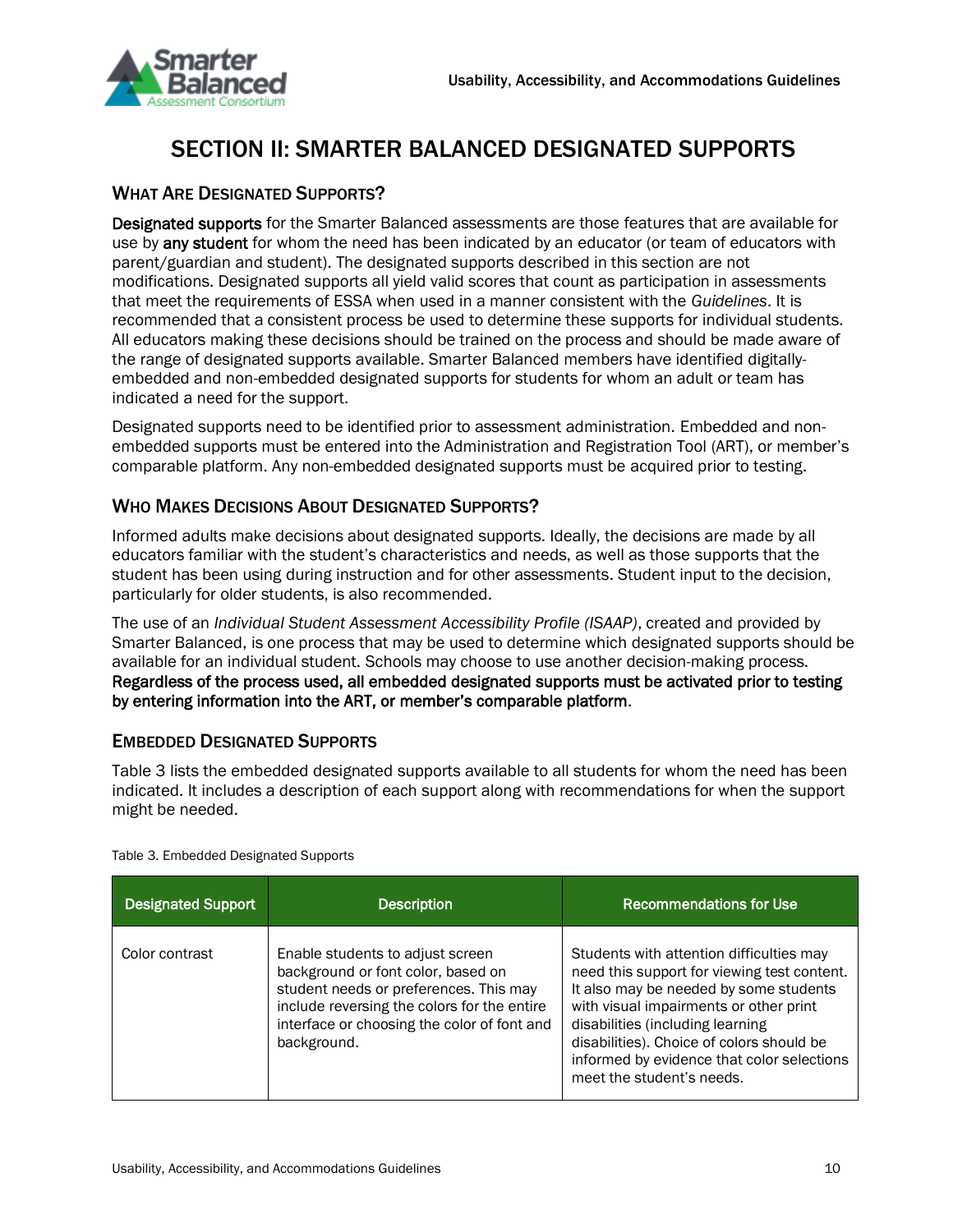

| <b>Designated Support</b>                                                                                                                                                       | <b>Description</b>                                                                                                                                                                                                  | <b>Recommendations for Use</b>                                                                                                                                                                                                                                                                                                                                                                                                                                                                                                                                                                                                                                                                                                                                                                                                                                   |
|---------------------------------------------------------------------------------------------------------------------------------------------------------------------------------|---------------------------------------------------------------------------------------------------------------------------------------------------------------------------------------------------------------------|------------------------------------------------------------------------------------------------------------------------------------------------------------------------------------------------------------------------------------------------------------------------------------------------------------------------------------------------------------------------------------------------------------------------------------------------------------------------------------------------------------------------------------------------------------------------------------------------------------------------------------------------------------------------------------------------------------------------------------------------------------------------------------------------------------------------------------------------------------------|
| <b>Masking</b>                                                                                                                                                                  | Masking involves blocking off content that<br>is not of immediate need or that may be<br>distracting to the student. Students are<br>able to focus their attention on a specific<br>part of a test item by masking. | Students with attention difficulties may<br>need to mask content not of immediate<br>need or that may be distracting during the<br>assessment. This support also may be<br>needed by students with print disabilities<br>(including learning disabilities) or visual<br>impairments. Masking allows students to<br>hide and reveal individual answer options,<br>as well as all navigational buttons and<br>menus.                                                                                                                                                                                                                                                                                                                                                                                                                                               |
| Mouse Pointer<br>(Size and Color)                                                                                                                                               | This embedded support allows the mouse<br>pointer to be set to a larger size and also<br>for the color to be changed. A test<br>administrator sets the size and color of<br>the Mouse Pointer prior to testing.     | Students who are visually impaired and<br>need additional enlargement or a mouse<br>in a different color to more readily find<br>their mouse pointer on the screen will<br>benefit from the Mouse Pointer support.<br>Students who have visual perception<br>challenges will also find this beneficial.<br>The size and color are set during<br>registration and cannot be changed<br>during the administration of the<br>assessment. Students should have ample<br>opportunity to practice during daily<br>instruction with the size and color to<br>determine student preference. The Mouse<br>Pointer can be used with the Zoom<br>universal tool. If students are using a<br>magnification program (See Designated<br>Support, Magnification), the enlarged<br>mouse pointer is built into magnification<br>programs and Mouse Pointer may not be<br>needed. |
| Text-to-speech<br>(for math stimuli and<br>items and ELA<br>items, not for<br>reading passages) <sup>1</sup><br>(See Embedded<br>Accommodations for<br>ELA reading<br>passages) | Text is read aloud to the student via<br>embedded text-to-speech technology. The<br>student is able to control the speed as<br>well as raise or lower the volume of the<br>voice via a volume control.              | Students who are struggling readers may<br>need assistance accessing the<br>assessment by having all or portions of<br>the assessment read aloud. This support<br>also may be needed by students with<br>reading-related disabilities, or by students<br>who are blind and do not yet have<br>adequate braille skills. This support will<br>likely be confusing and may impede the<br>performance of students who do not<br>regularly have the support during<br>instruction. Students who use text-to-                                                                                                                                                                                                                                                                                                                                                          |

<sup>1</sup> See Embedded Accommodations for guidelines on the use of Text-to-speech for ELA reading passages.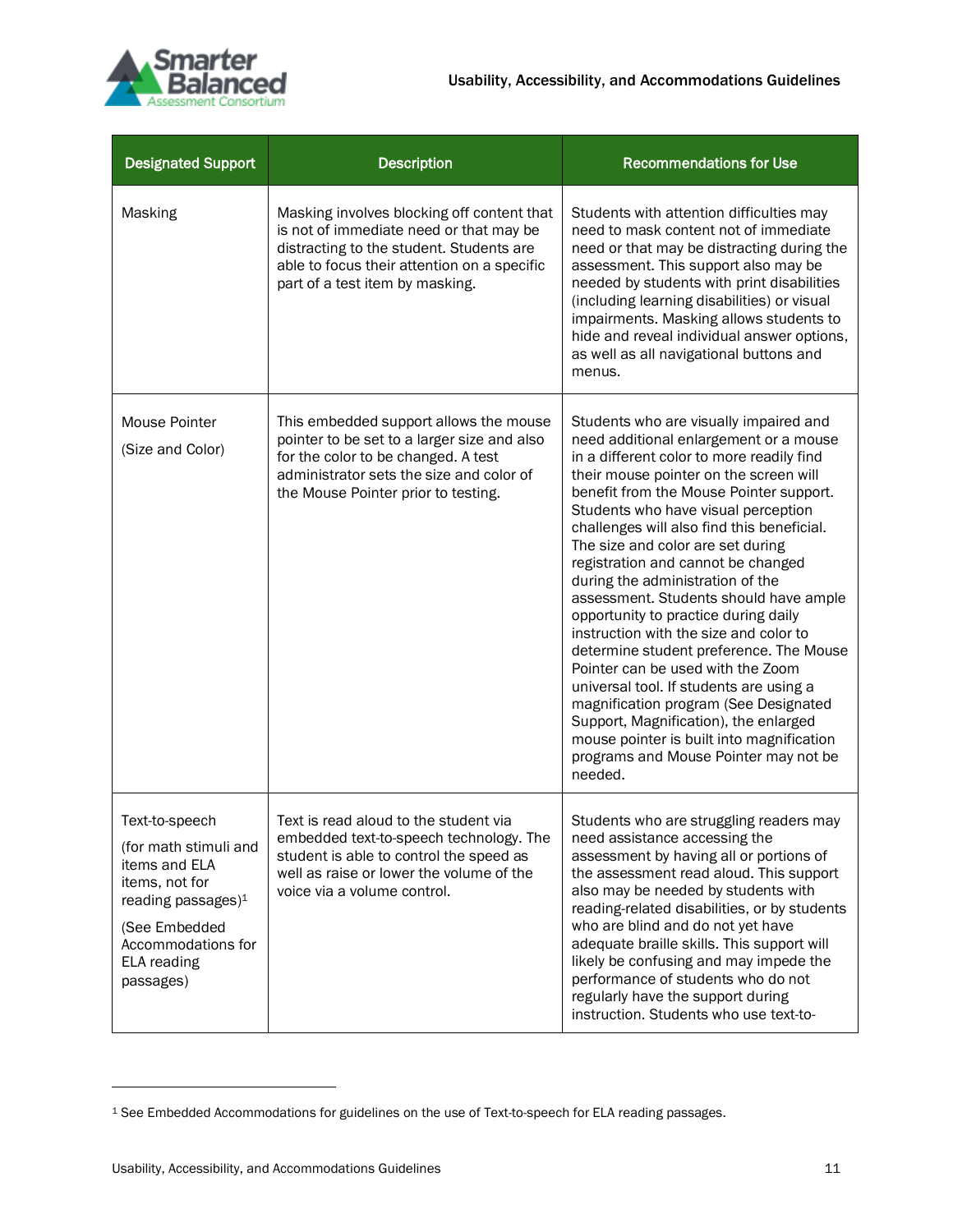

| <b>Designated Support</b>                                | <b>Description</b>                                                                                                                                                                                                                                                                                                                                                                                                                                                      | <b>Recommendations for Use</b>                                                                                                                                                                                                                                                                                                                                                                                                                        |
|----------------------------------------------------------|-------------------------------------------------------------------------------------------------------------------------------------------------------------------------------------------------------------------------------------------------------------------------------------------------------------------------------------------------------------------------------------------------------------------------------------------------------------------------|-------------------------------------------------------------------------------------------------------------------------------------------------------------------------------------------------------------------------------------------------------------------------------------------------------------------------------------------------------------------------------------------------------------------------------------------------------|
|                                                          |                                                                                                                                                                                                                                                                                                                                                                                                                                                                         | speech will need headphones unless<br>tested individually in a separate setting.                                                                                                                                                                                                                                                                                                                                                                      |
| <b>Translated test</b><br>directions<br>(for math items) | Translation of test directions is a<br>language support available prior to<br>beginning the actual test items. Students<br>can see test directions in another<br>language. As an embedded designated<br>support, translated test directions are<br>automatically a part of the stacked<br>translations designated support.                                                                                                                                              | Students who have limited English<br>language skills can use the translated<br>directions support. This support should<br>only be used for students who are<br>proficient readers in the other language<br>and not proficient in English.                                                                                                                                                                                                             |
| Translations<br>(glossaries)<br>(for math items)         | Translated glossaries are a language<br>support. The translated glossaries are<br>provided for selected construct-irrelevant<br>terms for math. Translations for these<br>terms appear on the computer screen<br>when students click on them. Students<br>with the language glossary setting<br>enabled can view the translated glossary.<br>Students can also select the audio icon<br>next to the glossary term and listen to the<br>audio recording of the glossary. | Students who have limited English<br>language skills (whether or not<br>designated as ELs or ELs with disabilities)<br>can use the translation glossary for<br>specific items. The use of this support<br>may result in the student needing<br>additional overall time to complete the<br>assessment.                                                                                                                                                 |
| Translations<br>(stacked)<br>(for math items)            | Stacked translations are a language<br>support. Stacked translations are<br>available for some students; stacked<br>translations provide the full translation of<br>each test item above the original item in<br>English.                                                                                                                                                                                                                                               | For students whose primary language is<br>not English and who use dual language<br>supports in the classroom, use of the<br>stacked (dual language) translation may<br>be appropriate. Students participate in<br>the assessment regardless of the<br>language. This support will increase<br>reading load and cognitive load. The use<br>of this support may result in the student<br>needing additional overall time to<br>complete the assessment. |
| Turn off any<br>universal tools                          | Disabling any universal tools that might<br>be distracting or that students do not<br>need to use, or are unable to use.                                                                                                                                                                                                                                                                                                                                                | Students who are easily distracted<br>(whether or not designated as having<br>attention difficulties or disabilities) may<br>be overwhelmed by some of the universal<br>tools. Knowing which specific tools may<br>be distracting is important for determining<br>which tools to turn off.                                                                                                                                                            |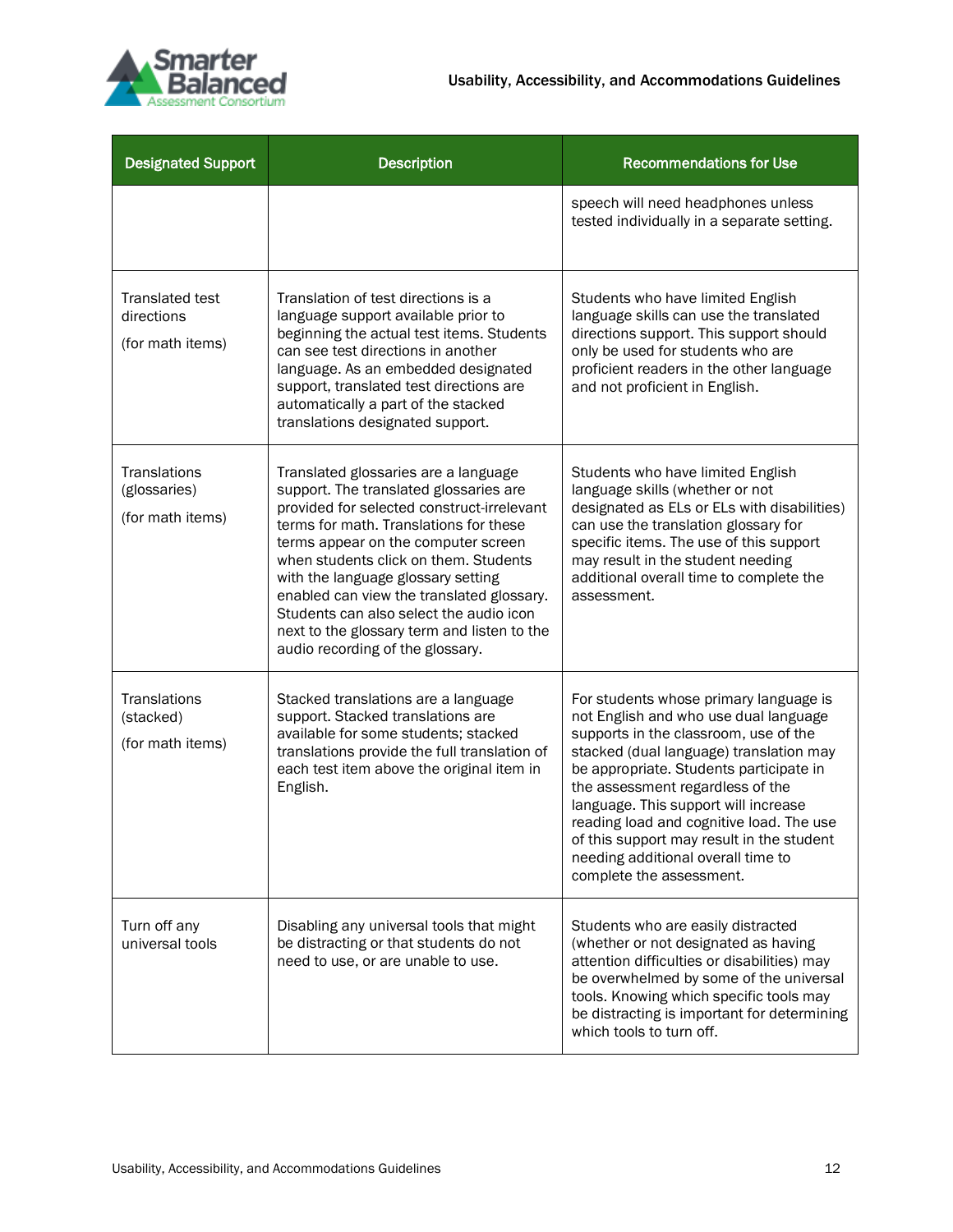

### <span id="page-14-0"></span>NON-EMBEDDED DESIGNATED SUPPORTS

Some designated supports may need to be provided outside of the digital-delivery system. These supports, shown in Table 4, are to be provided locally for those students unable to use the designated supports when provided digitally.

#### Table 4. Non-embedded Designated Supports

| <b>Designated Support</b>                                                   | <b>Description</b>                                                                                                                                                                                                                                                         | <b>Recommendations for Use</b>                                                                                                                                                                                                                                                                                                                                                                                                                                    |
|-----------------------------------------------------------------------------|----------------------------------------------------------------------------------------------------------------------------------------------------------------------------------------------------------------------------------------------------------------------------|-------------------------------------------------------------------------------------------------------------------------------------------------------------------------------------------------------------------------------------------------------------------------------------------------------------------------------------------------------------------------------------------------------------------------------------------------------------------|
| Amplification                                                               | The student adjusts the volume control<br>beyond the computer's built in settings<br>using headphones or other non-<br>embedded devices.                                                                                                                                   | Students may use amplification assistive<br>technology (e.g., headphones, FM<br>System, noise buffers, white noise<br>machines) to increase the volume<br>provided in the assessment platform. Use<br>of this resource likely requires a separate<br>setting. If the device has additional<br>features that may compromise the<br>validity of the test (e.g., internet access),<br>the additional functionality must be<br>deactivated to maintain test security. |
| <b>Bilingual dictionary</b><br>(for ELA<br>performance task<br>full writes) | A bilingual/dual language word-to-word<br>dictionary is a language support. A<br>bilingual/dual language word-to-word<br>dictionary can be provided for the full<br>write portion of an ELA performance task.<br>A full write is the second part of a<br>performance task. | For students whose primary language is<br>not English and who use dual language<br>supports in the classroom, use of a<br>bilingual/dual language word-to-word<br>dictionary may be appropriate. Students<br>participate in the assessment regardless<br>of the language. The use of this support<br>may result in the student needing<br>additional overall time to complete the<br>assessment.                                                                  |
| Color contrast                                                              | Test content of online items may be<br>printed with different colors.                                                                                                                                                                                                      | Students with attention difficulties may<br>need this support for viewing the test<br>when digitally-provided color contrasts do<br>not meet their needs. Some students with<br>visual impairments or other print<br>disabilities (including learning disabilities)<br>also may need this support. Choice of<br>colors should be informed by evidence of<br>those colors that meet the student's<br>needs.                                                        |
| Color overlays                                                              | Color transparencies are placed over a<br>paper-based assessment.                                                                                                                                                                                                          | Students with attention difficulties may<br>need this support to view test content.<br>This support also may be needed by<br>some students with visual impairments or<br>other print disabilities (including learning<br>disabilities). Choice of color should be<br>informed by evidence of those colors that<br>meet the student's needs.                                                                                                                       |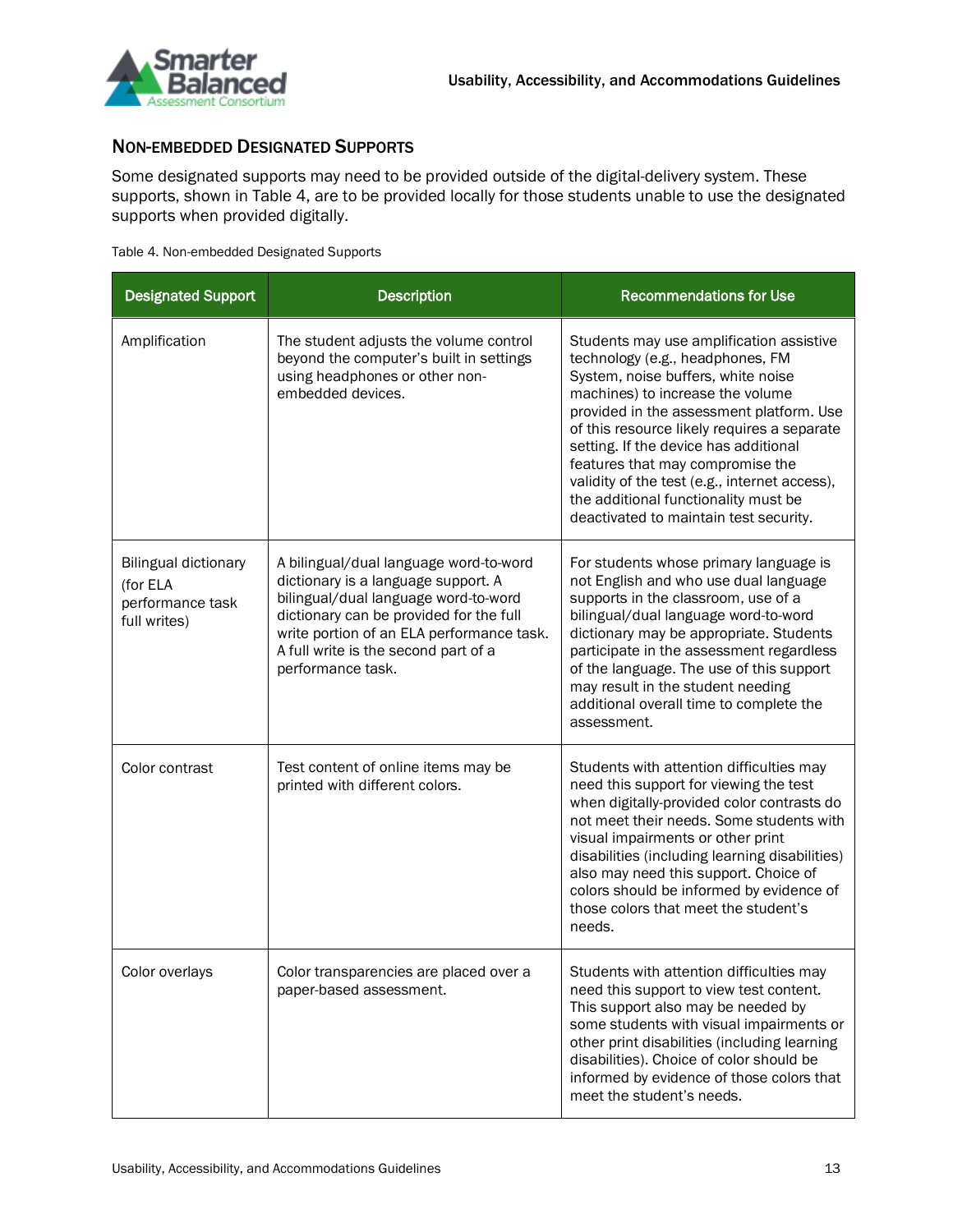

| <b>Designated Support</b>                                                                                                                                                 | <b>Description</b>                                                                                                                                                                                                                                                                                                                                                                                                                                                                                            | <b>Recommendations for Use</b>                                                                                                                                                                                                                                                                                                                                                                                                                                                                                                                                                                                                                                                                                                                                                                                          |
|---------------------------------------------------------------------------------------------------------------------------------------------------------------------------|---------------------------------------------------------------------------------------------------------------------------------------------------------------------------------------------------------------------------------------------------------------------------------------------------------------------------------------------------------------------------------------------------------------------------------------------------------------------------------------------------------------|-------------------------------------------------------------------------------------------------------------------------------------------------------------------------------------------------------------------------------------------------------------------------------------------------------------------------------------------------------------------------------------------------------------------------------------------------------------------------------------------------------------------------------------------------------------------------------------------------------------------------------------------------------------------------------------------------------------------------------------------------------------------------------------------------------------------------|
| Magnification                                                                                                                                                             | The size of specific areas of the screen<br>(e.g., text, formulas, tables, graphics,<br>navigation buttons, and mouse pointer)<br>may be adjusted by the student with an<br>assistive technology device or software.<br>Magnification allows increasing the size<br>and changing of the color contrast,<br>including the size and color of the mouse<br>pointer, to a level not provided for by the<br>zoom universal tool, color contrast<br>designated support, and/or mouse<br>pointer designated support. | Students used to viewing enlarged text or<br>graphics, or navigation buttons with or<br>without changes to color contrast, may<br>need magnification to comfortably view<br>content. This support also may meet the<br>needs of students with visual<br>impairments and other print disabilities.<br>The use of this designated support may<br>result in the student needing additional<br>overall time to complete the assessment.                                                                                                                                                                                                                                                                                                                                                                                     |
| Noise buffers                                                                                                                                                             | Ear mufflers, white noise, and/or other<br>equipment used to block external sounds.                                                                                                                                                                                                                                                                                                                                                                                                                           | Student (not groups of students) wears<br>equipment to reduce environmental<br>noises. Students may have these testing<br>variations if regularly used in the<br>classroom. Students who use noise<br>buffers will need headphones unless<br>tested individually in a separate setting.                                                                                                                                                                                                                                                                                                                                                                                                                                                                                                                                 |
| Read aloud<br>(for math stimuli and<br>items and ELA<br>items, not for<br>reading passages)<br>(See Non-embedded<br>Accommodations for<br><b>ELA</b> reading<br>passages) | Text is read aloud to the student by a<br>trained and qualified human reader who<br>follows the administration guidelines<br>provided in the Smarter Balanced Test<br>Administration Manual and Read Aloud<br>Protocol (see Appendix D). All or portions<br>of the content may be read aloud.                                                                                                                                                                                                                 | Students who are struggling readers may<br>need assistance accessing the<br>assessment by having all or portions of<br>the assessment read aloud. This support<br>also may be needed by students with<br>reading-related disabilities, or by students<br>who are blind and do not yet have<br>adequate braille skills. If not used<br>regularly during instruction, this support<br>is likely to be confusing and may impede<br>the performance on assessments.<br>Readers should be provided to students<br>on an individual basis - not to a group of<br>students. A student should have the<br>option of asking a reader to slow down or<br>repeat text. The use of this support may<br>result in the student needing additional<br>overall time to complete the assessment<br>and/or the use of a separate setting. |
| Read aloud in<br>Spanish<br>(for mathematics, all<br>grades)                                                                                                              | Spanish text is read aloud to the student<br>by a trained and qualified human reader<br>who follows the administration guidelines<br>provided in the Smarter Balanced Test<br>Administration Manual and the Read<br>Aloud guidelines. All or portions of the<br>content may be read aloud.                                                                                                                                                                                                                    | Students receiving the translations<br>(stacked) designated support and who<br>are struggling readers may need<br>assistance accessing the assessment by<br>having all or portions of the assessment<br>read aloud. This support also may be<br>needed by students with reading-related<br>disabilities. If not used regularly during                                                                                                                                                                                                                                                                                                                                                                                                                                                                                   |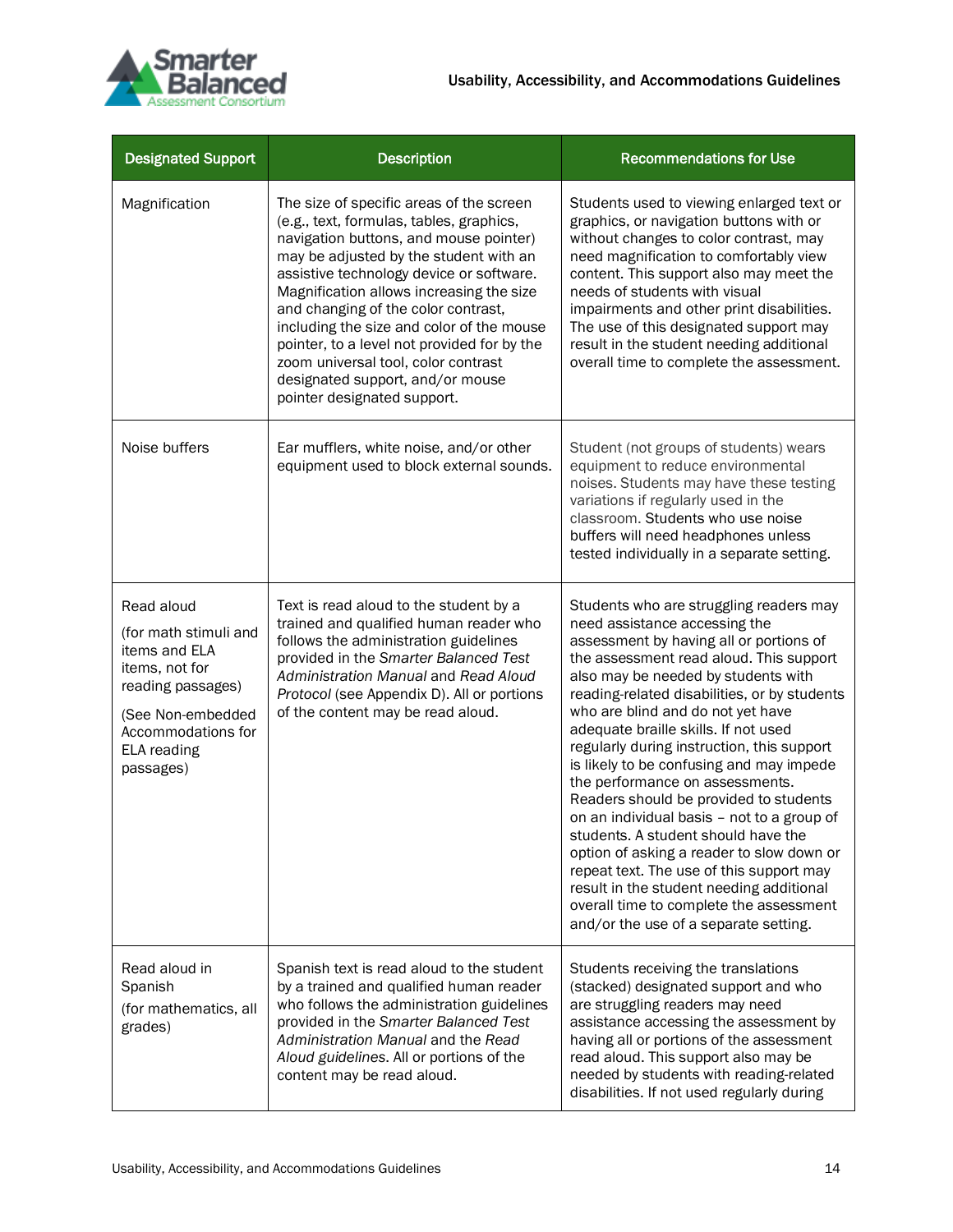

| <b>Designated Support</b>                                                                                                                   | <b>Description</b>                                                                                                                                                                                                                                                | <b>Recommendations for Use</b>                                                                                                                                                                                                                                                                                                                                                                                                                                                                                                                                                                                                                                                                                                                                                                                                                                                                                                                                                                                                                                                                                                                                                                                                |
|---------------------------------------------------------------------------------------------------------------------------------------------|-------------------------------------------------------------------------------------------------------------------------------------------------------------------------------------------------------------------------------------------------------------------|-------------------------------------------------------------------------------------------------------------------------------------------------------------------------------------------------------------------------------------------------------------------------------------------------------------------------------------------------------------------------------------------------------------------------------------------------------------------------------------------------------------------------------------------------------------------------------------------------------------------------------------------------------------------------------------------------------------------------------------------------------------------------------------------------------------------------------------------------------------------------------------------------------------------------------------------------------------------------------------------------------------------------------------------------------------------------------------------------------------------------------------------------------------------------------------------------------------------------------|
|                                                                                                                                             |                                                                                                                                                                                                                                                                   | instruction, this support is likely to be<br>confusing and may impede the<br>performance on assessments. A student<br>should have the option of asking a reader<br>to slow down or repeat text. The use of<br>this support may result in the student<br>needing additional overall time to<br>complete the assessment and/or the use<br>of a separate setting.                                                                                                                                                                                                                                                                                                                                                                                                                                                                                                                                                                                                                                                                                                                                                                                                                                                                |
| Scribe<br>(for all items except<br>ELA performance<br>task full write.<br>(See<br>Accommodations for<br>ELA performance<br>task full write) | Students dictate their responses to a<br>human who records verbatim what they<br>dictate. The scribe must be trained and<br>qualified, and must follow the<br>administration guidelines provided in the<br><b>Smarter Balanced Test Administration</b><br>Manual. | Students who have documented<br>significant motor or processing<br>difficulties, or who have had a recent<br>injury (such as a broken hand or arm)<br>that make it difficult to produce<br>responses may need to dictate their<br>responses to a human, who then records<br>the students' responses verbatim. The<br>use of this support may result in the<br>student needing additional overall time to<br>complete the assessment.                                                                                                                                                                                                                                                                                                                                                                                                                                                                                                                                                                                                                                                                                                                                                                                          |
| Separate setting                                                                                                                            | Test location is altered so that the<br>student is tested in a setting different<br>from that made available for most<br>students.                                                                                                                                | Students who are easily distracted (or<br>may distract others) in the presence of<br>other students, for example, may need an<br>alternate location to be able to take the<br>assessment. The separate setting may be<br>in a different room that allows them to<br>work individually or among a smaller<br>group. The student may read aloud to<br>self, use a device requiring voicing (e.g., a<br>Whisper Phone), or use Amplification. It<br>may also include a calming device or<br>support as recommended by educators<br>and/or specialists. Or, the separate<br>setting may be in the same room but in a<br>specific location (for example, away from<br>windows, doors, or pencil sharpeners, in a<br>study carrel, near the teacher's desk, or<br>in the front of a classroom). Some<br>students may benefit from being in an<br>environment that allows for movement,<br>such as being able to walk around. In<br>some instances, students may need to<br>interact with instructional or test content<br>outside of school, such as in a hospital or<br>their home. A specific adult, trained in a<br>manner consistent with the TAM, can act<br>as test proctor (test administrator) when<br>student requires it. |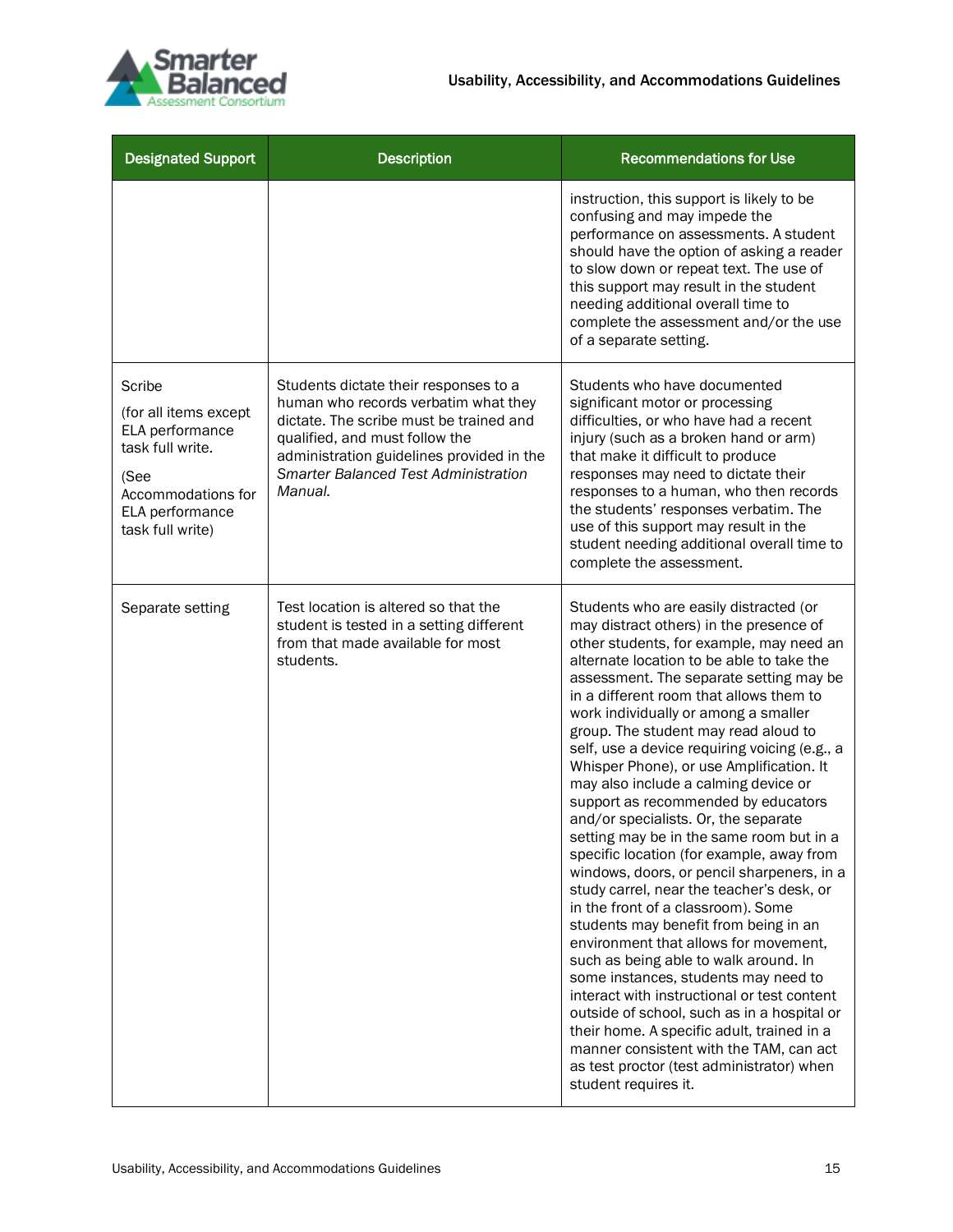

| <b>Designated Support</b>                                                       | <b>Description</b>                                                                                                                                                                                                                              | <b>Recommendations for Use</b>                                                                                                                                                                                                                                                                                                                                                                                        |
|---------------------------------------------------------------------------------|-------------------------------------------------------------------------------------------------------------------------------------------------------------------------------------------------------------------------------------------------|-----------------------------------------------------------------------------------------------------------------------------------------------------------------------------------------------------------------------------------------------------------------------------------------------------------------------------------------------------------------------------------------------------------------------|
| Simplified Test<br><b>Directions</b>                                            | The test administrator simplified or<br>paraphrases the test directions found in<br>the test administration manual according<br>to the Simplified Test Directions<br>guidelines.                                                                | Students who need additional support<br>understanding the test direction may<br>benefit from this resource. This<br>designated support may require testing in<br>a separate setting to avoid distracting<br>other test takers.                                                                                                                                                                                        |
| <b>Translated test</b><br>directions                                            | PDF of directions translated in each of<br>the languages currently supported.<br>Bilingual adult can read to student.                                                                                                                           | Students who have limited English<br>language skills (whether or not<br>designated as ELs or ELs with disabilities)<br>can use the translated test directions. In<br>addition, a biliterate adult trained in the<br>test administration manual can read the<br>test directions to the student. The use of<br>this support may result in the student<br>needing additional overall time to<br>complete the assessment. |
| Translations<br>(glossaries)<br>(for math items,<br>paper/pencil<br>assessment) | Translated glossaries are a language<br>support. Translated glossaries are<br>provided for selected construct-irrelevant<br>terms for math. Glossary terms are listed<br>by item and include the English term and<br>its translated equivalent. | Students who have limited English<br>language skills can use the translation<br>glossary for specific items. The use of this<br>support may result in the student needing<br>additional overall time to complete the<br>assessment.                                                                                                                                                                                   |

Appendix A provides a summary of universal tools, designated supports, and accommodations (both embedded and non-embedded) available for the Smarter Balanced assessments.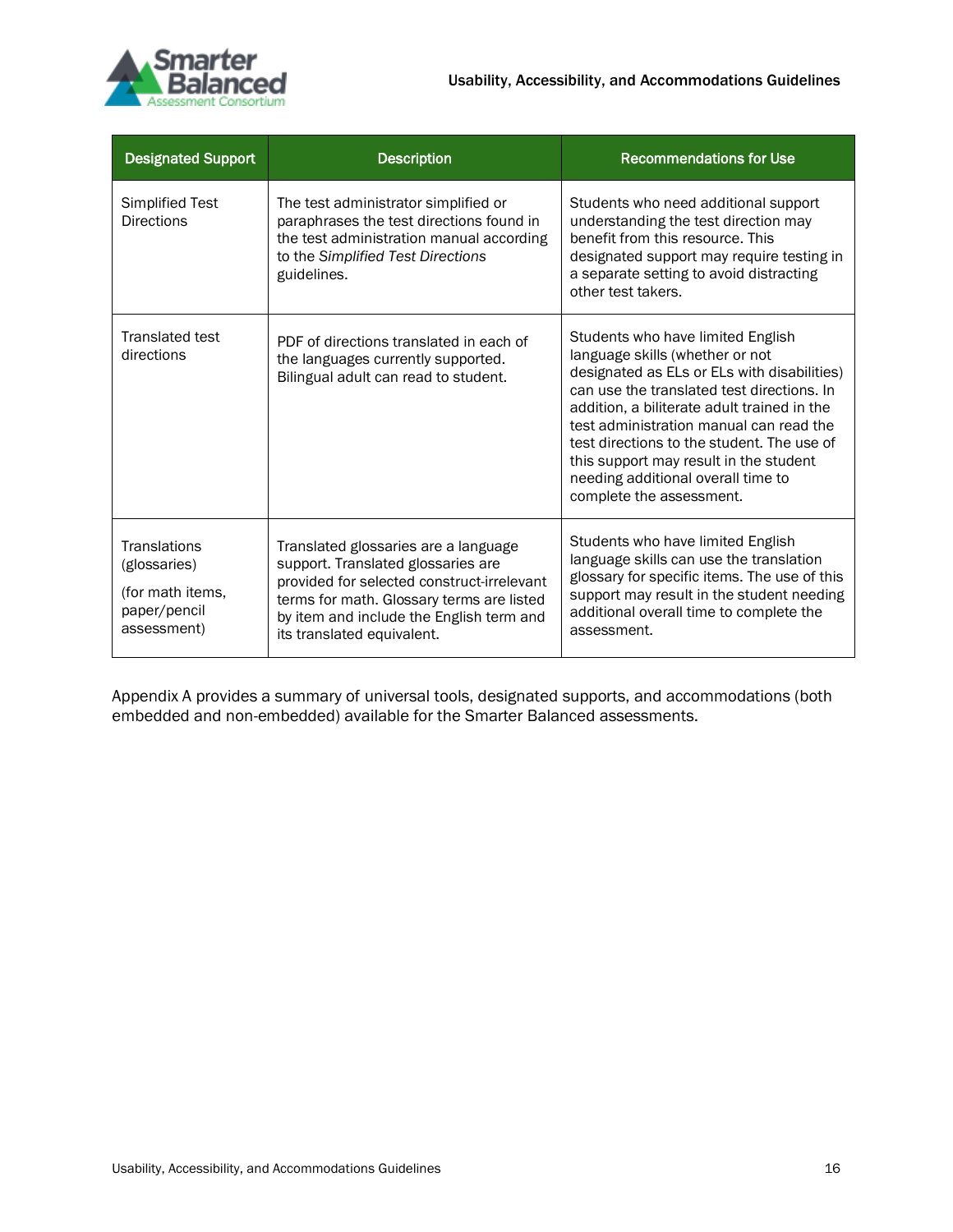

# SECTION III: SMARTER BALANCED ACCOMMODATIONS

### <span id="page-18-1"></span><span id="page-18-0"></span>WHAT ARE ACCOMMODATIONS?

Accommodations are changes in procedures or materials that increase equitable access during the Smarter Balanced assessments. The accommodations described in this section are not modifications. Accommodations all yield valid scores that count as participation in assessments that meet the requirements of ESSA when used in a manner consistent with the *Guidelines*. They allow these students to show what they know and can do. Smarter Balanced members have identified digitallyembedded and non-embedded accommodations for students for whom there is documentation of the need for the accommodations on an Individualized Education Program (IEP) or 504 accommodation plan. One exception to the IEP or 504 requirement is for students who have had a physical injury (e.g., broken hand or arm) that impairs their ability to use a computer. These students may use the speechto-text or the scribe accommodations (if they have had sufficient experience with the use of these), as noted in this section.

Determination of which accommodations an individual student will have available for the assessment is necessary because these accommodations must be made available before the assessment, either by entering information into the ART, or member's comparable platform, for embedded accommodations, or by ensuring that the materials or setting are available for the assessment for nonembedded accommodations.

The Smarter Balanced Test Administration and Student Access Work Group recognized that accommodations could increase cognitive load or create other challenges for students who do not need them or who have not had experience using them. Because of this possibility, Smarter Balanced members agreed that a student's parent/guardian should know about the availability of specific accommodations through a parent/guardian report. This would ensure that parents/guardians are aware of the conditions under which their child participated in the assessment. Information included in the parent/guardian report should not be the basis for any educational decisions (such as eligibility for an Advanced Placement class) nor for documenting/reporting the use of the accommodation elsewhere (such as on a transcript).

### <span id="page-18-2"></span>WHO MAKES DECISIONS ABOUT ACCOMMODATIONS?

IEP teams and educators make decisions about accommodations. These teams (or educators for 504 plans) provide evidence of the need for accommodations and ensure that they are noted on the IEP or 504 plan.

The IEP team (or educator developing the 504 plan) is responsible for ensuring that information from the IEP is entered into the ART, or member's comparable platform, so that all embedded accommodations can be activated prior to testing. This can be accomplished by identifying one person from the team to enter information into the ART, or member's comparable platform, or by providing information to the test coordinator who enters into the ART, or member's comparable platform, a form that lists all accommodations and designated supports needed by individual students on IEPs or 504 plans.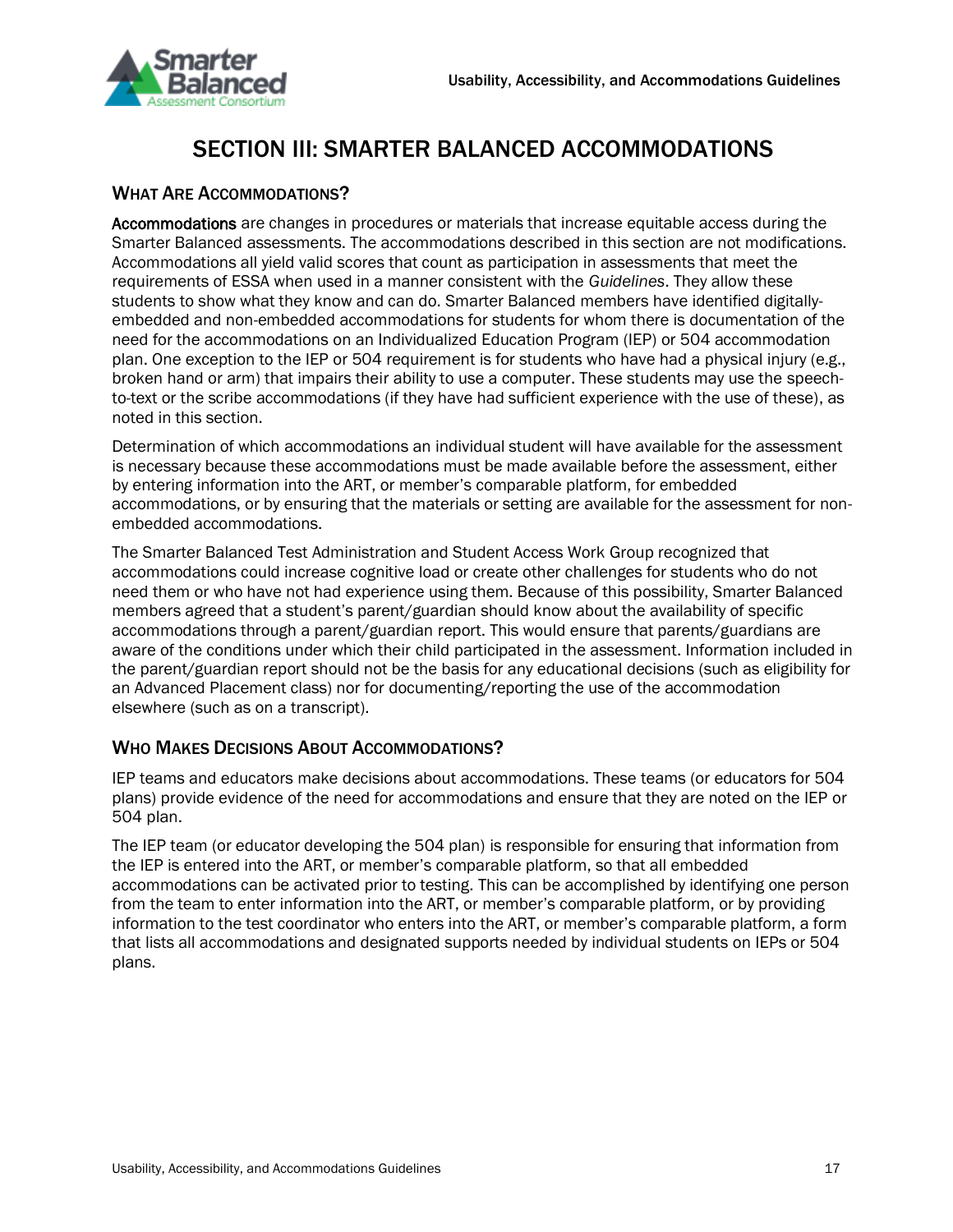

### <span id="page-19-0"></span>EMBEDDED ACCOMMODATIONS

Table 5 lists the embedded accommodations available for the Smarter Balanced assessments for those students for whom the accommodations are included on an IEP or 504 plan. The table includes a description of each accommodation along with recommendations for when the accommodation might be needed and how it can be used. For those accommodations that may be considered controversial, a description of considerations about the use of the accommodation is provided.

#### Table 5. Embedded Accommodations

| Accommodation                                                                     | <b>Description</b>                                                                                                                                                                                                                                                                                         | <b>Recommendations for Use</b>                                                                                                                                                                                                                                                                                                                                                                                                                                                                                                                                                                                                                                                                                                                                                            |
|-----------------------------------------------------------------------------------|------------------------------------------------------------------------------------------------------------------------------------------------------------------------------------------------------------------------------------------------------------------------------------------------------------|-------------------------------------------------------------------------------------------------------------------------------------------------------------------------------------------------------------------------------------------------------------------------------------------------------------------------------------------------------------------------------------------------------------------------------------------------------------------------------------------------------------------------------------------------------------------------------------------------------------------------------------------------------------------------------------------------------------------------------------------------------------------------------------------|
| American Sign<br>Language (ASL)<br>(for ELA Listening<br>items and math<br>items) | Test content is translated into ASL<br>video. ASL human signer and the<br>signed test content are viewed on the<br>same screen. Students may view<br>portions of the ASL video as often as<br>needed.                                                                                                      | Some students who are deaf or hard of<br>hearing and who typically use ASL may<br>need this accommodation when accessing<br>text-based content in the assessment. The<br>use of this accommodation may result in<br>the student needing additional overall<br>time to complete the assessment. For<br>many students who are deaf or hard of<br>hearing, viewing signs is the only way to<br>access information presented orally. It is<br>important to note, however, that some<br>students who are hard of hearing will be<br>able to listen to information presented<br>orally if provided with appropriate<br>amplification and a setting in which<br>extraneous sounds do not interfere with<br>clear presentation of the audio<br>presentation in a listening test.                  |
| <b>Braille</b>                                                                    | A raised-dot code that individuals read<br>with the fingertips. Graphic material<br>(e.g., maps, charts, graphs, diagrams,<br>and illustrations) is presented in a<br>raised format (paper or thermoform).<br>Contracted and non-contracted braille<br>is available; Nemeth code is available<br>for math. | Students with visual impairments may<br>read text via braille. Tactile overlays and<br>graphics also may be used to assist the<br>student in accessing content through<br>touch. Due to limitations with refreshable<br>braille technology and math braille codes,<br>refreshable braille is available only for<br>ELA. For math, braille will be presented via<br>embosser; embosser-created braille can<br>be used for ELA also. Alternative text<br>descriptions are embedded in the<br>assessment for all graphics. The type of<br>braille presented to the student<br>(contracted or non-contracted) is set in<br>ART, or member's comparable platform.<br>The use of this accommodation may result<br>in the student needing additional overall<br>time to complete the assessment. |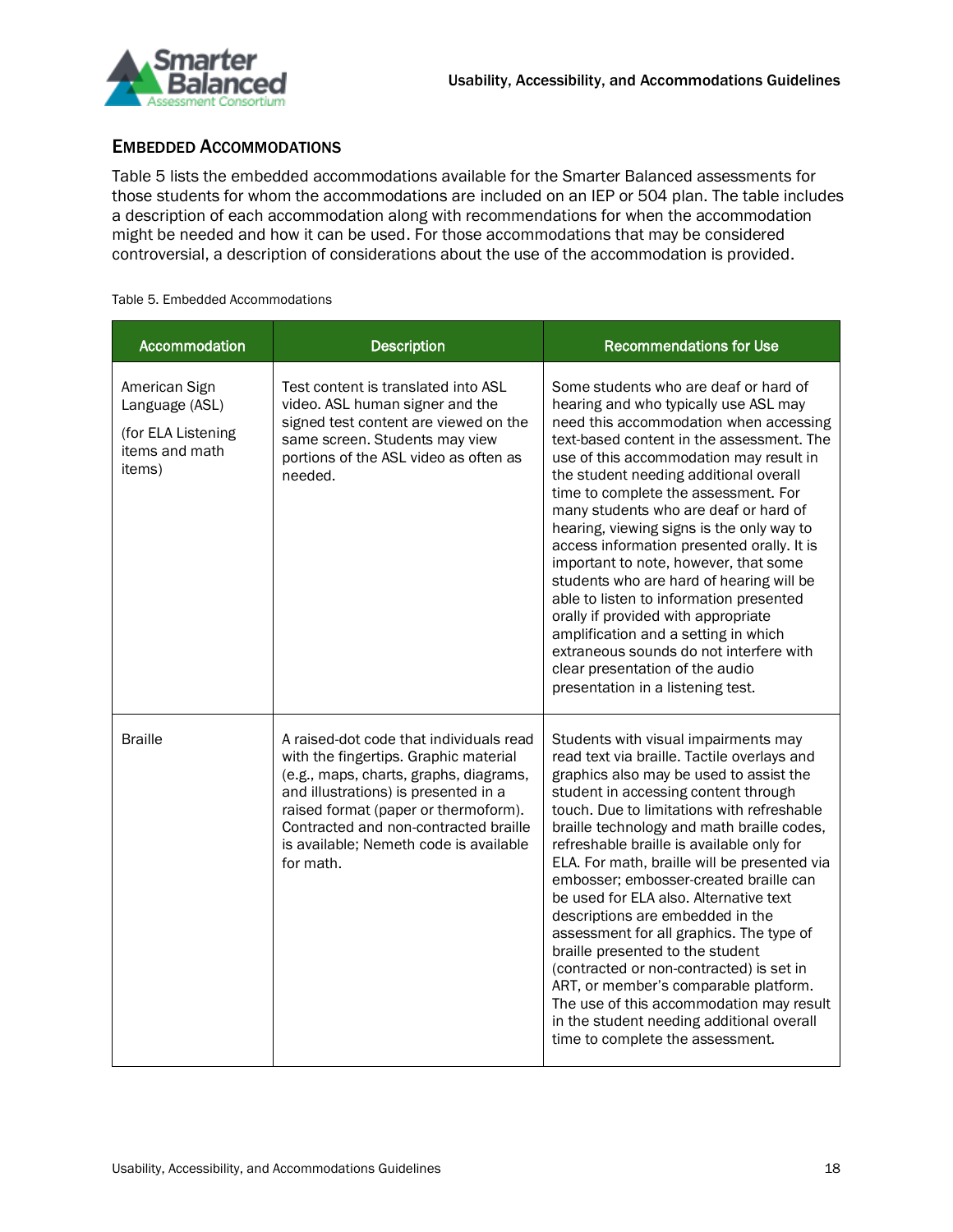

| Accommodation                                                            | <b>Description</b>                                                                                                                                                                                                                      | <b>Recommendations for Use</b>                                                                                                                                                                                                                                                                                                                                                                                                                                                                                                                                                                                                                                                                                                                                   |  |
|--------------------------------------------------------------------------|-----------------------------------------------------------------------------------------------------------------------------------------------------------------------------------------------------------------------------------------|------------------------------------------------------------------------------------------------------------------------------------------------------------------------------------------------------------------------------------------------------------------------------------------------------------------------------------------------------------------------------------------------------------------------------------------------------------------------------------------------------------------------------------------------------------------------------------------------------------------------------------------------------------------------------------------------------------------------------------------------------------------|--|
| <b>Braille Transcript</b><br>(ELA listening<br>passages)                 | A braille transcript of the closed<br>captioning created for the listening<br>passages. The braille transcripts are<br>available in the following braille<br>codes:<br><b>ELA</b><br><b>EBAE</b> uncontracted<br><b>EBAE</b> contracted | Students may have difficulty hearing the<br>listening portion of the passage and also<br>do not have enough functional vision to<br>read the closed captioning provided for<br>the passage. These students who are<br>visually impaired or blind and deaf or hard<br>of hearing AND who use braille may have<br>access to Braille Transcripts. These<br>students must be registered in ART, or<br>members' comparable platform, for both<br>Braille and Closed Captioning. The use of<br>this accommodation may result in the<br>student needing additional overall time to<br>complete the assessment.                                                                                                                                                          |  |
| Closed captioning<br>(for ELA listening<br>items)                        | Printed text that appears on the<br>computer screen as audio materials<br>are presented.                                                                                                                                                | Students who are deaf or hard of hearing<br>and who typically access information<br>presented via audio by reading words that<br>appear in synchrony with the audio<br>presentation may need this support to<br>access audio content. For many students<br>who are deaf or hard of hearing, viewing<br>words (sometimes in combination with<br>reading lips and ASL) is how they access<br>information presented orally. It is<br>important to note, however, that some<br>students who are hard of hearing will be<br>able to listen to information presented<br>orally if provided with appropriate<br>amplification and a setting in which<br>extraneous sounds do not interfere with<br>clear presentation of the audio<br>presentation in a listening test. |  |
| Streamline                                                               | This accommodation provides a<br>streamlined interface of the test in an<br>alternate, simplified format in which<br>the items are displayed below the<br>stimuli.                                                                      | This accommodation may benefit a small<br>number of students who have specific<br>learning and/or reading disabilities in<br>which the text is presented in a more<br>sequential format.                                                                                                                                                                                                                                                                                                                                                                                                                                                                                                                                                                         |  |
| Text-to-speech<br>(available for ELA<br>reading passages, all<br>grades) | Text is read aloud to the student via<br>embedded text-to-speech technology.<br>The student is able to control the<br>speed as well as raise or lower the<br>volume of the voice via a volume<br>control.                               | This accommodation is appropriate for a<br>very small number of students. Text-to-<br>speech is available as an accommodation<br>for students whose need is documented<br>in an IEP or 504 plan. Students who use<br>text-to-speech will need headphones<br>unless tested individually in a separate<br>setting.                                                                                                                                                                                                                                                                                                                                                                                                                                                 |  |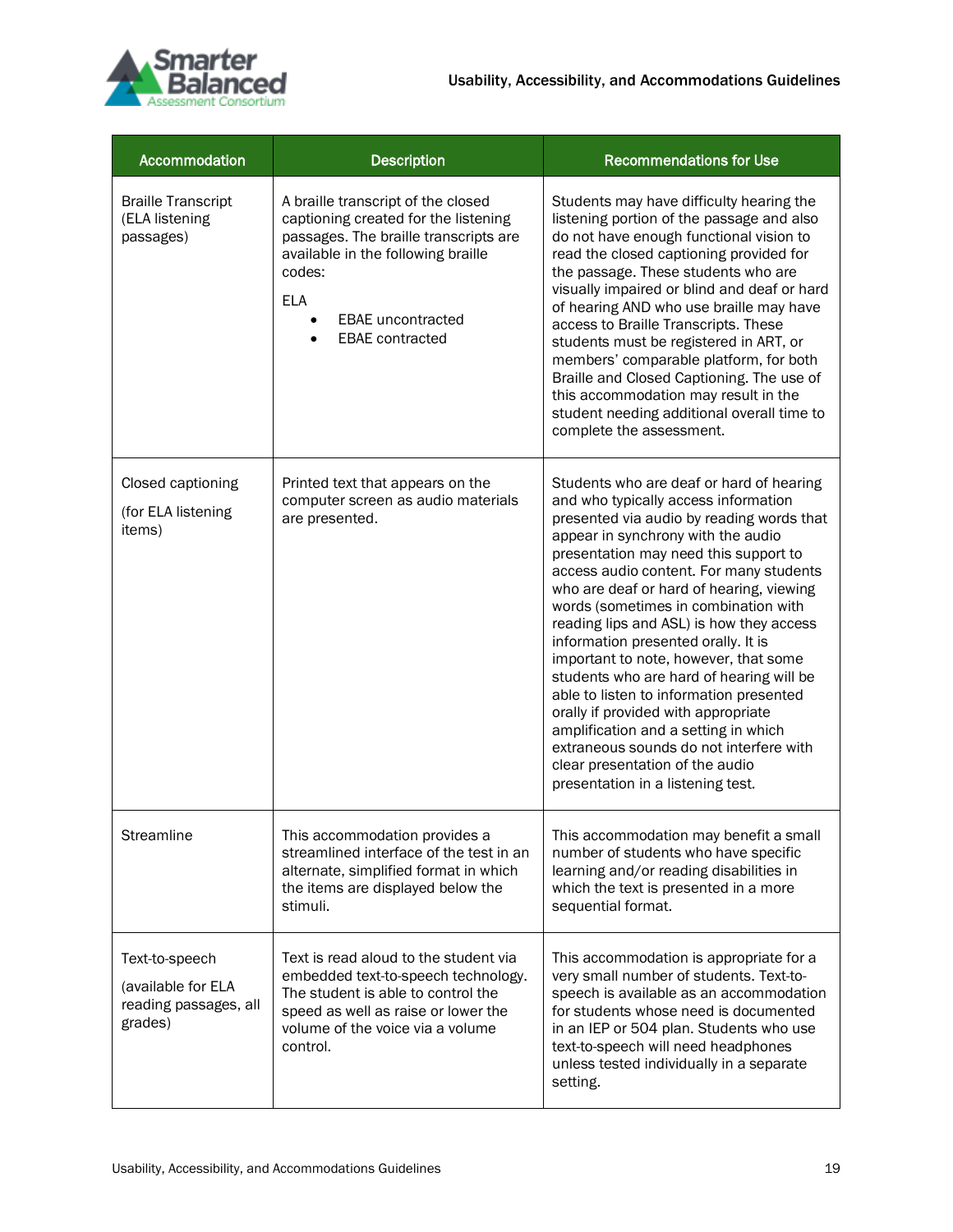

### <span id="page-21-0"></span>NON-EMBEDDED ACCOMMODATIONS

Table 6 lists the non-embedded accommodations available for the Smarter Balanced assessments for those students for whom the accommodations are documented on an IEP or 504 plan. The table includes a description of each accommodation, along with recommendations for when the accommodation might be needed and how it can be used. For those accommodations that may be considered controversial, a description of considerations about the use of the accommodation is provided.

#### Table 6. Non-embedded Accommodations Available

| Accommodation                                     | <b>Description</b>                                                                                                                                                                                                                                                                                                                                                                                                                                                                               | <b>Recommendations for Use</b>                                                                                                                                                                                                                                                                                                                                                                                                                     |  |
|---------------------------------------------------|--------------------------------------------------------------------------------------------------------------------------------------------------------------------------------------------------------------------------------------------------------------------------------------------------------------------------------------------------------------------------------------------------------------------------------------------------------------------------------------------------|----------------------------------------------------------------------------------------------------------------------------------------------------------------------------------------------------------------------------------------------------------------------------------------------------------------------------------------------------------------------------------------------------------------------------------------------------|--|
| 100s Number Table<br>(grades 4-8 and 11,<br>math) | A paper-based table listing numbers<br>from 1 - 100 available from Smarter<br>Balanced for reference.                                                                                                                                                                                                                                                                                                                                                                                            | Students with visual processing or spatial<br>perception needs may find this beneficial,<br>as documented in their IEP or 504 plan.                                                                                                                                                                                                                                                                                                                |  |
| Abacus                                            | This tool may be used in place of<br>scratch paper for students who<br>typically use an abacus.                                                                                                                                                                                                                                                                                                                                                                                                  | Some students with visual impairments<br>who typically use an abacus may use an<br>abacus in place of using scratch paper.                                                                                                                                                                                                                                                                                                                         |  |
| Alternate response<br>options                     | Alternate response options include but<br>are not limited to adapted keyboards,<br>large keyboards, StickyKeys,<br>MouseKeys, FilterKeys, adapted<br>mouse, touch screen, head wand, and<br>switches.                                                                                                                                                                                                                                                                                            | Students with some physical disabilities<br>(including both fine motor and gross<br>motor skills) may need to use the<br>alternate response options<br>accommodation. Some alternate<br>response options are external devices<br>that must be plugged in and be<br>compatible with the assessment delivery<br>platform.                                                                                                                            |  |
| <b>Braille</b><br>(paper/pencil<br>assessment)    | A raised-dot code that individuals read<br>with the fingertips. Graphic material<br>(e.g., maps, charts, graphs, diagrams,<br>and illustrations) is presented in a<br>raised format (paper or thermoform).<br>Codes available on paper/pencil:<br><b>ELA</b><br><b>EBAE</b> uncontracted<br>$\bullet$<br><b>EBAE</b> contracted<br>UEB uncontracted<br><b>UEB</b> contracted<br><b>Mathematics</b><br><b>EBAE</b> uncontracted with<br>$\bullet$<br>Nemeth<br><b>EBAE</b> contracted with Nemeth | Students with visual impairments may<br>read text via braille. Tactile overlays and<br>graphics also may be used to assist the<br>student in accessing content through<br>touch. The type of braille presented to the<br>student (contracted or non-contracted) is<br>set in ART, or member's comparable<br>platform. The use of this accommodation<br>may result in the student needing<br>additional overall time to complete the<br>assessment. |  |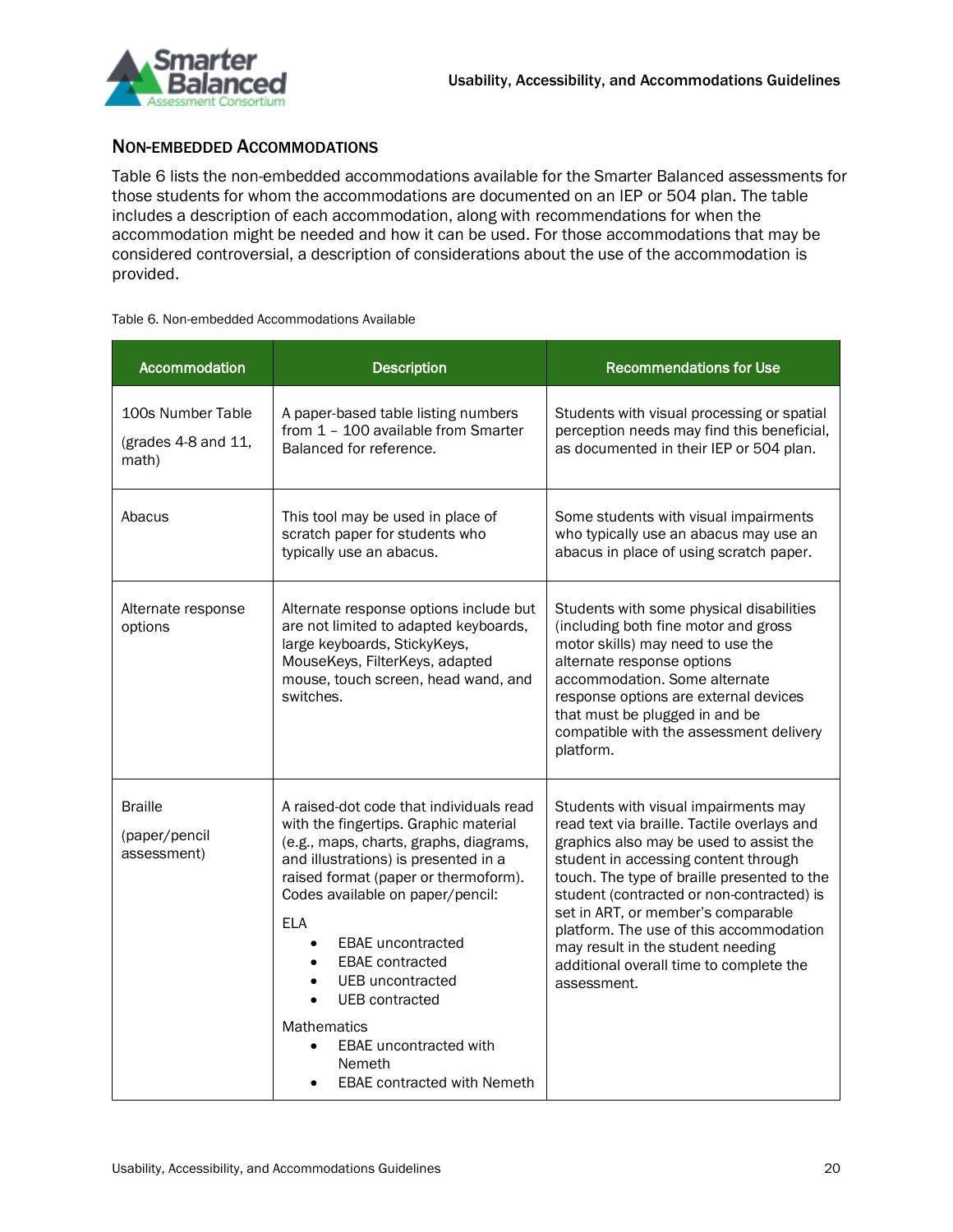

| <b>Accommodation</b>                                                       | <b>Description</b>                                                                                                                                                                                                                                                                                                                                                                                                                                                                          | <b>Recommendations for Use</b>                                                                                                                                                                                                                                                                                                                              |
|----------------------------------------------------------------------------|---------------------------------------------------------------------------------------------------------------------------------------------------------------------------------------------------------------------------------------------------------------------------------------------------------------------------------------------------------------------------------------------------------------------------------------------------------------------------------------------|-------------------------------------------------------------------------------------------------------------------------------------------------------------------------------------------------------------------------------------------------------------------------------------------------------------------------------------------------------------|
|                                                                            | UEB uncontracted with<br>Nemeth<br><b>UEB contracted with Nemeth</b><br>UEB uncontracted with UEB<br>math<br>UEB contracted with UEB<br>math                                                                                                                                                                                                                                                                                                                                                |                                                                                                                                                                                                                                                                                                                                                             |
| Calculator<br>(for calculator<br>allowed items only,<br>grades 6-8 and 11) | A non-embedded calculator for<br>students needing a special calculator,<br>such as a braille calculator or a talking<br>calculator, currently unavailable within<br>the assessment platform.                                                                                                                                                                                                                                                                                                | Students with visual impairments who are<br>unable to use the embedded calculator<br>for calculator-allowed items will be able to<br>use the calculator that they typically use,<br>such as a braille calculator or a talking<br>calculator. Test administrators should<br>ensure that the calculator is available<br>only for designated calculator items. |
| Multiplication table<br>(grades 4-8 and 11,<br>math items)                 | A paper-based single digit (1-9)<br>multiplication table will be available<br>from Smarter Balanced for reference.                                                                                                                                                                                                                                                                                                                                                                          | For students with a documented and<br>persistent calculation disability (i.e.,<br>dyscalculia).                                                                                                                                                                                                                                                             |
| Print on demand                                                            | Paper copies of either<br>passages/stimuli and/or items are<br>printed for students. For those<br>students needing a paper copy of a<br>passage or stimulus, permission for<br>the students to request printing must<br>first be set in ART, or member's<br>comparable platform. For those<br>students needing a paper copy of one<br>or more items, the member's help<br>desk must be contacted by the school<br>or district coordinator to have the<br>accommodation set for the student. | Some students with disabilities may need<br>paper copies of either passages/stimuli<br>and/or items. A very small percentage of<br>students should need this<br>accommodation. The use of this<br>accommodation may result in the student<br>needing additional time to complete the<br>assessment.                                                         |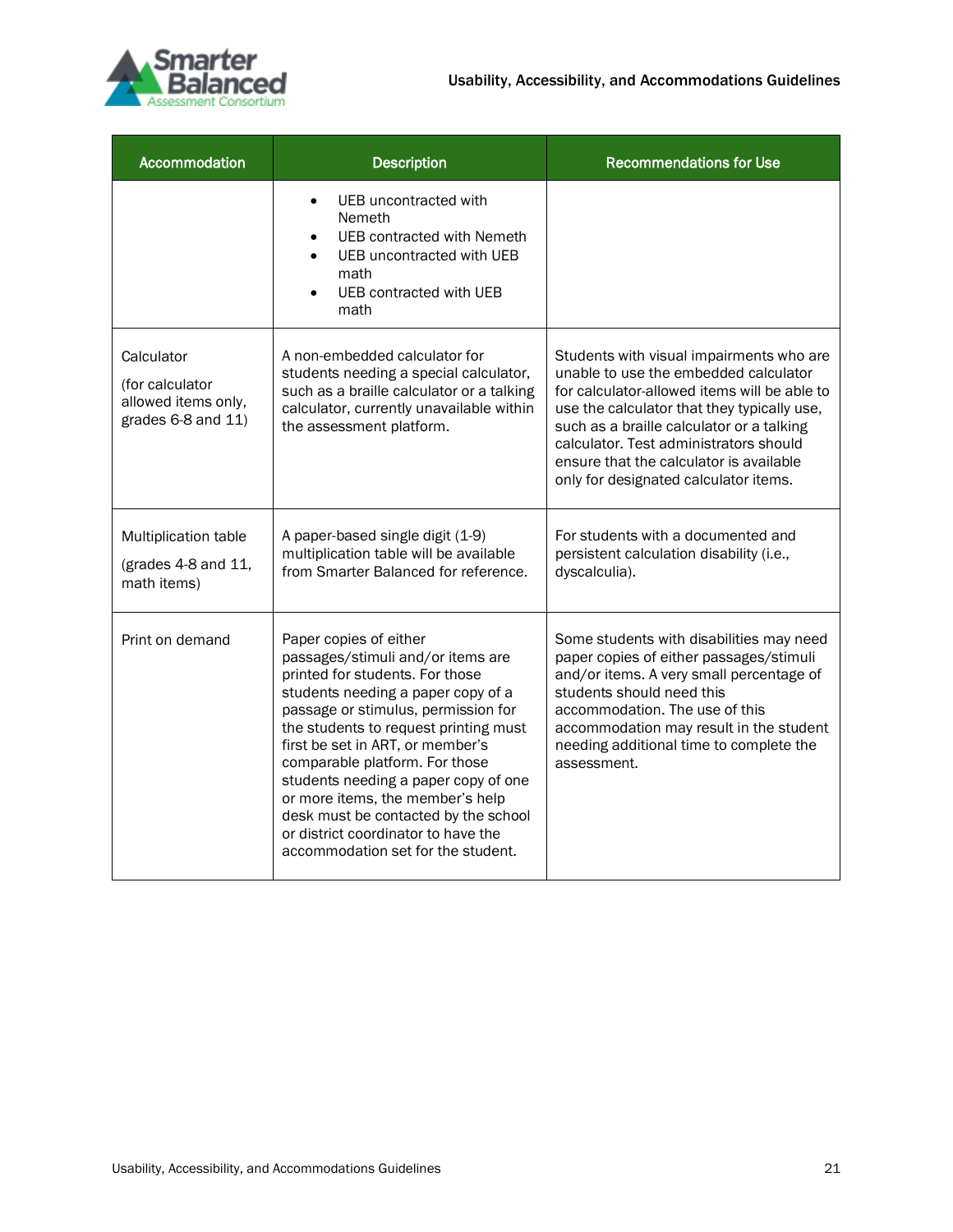

| Accommodation                                                                                                              | <b>Description</b>                                                                                                                                                                                                                                                                                                                                                                                                                                                                       | <b>Recommendations for Use</b>                                                                                                                                                                                                                                                                                                                                                                                                                                                                                                                                                                                                                                                                                                                                                                                                                                      |  |
|----------------------------------------------------------------------------------------------------------------------------|------------------------------------------------------------------------------------------------------------------------------------------------------------------------------------------------------------------------------------------------------------------------------------------------------------------------------------------------------------------------------------------------------------------------------------------------------------------------------------------|---------------------------------------------------------------------------------------------------------------------------------------------------------------------------------------------------------------------------------------------------------------------------------------------------------------------------------------------------------------------------------------------------------------------------------------------------------------------------------------------------------------------------------------------------------------------------------------------------------------------------------------------------------------------------------------------------------------------------------------------------------------------------------------------------------------------------------------------------------------------|--|
| Read aloud<br>(for ELA reading<br>passages, all grades)<br>(See Designated<br>Supports for ELA<br>items and math<br>items) | Text is read aloud to the student via<br>an external screen reader or by a<br>trained and qualified human reader<br>who follows the administration<br>guidelines provided in the Smarter<br><b>Balanced Test Administration Manual</b><br>and Read Aloud Guidelines. All or<br>portions of the content may be read<br>aloud. Members can refer to the<br>Guidelines for Choosing the Read<br>Aloud Accommodation when deciding<br>if this accommodation is appropriate<br>for a student. | This accommodation is appropriate for a<br>very small number of students. Read<br>aloud is available as an accommodation<br>for students whose need is documented<br>in an IEP or 504 plan. A student should<br>have the option of asking a reader to slow<br>down or repeat text. The use of this<br>accommodation may result in the student<br>needing additional time to complete the<br>assessment and/or the use of a separate<br>setting.                                                                                                                                                                                                                                                                                                                                                                                                                     |  |
| Scribe<br>(for ELA performance<br>task full write)<br>(See Designated<br>Supports for math<br>and other ELA items)         | Students dictate their responses to a<br>human who records verbatim what<br>they dictate. The scribe must be<br>trained and qualified, and must follow<br>the administration guidelines provided<br>in the Smarter Balanced Test<br>Administration Manual.                                                                                                                                                                                                                               | Students who have documented<br>significant motor or processing<br>difficulties, or who have had a recent<br>injury (such as a broken hand or arm) that<br>makes it difficult to produce responses<br>may need to dictate their responses to a<br>human, who then records the students'<br>responses verbatim on the ELA<br>performance task full write. The full write<br>is the second part of the performance<br>task. The use of this accommodation may<br>result in the student needing overall<br>additional time to complete the<br>assessment. For many of these students,<br>dictating to a human scribe is the only<br>way to demonstrate their composition<br>skills. It is important that these students<br>be able to develop planning notes via the<br>human scribe, and to view what they<br>produce while composing via dictation to<br>the scribe. |  |
| Speech-to-text                                                                                                             | Voice recognition allows students to<br>use their voices as input devices to the<br>computer, to dictate responses or give<br>commands (e.g., opening application<br>programs, pulling down menus, and<br>saving work). Voice recognition<br>software generally can recognize<br>speech up to 160 words per minute.<br>Students may use their own assistive<br>technology devices.                                                                                                       | Students who have motor or processing<br>disabilities (such as dyslexia) or who have<br>had a recent injury (such as a broken<br>hand or arm) that make it difficult to<br>produce text or commands using<br>computer keys may need alternative ways<br>to work with computers. Students will<br>need to be familiar with the software, and<br>have had many opportunities to use it<br>prior to testing. Speech-to-text software<br>requires that the student go back through<br>all generated text to correct errors in<br>transcription, including use of writing                                                                                                                                                                                                                                                                                                |  |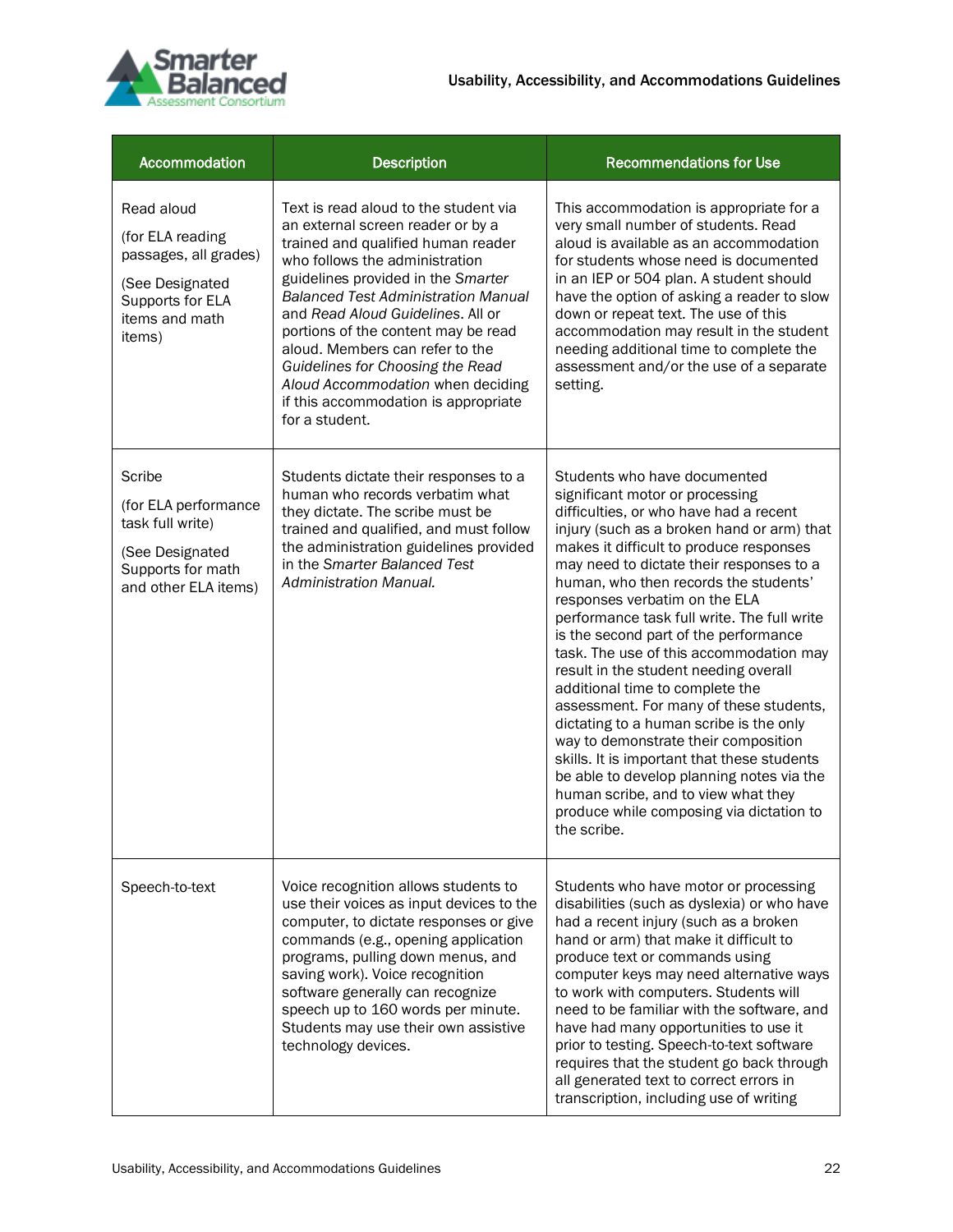



| Accommodation          | <b>Description</b>                                                                                                                                                                                                                                                                                                                                                                                                                                                                                                                                                                                                                                                                                                                                                                                                                                                                                                                                                                                                                                                  | <b>Recommendations for Use</b>                                                                                                                                                                                                                                                                                                                                                                                                                                                                                                                                                                                                                                                                                                                                                                                                                                                                                                                                                                                                                  |  |
|------------------------|---------------------------------------------------------------------------------------------------------------------------------------------------------------------------------------------------------------------------------------------------------------------------------------------------------------------------------------------------------------------------------------------------------------------------------------------------------------------------------------------------------------------------------------------------------------------------------------------------------------------------------------------------------------------------------------------------------------------------------------------------------------------------------------------------------------------------------------------------------------------------------------------------------------------------------------------------------------------------------------------------------------------------------------------------------------------|-------------------------------------------------------------------------------------------------------------------------------------------------------------------------------------------------------------------------------------------------------------------------------------------------------------------------------------------------------------------------------------------------------------------------------------------------------------------------------------------------------------------------------------------------------------------------------------------------------------------------------------------------------------------------------------------------------------------------------------------------------------------------------------------------------------------------------------------------------------------------------------------------------------------------------------------------------------------------------------------------------------------------------------------------|--|
|                        |                                                                                                                                                                                                                                                                                                                                                                                                                                                                                                                                                                                                                                                                                                                                                                                                                                                                                                                                                                                                                                                                     | conventions; thus, prior experience with<br>this accommodation is essential. If<br>students use their own assistive<br>technology devices, all assessment<br>content should be deleted from these<br>devices after the test for security<br>purposes. For many of these students,<br>using voice recognition software is the<br>only way to demonstrate their<br>composition skills. Still, use of speech-to-<br>text does require that students know<br>writing conventions and that they have<br>the review and editing skills required of<br>students who enter text via the computer<br>keyboard. It is important that students<br>who use speech-to-text also be able to<br>develop planning notes via speech-to-text,<br>and to view what they produce while<br>composing via speech-to-text.                                                                                                                                                                                                                                             |  |
| <b>Word Prediction</b> | Word prediction allows students to<br>begin writing a word and choose from<br>a list of words that have been<br>predicted from word frequency and<br>syntax rules. Word prediction is<br>delivered via a non-embedded<br>software program. The program must<br>use only single word prediction.<br>Functionality such as phrase<br>prediction, predict ahead, or next word<br>must be deactivated. The program<br>must have settings that allow only a<br>basic dictionary. Expanded<br>dictionaries, such as topic dictionaries<br>and word banks, must be deactivated.<br>Phonetic spelling functionality may be<br>used, as well as speech output built<br>into the program which reads back the<br>information the student has written. If<br>further supports are needed for<br>speech output, see Text-to-Speech or<br>Read Aloud policies. Students who use<br>word prediction in conjunction with<br>speech output will need headphones<br>unless tested individually in a<br>separate setting. Students may use<br>their own assistive technology devices. | Students who have documented motor or<br>orthopedic impairments, which severely<br>impairs their ability to provide writted or<br>typed responses without the use of<br>assistive technology, may use word<br>prediction. Students with moderate to<br>severe learning disabilities that prevent<br>them from recalling, processing, or<br>expressing written language may also use<br>word prediction. Students will need to be<br>familiar with the software, and have had<br>many opportunities to use it in daily<br>instruction. Use of word prediction does<br>require that students know writing<br>conventions and that they have the<br>review and editing skills required of all<br>students. It is important that students<br>who use word prediction also be able to<br>develop planning notes and review their<br>writing with or without text-to-speech. If<br>students use their own assistive<br>technology devices, all assessment<br>content should be deleted from these<br>devices after the test for security<br>purposes. |  |

Appendix A provides a summary of universal tools, designated supports, and accommodations (both embedded and non-embedded) available for the Smarter Balanced assessments.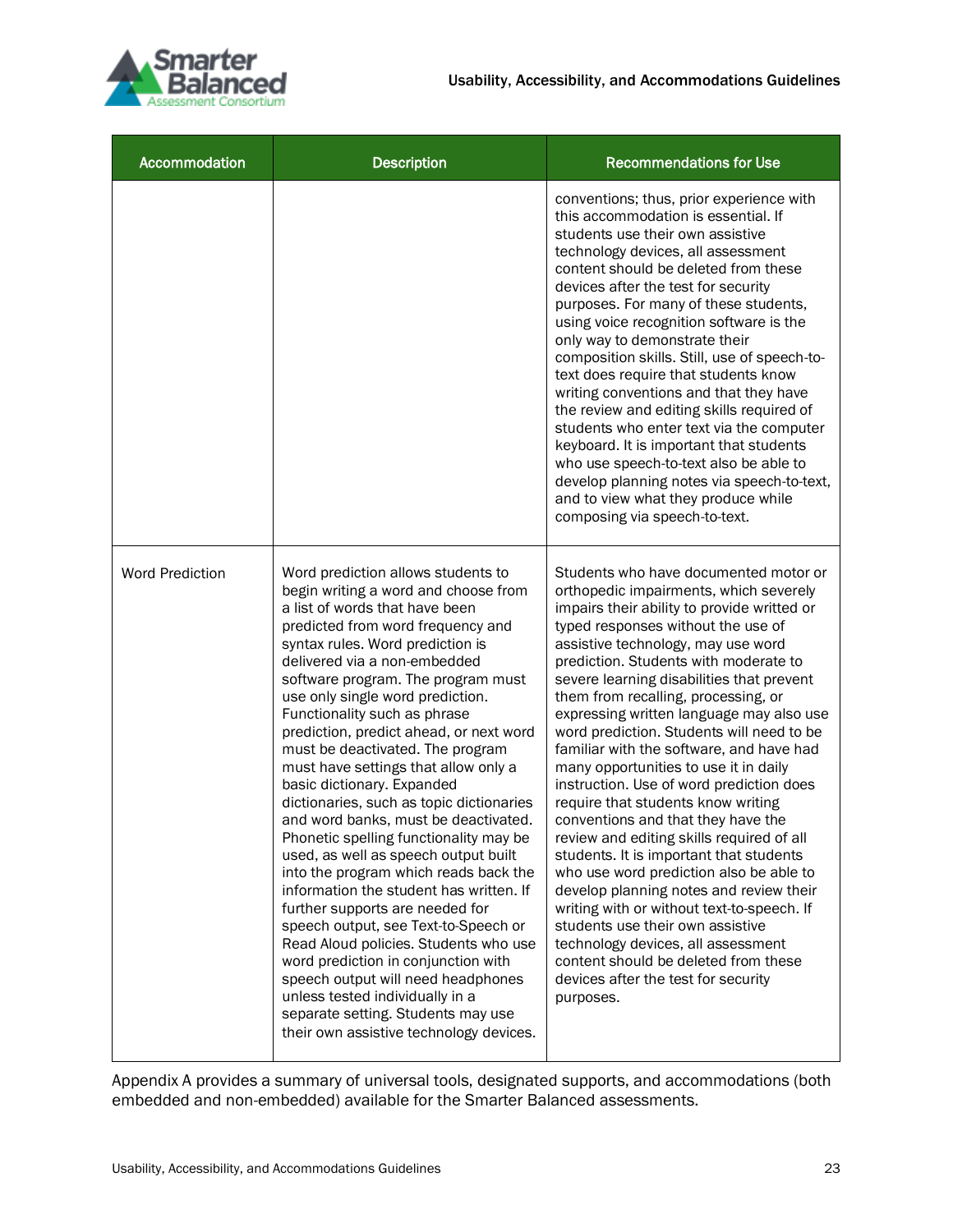

### <span id="page-25-0"></span>**RESOURCES**

- Christensen, L., Carver, W., VanDeZande, J., & Lazarus, S. (2011). *Accommodations manual: How to select, administer, and evaluate the use of accommodations for instruction and assessment of students with disabilities (3rd ed.).* Washington, DC: Assessing Special Education Students State Collaborative on Assessment and Student Standards, Council of Chief State School Officers.
- Christensen, L., Shyyan, V., Schuster, T., Mahaley, P., & Saez, S. (2012). *Accommodations manual: How to select, administer, and evaluate use of accommodations for instruction and assessment of English language learners.* Minneapolis, MN: University of Minnesota, National Center on Educational Outcomes.
- Fedorchak, G. (2012). *Access by Design – Implications for equity and excellence in education*. Draft paper prepared for the Smarter Balanced Assessment Consortium.
- Measured Progress. (2012). Smarter Balanced Assessment Consortium: General Accessibility Guidelines*.* Available at[: https://portal.smarterbalanced.org/library/en/general-accessibility](https://portal.smarterbalanced.org/library/en/general-accessibility-guidelines.pdf)[guidelines.pdf](https://portal.smarterbalanced.org/library/en/general-accessibility-guidelines.pdf)
- National Center on Educational Outcomes. (2009). *Accommodations bibliography.* Minneapolis, MN: University of Minnesota, National Center on Educational Outcomes. Available at: [https://nceo.info/Resources/publications/OnlinePubs/AccommBibliography/AccomStudies.ht](https://nceo.info/Resources/publications/OnlinePubs/AccommBibliography/AccomStudies.htm) [m.](https://nceo.info/Resources/publications/OnlinePubs/AccommBibliography/AccomStudies.htm)
- National Council on Measurement in Education. (2012). *Testing and data integrity in the administration of statewide student assessment programs.*
- Shyyan, V., Christensen, L., Touchette, B., Lightborne, L., Gholson, M., & Burton, K. (2013). *Accommodations manual: How to select, administer, and evaluate use of accommodations for instruction and assessment of English language learners with disabilities.* Minneapolis, MN: University of Minnesota, National Center on Educational Outcomes.
- Smarter Balanced. (2012). *Translation accommodations framework for testing ELLs in mathematics.*  Available at: [https://portal.smarterbalanced.org/library/en/translation-accommodations](https://portal.smarterbalanced.org/library/en/translation-accommodations-framework-for-testing-english-language-learners-in-mathematics.pdf)[framework-for-testing-english-language-learners-in-mathematics.pdf.](https://portal.smarterbalanced.org/library/en/translation-accommodations-framework-for-testing-english-language-learners-in-mathematics.pdf)
- Smarter Balanced. (2012). *[Accommodations for English Language Learners and Students with](http://www.smarterbalanced.org/wordpress/wp-content/uploads/2012/08/Accomodations-for-under-represented-students.pdf)  [Disabilities: A research-based decision algorithm](http://www.smarterbalanced.org/wordpress/wp-content/uploads/2012/08/Accomodations-for-under-represented-students.pdf)*. Available at: [https://portal.smarterbalanced.org/library/en/accommodations-for-english-language-learners](https://portal.smarterbalanced.org/library/en/accommodations-for-english-language-learners-and-students-with-disabilities-a-research-based-decision-algorithm.pdf)[and-students-with-disabilities-a-research-based-decision-algorithm.pdf.](https://portal.smarterbalanced.org/library/en/accommodations-for-english-language-learners-and-students-with-disabilities-a-research-based-decision-algorithm.pdf)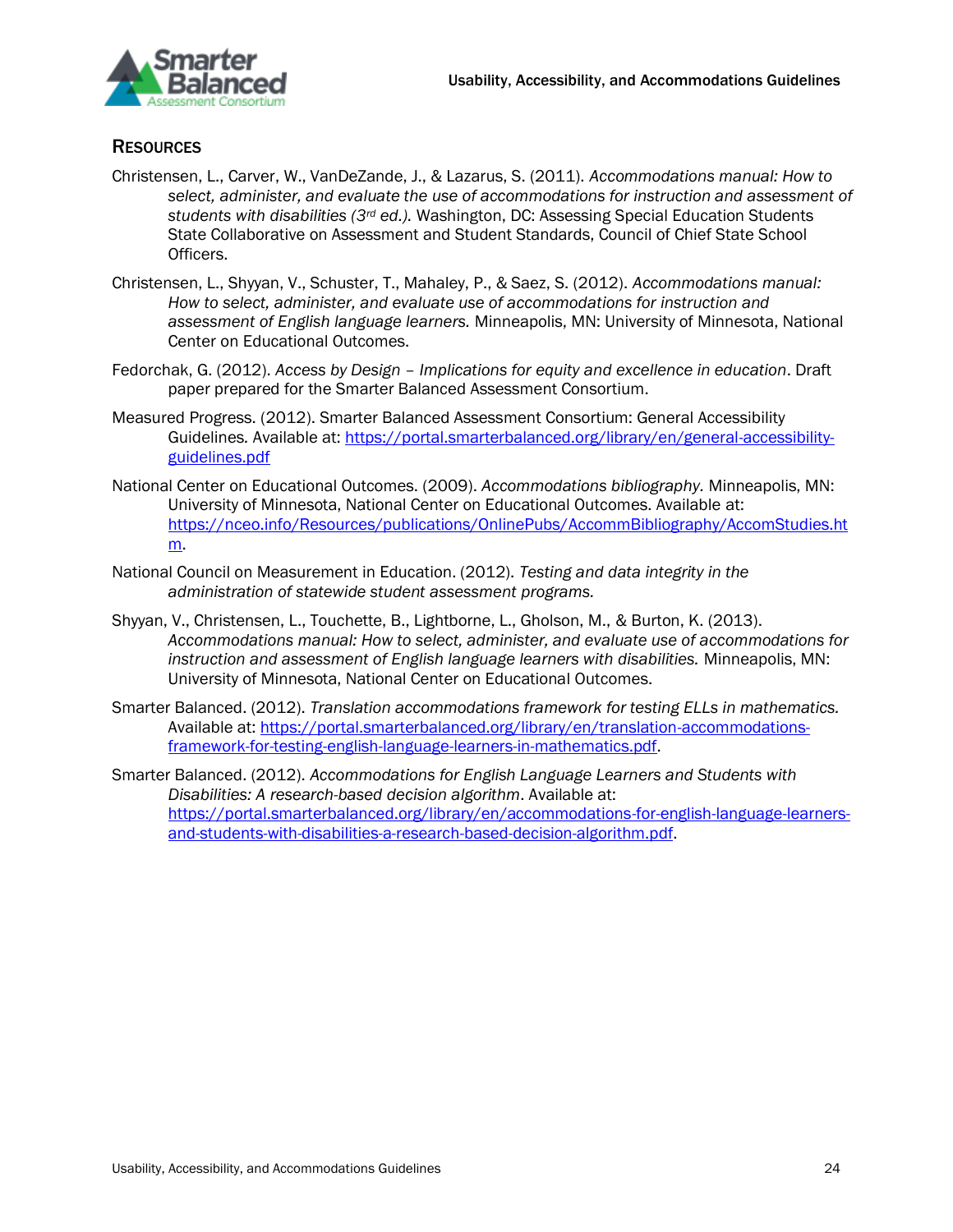# <span id="page-26-0"></span>APPENDIX A: SUMMARY OF SMARTER BALANCED UNIVERSAL TOOLS, DESIGNATED SUPPORTS, AND ACCOMMODATIONS

|          | <b>Universal Tools</b>          | <b>Designated Supports</b>              | <b>Accommodations</b>                |
|----------|---------------------------------|-----------------------------------------|--------------------------------------|
| Embedded | <b>Breaks</b>                   | <b>Color Contrast</b>                   | American Sign Language <sup>11</sup> |
|          | Calculator <sup>1</sup>         | <b>Masking</b>                          | <b>Braille</b>                       |
|          | Digital Notepad                 | Mouse Pointer                           | <b>Braille Transcript</b>            |
|          | English Dictionary <sup>2</sup> | Text-to-Speech <sup>7</sup>             | Closed Captioning <sup>12</sup>      |
|          | <b>English Glossary</b>         | Translated Test Directions <sup>8</sup> | <b>Streamline</b>                    |
|          | <b>Expandable Passages</b>      | Translations (Glossary) <sup>9</sup>    | Text-to-Speech <sup>13</sup>         |
|          | Global Notes <sup>3</sup>       | Translations (Stacked) <sup>10</sup>    |                                      |
|          | Highlighter                     | Turn off Any Universal Tools            |                                      |
|          | <b>Keyboard Navigation</b>      |                                         |                                      |
|          | Line Reader                     |                                         |                                      |
|          | Mark for Review                 |                                         |                                      |
|          | Math Tools <sup>4</sup>         |                                         |                                      |
|          | <b>Spell Check</b>              |                                         |                                      |
|          | Strikethrough                   |                                         |                                      |
|          | Thesaurus <sup>5</sup>          |                                         |                                      |
|          | Writing Tools <sup>6</sup>      |                                         |                                      |
|          | Zoom                            |                                         |                                      |

- <sup>4</sup> Includes embedded ruler, embedded protractor
- <sup>5</sup> For ELA performance task full writes
- <sup>6</sup> Includes bold, italic, underline, indent, cut, paste, spell check, bullets, undo/redo.
- <sup>7</sup> For math stimuli and items and ELA items (not for reading passages)
- <sup>8</sup> For math items

- <sup>9</sup> For math items
- <sup>10</sup> For math items
- 11 For ELA listening Items and math items
- 12 For ELA listening items
- <sup>13</sup> available for ELA reading passages, all grades

<sup>1</sup> For calculator-allowed items only in grades 6 – 8 and 11

<sup>2</sup> For ELA performance task full writes

<sup>&</sup>lt;sup>3</sup> For ELA performance tasks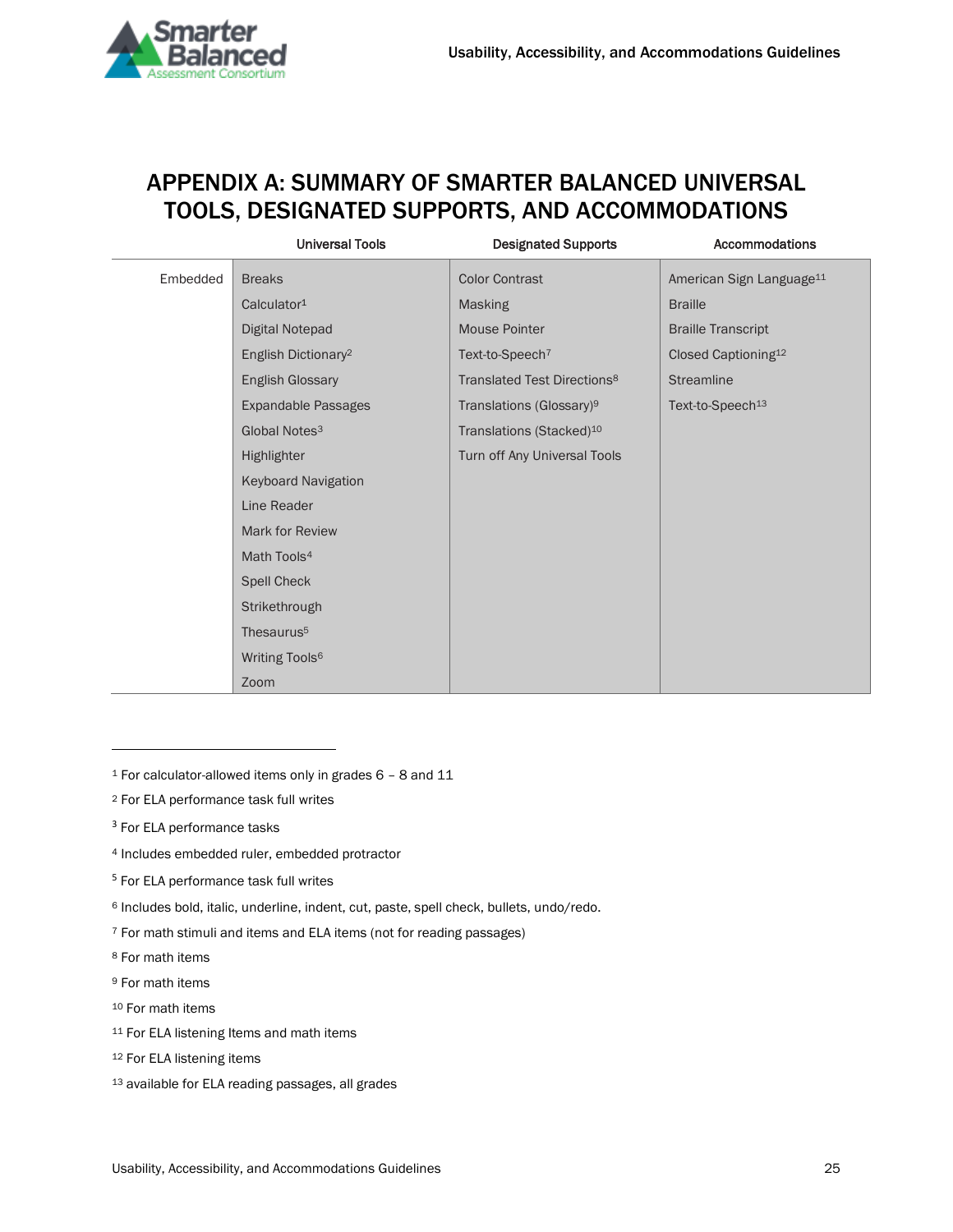

| Non-embedded | <b>Breaks</b>                    | Amplification                       | 100s Number Table <sup>21</sup>          |
|--------------|----------------------------------|-------------------------------------|------------------------------------------|
|              | English Dictionary <sup>14</sup> | Bilingual Dictionary <sup>16</sup>  | Abacus                                   |
|              | <b>Scratch Paper</b>             | <b>Color Contrast</b>               | Alternate Response Options <sup>22</sup> |
|              | Thesaurus <sup>15</sup>          | <b>Color Overlays</b>               | Braille <sup>23</sup>                    |
|              |                                  | Magnification                       | Calculator <sup>24</sup>                 |
|              |                                  | Noise Buffers                       | Multiplication Table <sup>25</sup>       |
|              |                                  | Read Aloud <sup>17</sup>            | <b>Print on Demand</b>                   |
|              |                                  | Read Aloud in Spanish <sup>18</sup> | Read Aloud <sup>26</sup>                 |
|              |                                  | Scribe <sup>19</sup>                | Scribe <sup>27</sup>                     |
|              |                                  | <b>Separate Setting</b>             | Speech-to-Text                           |
|              |                                  | <b>Simplified Test Directions</b>   |                                          |
|              |                                  | <b>Translated Test Directions</b>   |                                          |
|              |                                  | Translations (Glossary) 20          |                                          |

\*Items shown are available for ELA and math unless otherwise noted.

<sup>17</sup> For math stimuli and items and ELA items (not for reading passages)

- <sup>19</sup> For all items except ELA performance task full write
- <sup>20</sup> For math items on the paper-pencil assessment
- <sup>21</sup> For grades 4-8 and 11, math items

<sup>23</sup> Paper-pencil assessment

- <sup>24</sup> For calculator-allowed items only, grades 6 8 and 11
- <sup>25</sup> For grades 4 8 and 11, math items
- <sup>26</sup> For ELA reading passages, all grades
- <sup>27</sup> For ELA performance task full write

<sup>14</sup> For ELA performance task full writes

<sup>15</sup> For ELA performance task full writes

<sup>16</sup> For ELA performance task full writes

<sup>18</sup> For mathematics, all grades

<sup>22</sup> Includes adapted keyboards, large keyboards, StickyKeys, MouseKeys, FilterKeys, adapted mouse, touch screen, head wand, and switches.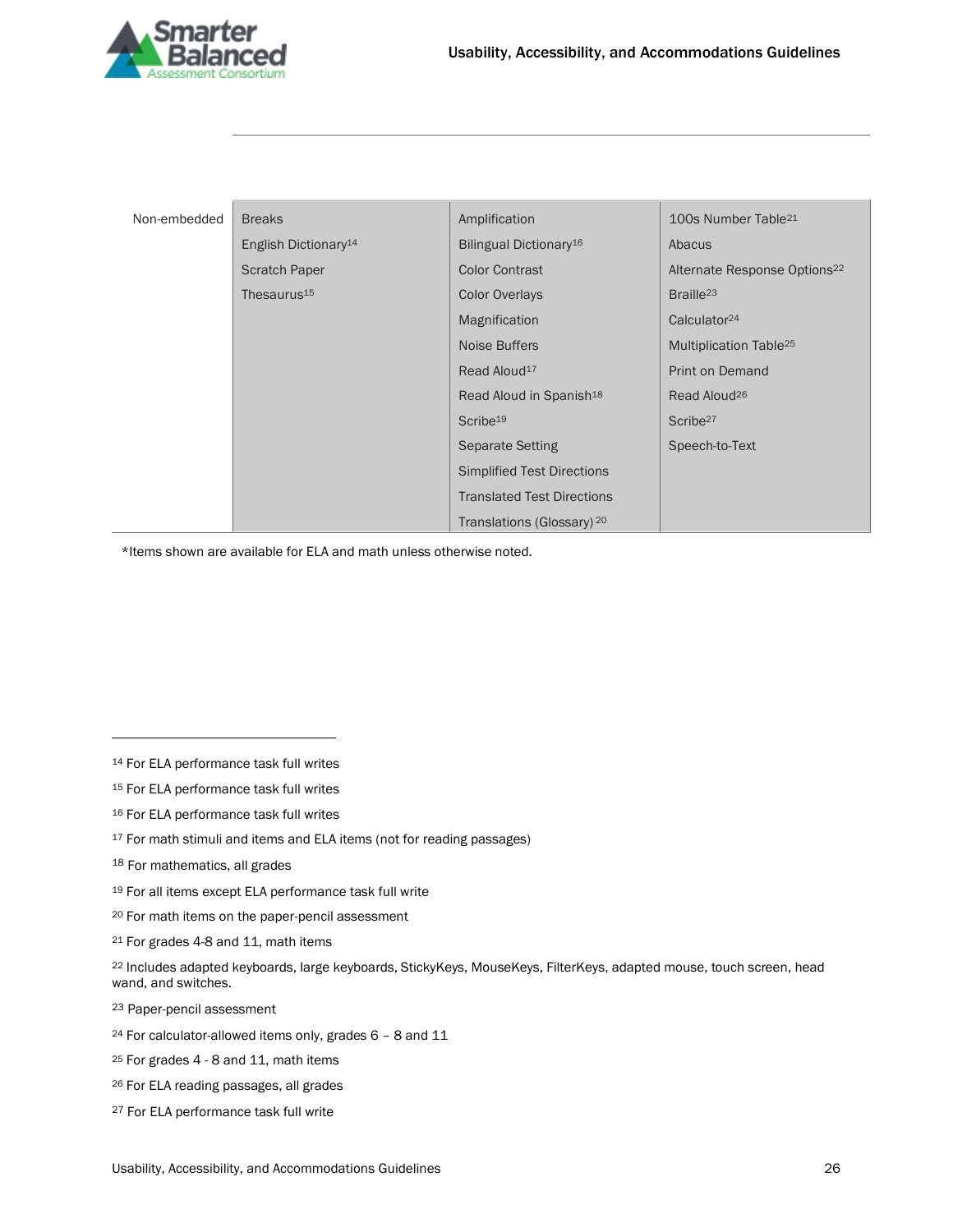

## <span id="page-28-0"></span>APPENDIX B: RESEARCH-BASED LESSONS LEARNED ABOUT UNIVERSAL DESIGN, ACCESSIBILITY TOOLS, AND ACCOMMODATIONS

More than half of all members in the United States participated in research spurred by the opportunity that members had to develop alternate assessments based on modified achievement standards (AA-MAS). The research conducted since 2007 provides numerous findings that are relevant to the next generation assessments. Lessons learned from this research that are relevant to the Smarter Balanced assessment system are highlighted here<sup>1</sup>.

### *Who might benefit from accessibility features identified by AA-MAS research?*

Several studies explored the characteristics of students who might benefit from an AA-MAS and the accessibility features incorporated in the assessment. These studies consistently found:

- Students with and without Individualized Education Programs (IEPs) and 504 plans would likely benefit from assessments with increased accessibility features.
- Students identified for the AA-MAS or who were among the lowest performing students in a member tended to be males, ethnic or racial minorities, English learners, or from low socioeconomic backgrounds.
- Students identified for the AA-MAS tended to have difficulty with:
	- $-$  Print materials
	- $-$  High vocabulary load materials
	- Directions
	- Multi-step problem solving
- Students identified for the AA-MAS tended to have:
	- Distractibility
	- Limited meta-cognitive skills
	- Poor organizational skills
	- Poor self-monitoring skills
	- Slower work pace

— Limited working memory capacity

<sup>1</sup> The research used to develop this summary was highlighted in the document *Lessons Learned in Federally Funded*  Projects That Can Improve the Instruction and Assessment of Low Performing Students with Disabilities, edited by M. Thurlow, S. Lazarus, and S. Bechard (2012), available at [https://nceo.umn.edu/docs/OnlinePubs/LessonsLearned.pdf,](https://nceo.umn.edu/docs/OnlinePubs/LessonsLearned.pdf) and presentations by the authors of three of the chapters in the *Lessons Learned* report, Sue Bechard, Vince Dean, Sheryl Lazarus, and Shelly Loving-Ryder, along with representatives from the two general assessment consortia (PARCC – Tamara Reavis; Smarter Balanced – Magda Chia).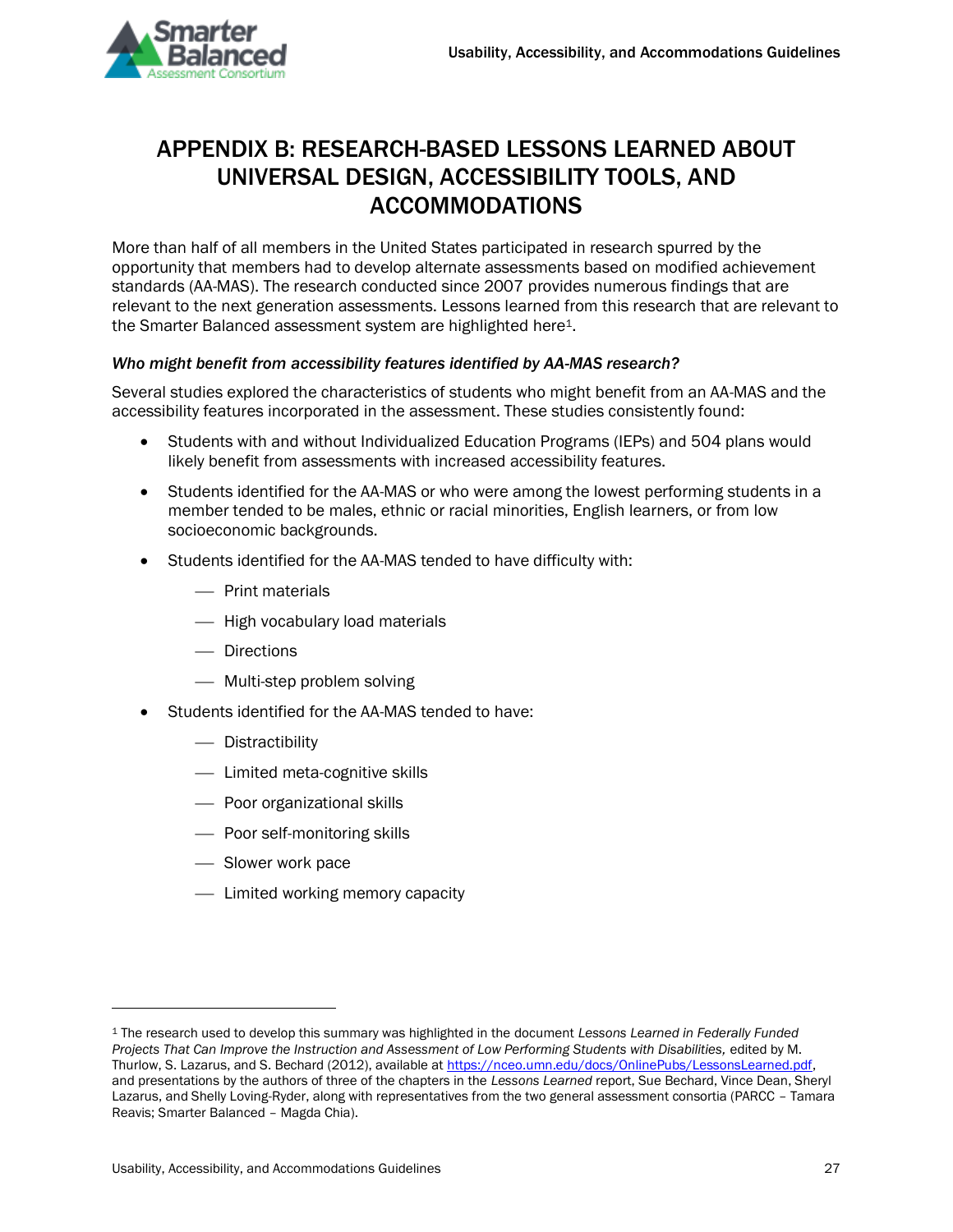

### *What changes can be made to test items and tests that do not change the construct being assessed?*

Many studies examined the effects of changes to test items or the tests themselves. Among those changes that did not violate the construct were:

- Enhanced directions
- Increased size of text and visuals
- Increased white space
- Simplified formats, including simplified visuals
- Underlining

Among those changes that might not violate the construct, depending on how the construct was specifically defined, were:

- Adding visuals
- Bolding text
- Simplifying language in item stems
- Changing distractors by editing the attractive distractor or changing the order of distractors
- Chunking text by embedding questions within a passage
- Reordering items
- Providing thought questions or hint boxes
- Scaffolding for vocabulary, definition, context, inference, or complex questions

Other findings highlighted the need for individualized decisions about some accessibility features. For example:

- Read-aloud features are differentially effective for and preferred by students.
- Some features increase engagement and motivation in students.
- Too many features can be confusing to students.

Researchers found that students needed to have the opportunity to practice new item types and new accessibility features. In addition, their research emphasized the benefits of cognitive labs and item tryouts with students.

#### *What can test developers do to build on the lessons learned from AA-MAS research and implementation?*

Many studies and AA-MAS implementation efforts pointed to considerations for test developers. For example:

- Require item-writer training that focuses on universal design and accessibility principles.
- Develop items from scratch rather than attempting to modify existing items to increase universal design and accessibility characteristics.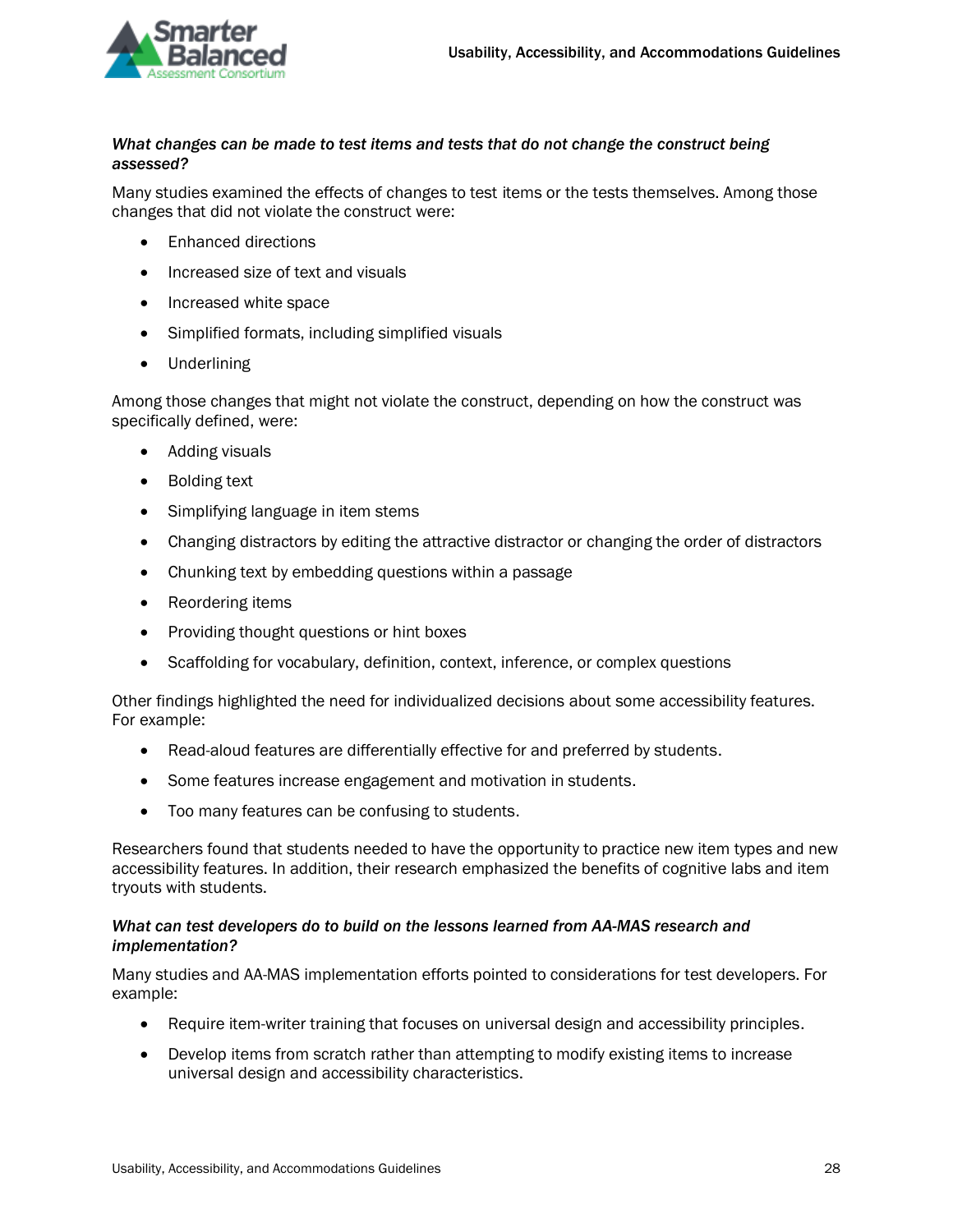

- Ensure that all users understand the purpose of the assessment through professional development activities.
- Always consider format changes that might increase the accessibility of items and tests, but make changes to content and cognitive load only after careful delineation of the purpose and content targets of the assessment.
- Engage in research on the effects of individual changes and combinations of changes intended to increase universal design and accessibility.
- Implement innovative items with caution, and only after exploring the accessibility implications of the innovative items.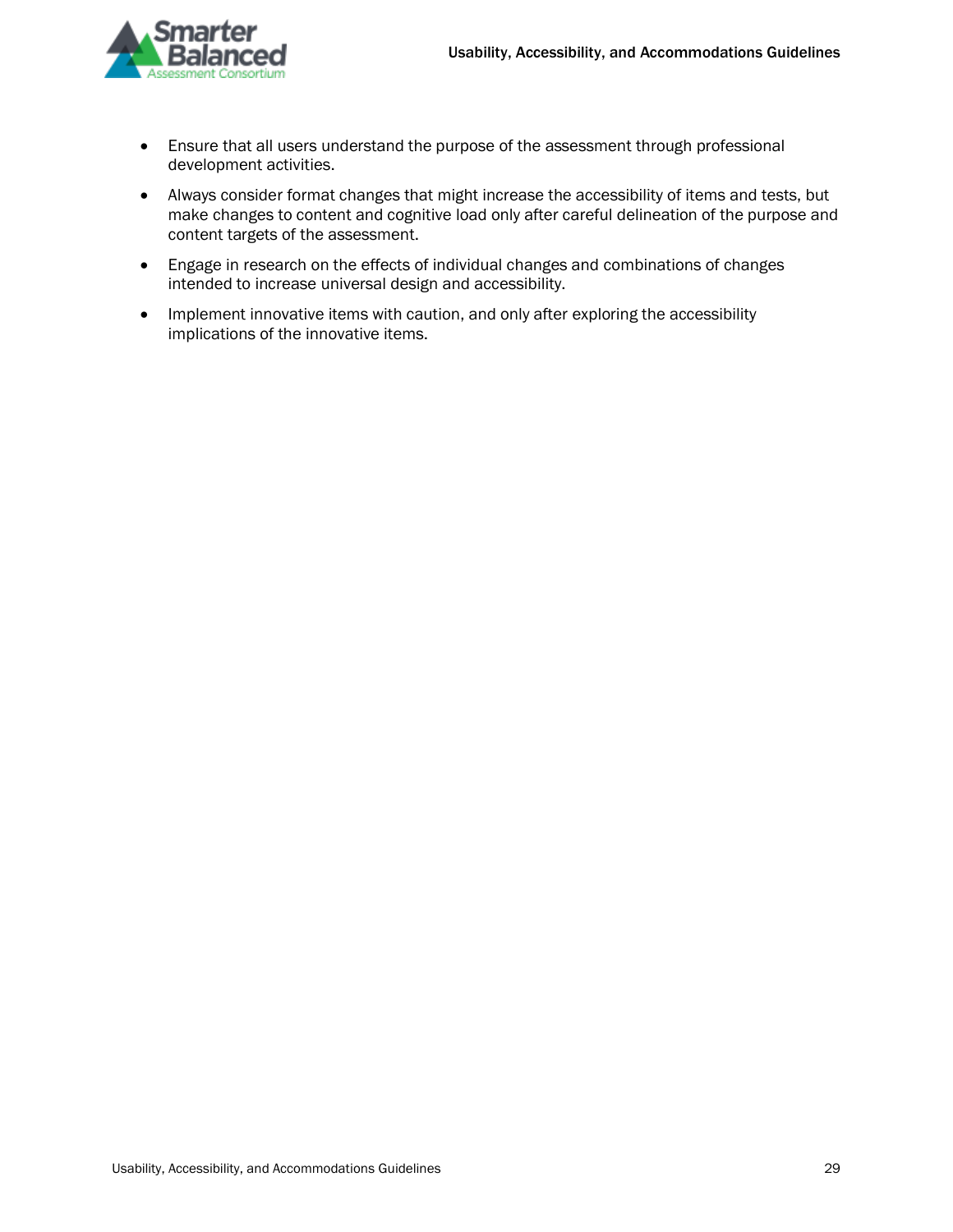

# APPENDIX C: FREQUENTLY ASKED QUESTIONS

<span id="page-31-0"></span>Smarter Balanced members identified frequently asked questions (FAQs) and developed applicable responses to support the information provided in the Smarter Balanced Assessment Consortium's *Usability, Accessibility, and Accommodations Guidelines*. These questions and responses, as well as the information in the *Guidelines* document apply to the Smarter Balanced interim and summative assessments.

Members may use these FAQs to assist districts and schools to understand the universal tools, designated supports, and accommodations available for the Smarter Balanced assessments. Schools may use them with decision-making teams (including parents) as decisions are made and implemented with respect to use of the *Smarter Balanced Usability, Accessibility, and Accommodations Guidelines*.

Additional information to aid in the implementation of the *Guidelines* is available in the *Individual Student Assessment Accessibility Profile (ISAAP) Module*, the *Test Administration Manual*, and the *Implementation Guide*. These documents may be found on the [Smarter Balanced website.](https://www.smarterbalanced.org/)

The FAQs are organized into four sections. First are general questions. Second is a set of questions about specific universal tools and designated supports. Questions that pertain specifically to English learners (ELs) comprise the third set of FAQs, and questions that pertain specifically to students with disabilities comprise the fourth set of FAQs.

### <span id="page-31-1"></span>OVERVIEW OF FAQS

- *1. What are the differences among the three categories of universal tools, designated supports, and accommodations?*
- *2. Which students should use each category of universal tools, designated supports, and accommodations?*
- *3. What is the difference between embedded and non-embedded approaches? How might educators decide what is most appropriate?*
- *4. Who determines how non-embedded accommodations (such as read aloud) are provided?*
- *5. Are any students eligible to use text-to-speech or read aloud for ELA reading passages on the Smarter Balanced assessments?*
- *6. Why are some accommodations that were previously allowed for my state assessment not listed in the Smarter Balanced Usability, Accessibility, and Accommodations Guidelines?*
- *7. Under which conditions may a member elect not to make available to its students an accommodation that is allowed by Smarter Balanced?*
- *8. Can members allow additional universal tools, designated supports, or accommodations to individual students on a case by case basis?*
- *9. What is to be done for special cases of "sudden" physical disability?*
- *10. Who reviewed the Smarter Balanced Guidelines?*
- *11. Where can a person go to get more information about making decisions on the use of designated supports and accommodations?*
- *12. What security measures need to be taken before, during, and after the assessment for students who use universal tools, designated supports, or accommodations?*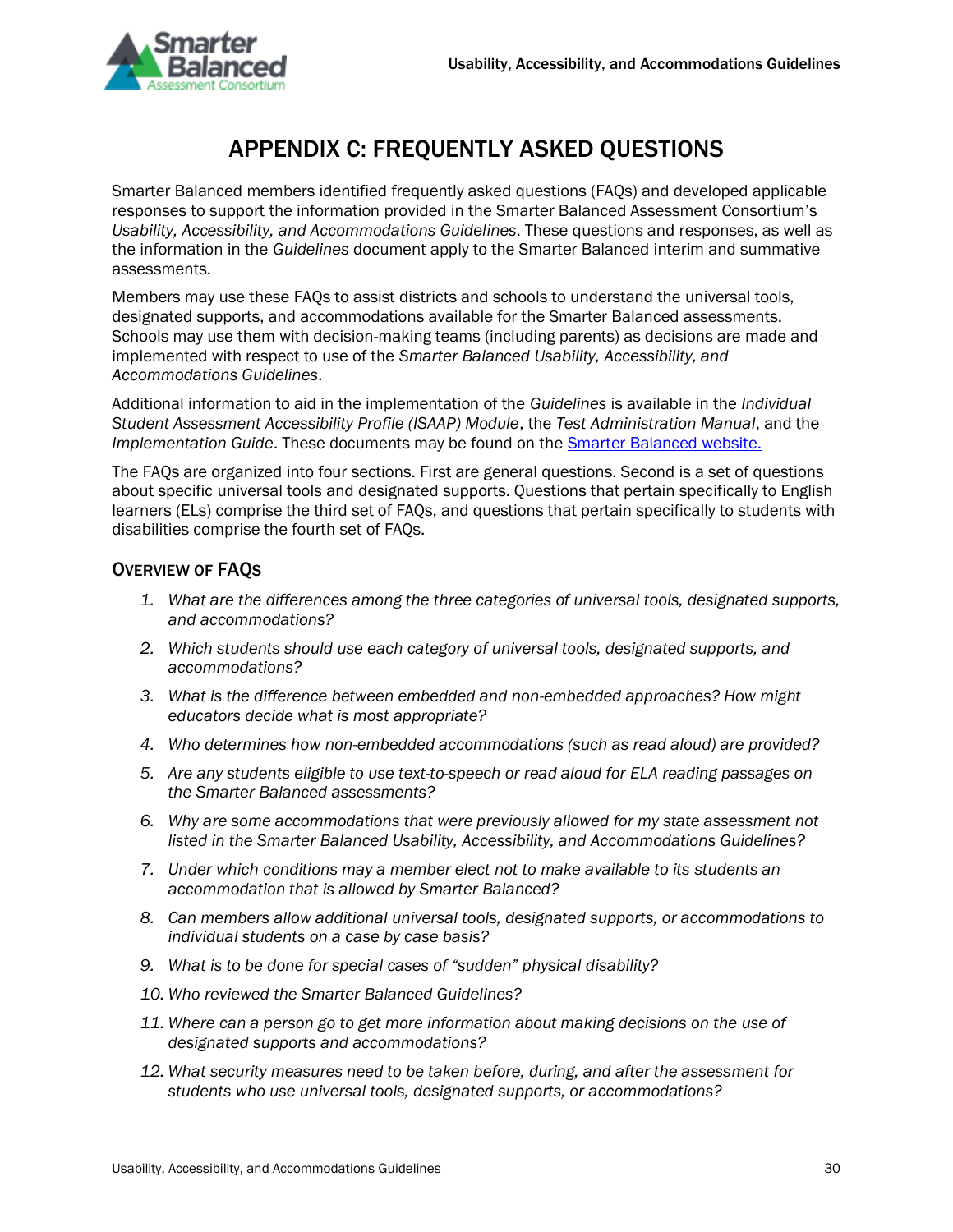

- *13. Who is supposed to input information about designated supports and accommodations into the Administration and Registration Tools (ART) or into a member's comparable platform? How is the information verified?*
- *14. Are there any supplies that schools need to provide so that universal tools, designated supports, and accommodations can be appropriately implemented?*
- *15. What happens when accommodations listed in the Usability, Accessibility, and Accommodations Guidelines do not match any accommodations presented in the student's IEP or 504 plan?*
- *16. Are there accessibility resources that members have discussed and agreed not to include in the Smarter Balanced test?*
- *17. What are the process and timeline for updating and making changes to the UAAG?*
- *18. Is the digital notepad universal tool fully available for ELA and math? Will a student's notes be saved if the student takes a 20-minute break?*
- *19. For the global notes universal tool, if a student takes a break of 20 minutes do the notes disappear?*
- *20. For the highlighter universal tool, if a student pauses a test for 20-minutes, do the highlighter marks disappear?*
- *21. How are students made aware that the spell check universal tool is available when moving from item to item?*
- *22. For the zoom universal tool, is the default size specific to certain devices? Will the test administrator's manual provide directions on how to do this adjustment?*
- *23. For the English glossary universal tool, how are terms with grade- and context-appropriate definitions made evident to the student?*
- *24. For the mark-for-review universal tool, will selections remain visible after a 20-minute break?*
- *25. Can universal tools be turned off if it is determined that they will interfere with the student's performance on the assessment?*
- *26. How are the language access needs of ELs addressed in the Smarter Balanced Usability, Accessibility, and Accommodations Guidelines?*
- *27. Is text-to-speech available for ELs to use?*
- *28. What languages are available to ELs in text-to-speech?*
- *29. For which content areas will the Consortium provide translation supports for students whose primary language is not English?*
- *30. Does a student need to be identified as an English learner in order to receive translation and language supports? What about foreign language exchange students?*
- *31. For the translated test directions designated support, what options are available for students who do not understand the language available in the digital format? Can a human reader of directions in the native language be provided?*
- *32. How is the translations glossary non-embedded designated support different from the bilingual dictionary?*
- *33. Will translations be available in language dialects/variants?*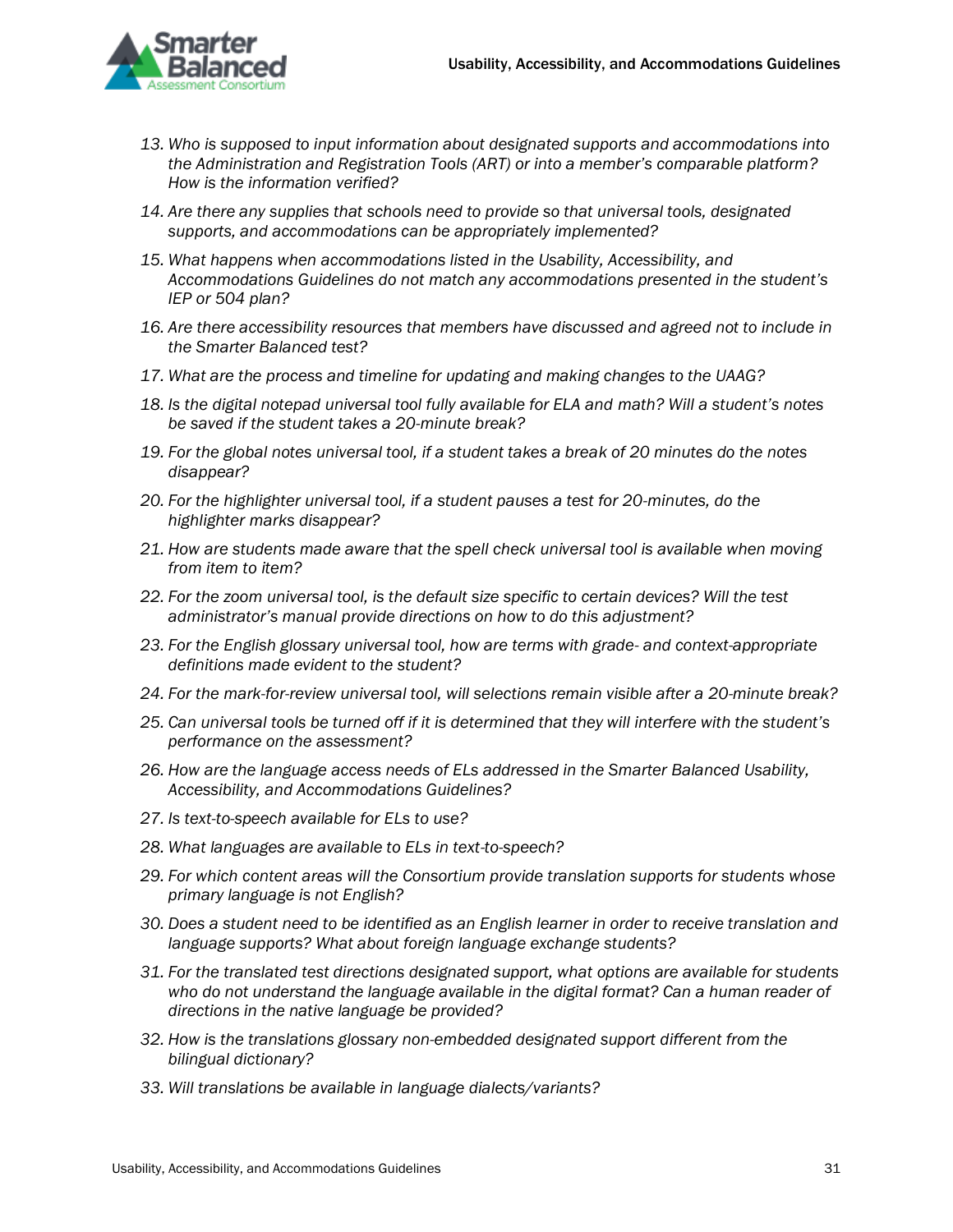

- *34. What accommodations are available for students with disabilities (including ELs with disabilities)?*
- *35. Is an embedded ASL accommodation available on ELA items that are not part of the Listening test?*
- *36. Will sign languages other than ASL (including signing in other languages) be available?*
- *37. Can interpreters be used for students who are deaf or hard of hearing who do not use ASL?*
- *38. What options do districts have for administering Smarter Balanced assessments to students who are blind?*
- *39. Why is the non-embedded abacus an accommodation for the non-calculator items? Doesn't an abacus serve the same function as a calculator?*
- *40. Can students without documented disabilities who have had a sudden injury use any of the Smarter Balanced accommodations?*
- *41. How will the test administrator know prior to testing that the print on demand accommodation may be needed?*
- *A2. For the print on demand accommodation, how are student responses recorded by a teacher using a computer or some other method?*
- *43. How do member officials monitor training and qualifications for the non-embedded read aloud accommodation?*
- *44. For students taking the paper-pencil test, can read aloud be provided in small groups?*
- *45. If students are using their own devices that incorporate word prediction, will this impact their score?*
- 46. *How are assistive technology (AT) devices certified for use for the Smarter Balanced assessments?*

### <span id="page-33-0"></span>GENERAL FAQS

1. *What are the differences among the three categories of universal tools, designated supports, and accommodations?*

> Universal tools are access features that are available to all students based on student preference and selection. Designated supports for the Smarter Balanced assessments are those features that are available for use by any student (including English learners, students with disabilities, and English learners with disabilities) for whom the need has been indicated by an educator or team of educators (with parent/guardian and student input as appropriate). Accommodations are changes in procedures or materials that increase equitable access during the Smarter Balanced assessments by generating valid assessment results for students who need them and allowing these students the opportunity to show what they know and can do. The *Usability, Accessibility, and Accommodations Guidelines* identify accommodations for students for whom there is documentation of the need for the accommodations on an Individualized Education Program (IEP) or 504 accommodation plan.

> Universal Tools, designated supports, and accommodations may be either embedded in the test administration system or provided locally (non-embedded).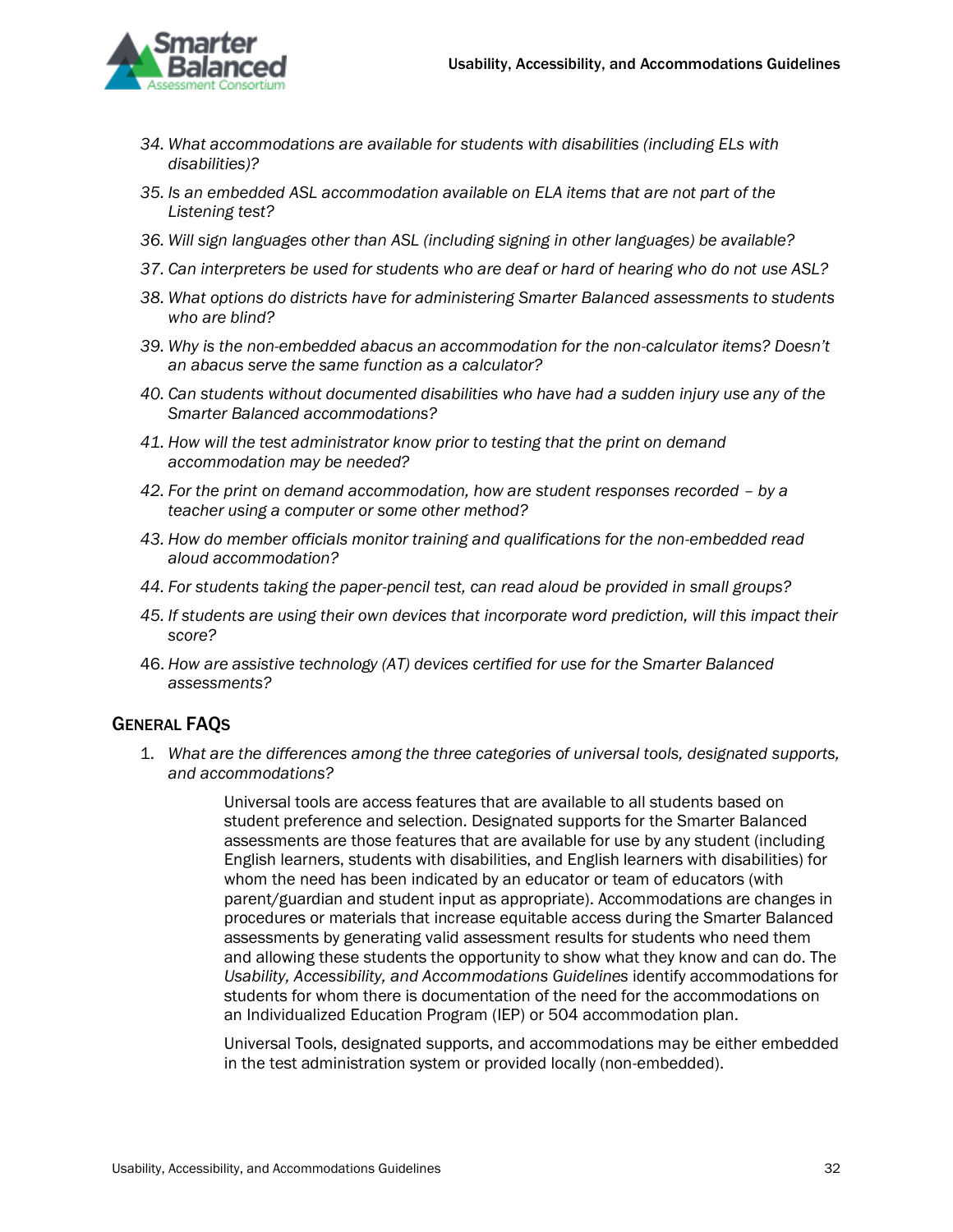

2. *Which students should use each category of universal tools, designated supports, and accommodations?*

> Universal tools are available to all students, including those receiving designated supports and those receiving accommodations. Designated supports are available only to students for whom an adult or team (consistent with member-designated practices) has indicated the need for these supports (as well as those students for whom the need is documented).

Accommodations are available only to those students with documentation of the need through either an Individualized Education Program (IEP) or a 504 accommodation plan. Students who have IEPs or 504 accommodation plans also may use designated supports and universal tools.

#### What Tools Are Available for My Student?

|                            | <b>All Students</b> | <b>English learners</b><br>(ELS) | <b>Students with</b><br>disabilities | <b>ELs with</b><br>disabilities |
|----------------------------|---------------------|----------------------------------|--------------------------------------|---------------------------------|
| <b>Universal Tools</b>     |                     |                                  |                                      |                                 |
| <b>Designated Supports</b> | $\mathcal{J}^1$     | $\sqrt{1}$                       |                                      |                                 |
| Accommodations             |                     |                                  |                                      |                                 |

1 *Only for instances that an adult (or team) has deemed the supports appropriate for a specific student's testing needs.*

3. *What is the difference between embedded and non-embedded approaches? How might educators decide what is most appropriate?*

> Embedded versions of the universal tools, designated supports, and accommodations are provided digitally through the test delivery system while nonembedded versions are provided at the local level through means other than the test delivery system. The choice between embedded and non-embedded universal tools and designated supports should be based on the individual student's needs. The decision should reflect the student's prior use of, and experience with, both embedded and non-embedded universal tools, designated supports, and accommodations. It is important to note that although print on demand is a nonembedded accommodation, permission for students to request printing must first be set in the Administration and Registration Tools (ART) or the member's comparable platform.

4. *Who determines how non-embedded accommodations (such as read aloud) are provided?*

IEP teams and educators make decisions about non-embedded accommodations. These teams (or educators for 504 plans) provide evidence of the need for accommodations and ensure that they are noted on the IEP or 504 plan. Members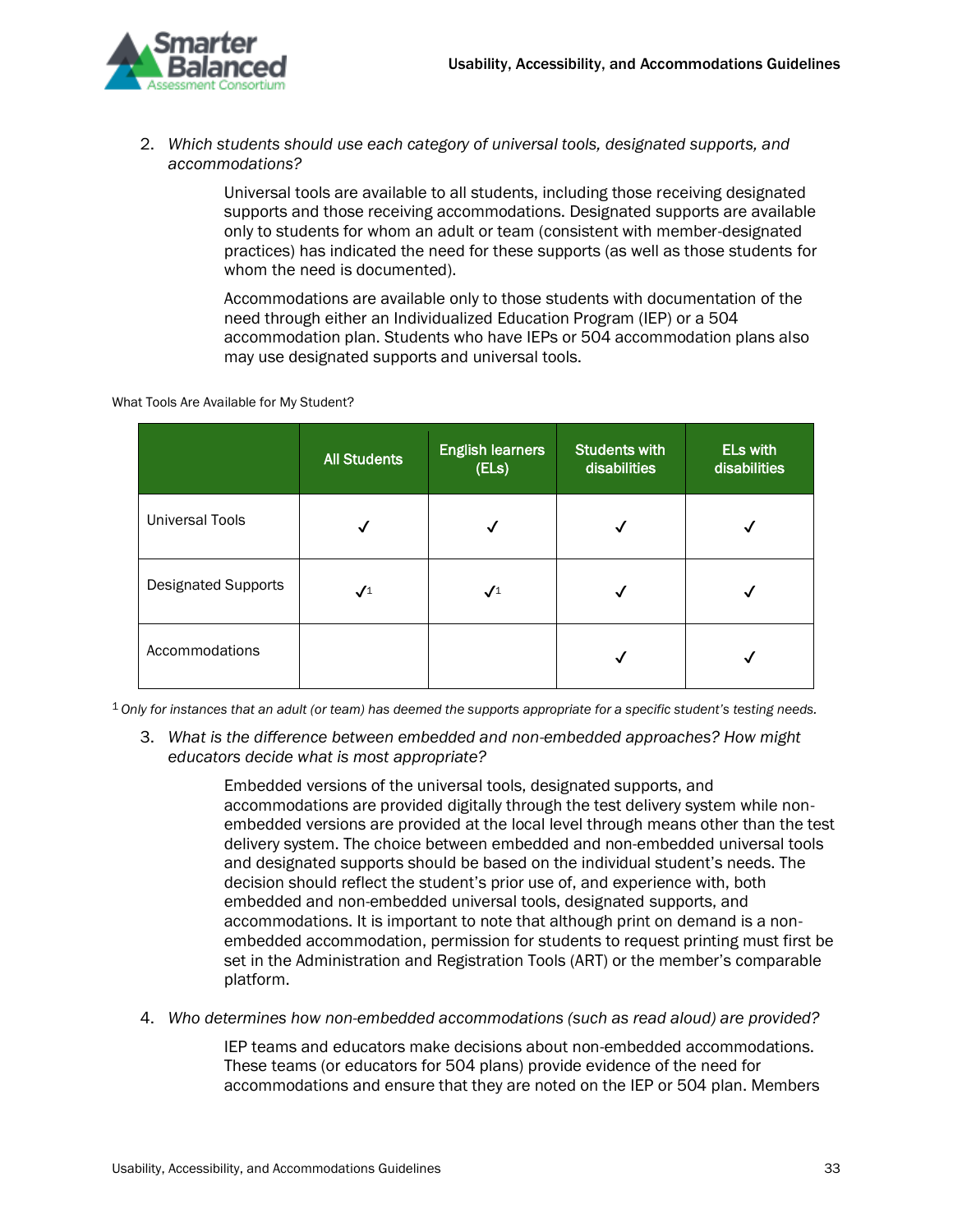

are responsible for ensuring that districts and schools follow Smarter Balanced guidance on the implementation of these accommodations.

5. *Are any students eligible to use text-to-speech or read aloud for ELA reading passages on the Smarter Balanced assessments?*

> For students in all grades, text-to-speech or read aloud is available on ELA reading passages as a non-embedded accommodation for students whose need is documented on an IEP or 504 plan, subject to each member's laws, regulations, and policies. Text-to-speech and read aloud are available on reading passages in all grades. Text-to-speech and read aloud for ELA reading passages are not available for ELs (unless the student has an IEP or 504 plan). Whenever text-to-speech is used, appropriate headphones must be available to the student, unless the student is tested individually in a separate setting. Similarly, if the student receives a read aloud accommodation, the student may need to be tested in a small group or individual setting (also see FAQ 44).

6. *Why are some accommodations that were previously allowed for my state assessment not listed in the Smarter Balanced Usability, Accessibility, and Accommodations Guidelines?*

> After examining the latest research and conducting numerous discussions with external and member experts, Smarter Balanced members approved a list of universal tools, designated supports, and accommodations applicable to the current design and constructs being measured by its tests and items within them. Upon review of new research findings or other evidence applicable to accessibility and accommodations considerations, the list of specific universal tools, designated supports, and accommodations approved by Smarter Balanced may be subject to change. The Consortium has established a standing committee, including members from Governing members, to review suggested adjustments to the list of universal tools, designated supports, and accommodations to determine whether changes are warranted.

Proposed changes to the list of universal tools, designated supports, and accommodations will be brought to Governing members for review, feedback, and approval. Furthermore, members may issue temporary approvals (i.e., one summative assessment administration) for individual students.

Member leads will evaluate formal requests for temporary approvals and determine whether the request poses a threat to the measurement of the construct. The formal requests will include documentation of the student need, the specific nature of the universal tools, designated supports, or accommodations, and the plan for follow-up monitoring of use. Upon issuing a temporary approval, the member will send documentation of the approval to the Consortium. The Consortium will consider all member-approved temporary accommodations as part of the Consortium's accommodations review process. The Consortium will provide to members a list of the temporary accommodations issued by members that are not Consortiumapproved accommodations. In subsequent years, members will not be able to offer as a temporary accommodation any temporary accommodation that has been rejected by the Consortium.

7. *Under which conditions may a member elect not to make available to its students an accommodation that is allowed by Smarter Balanced?*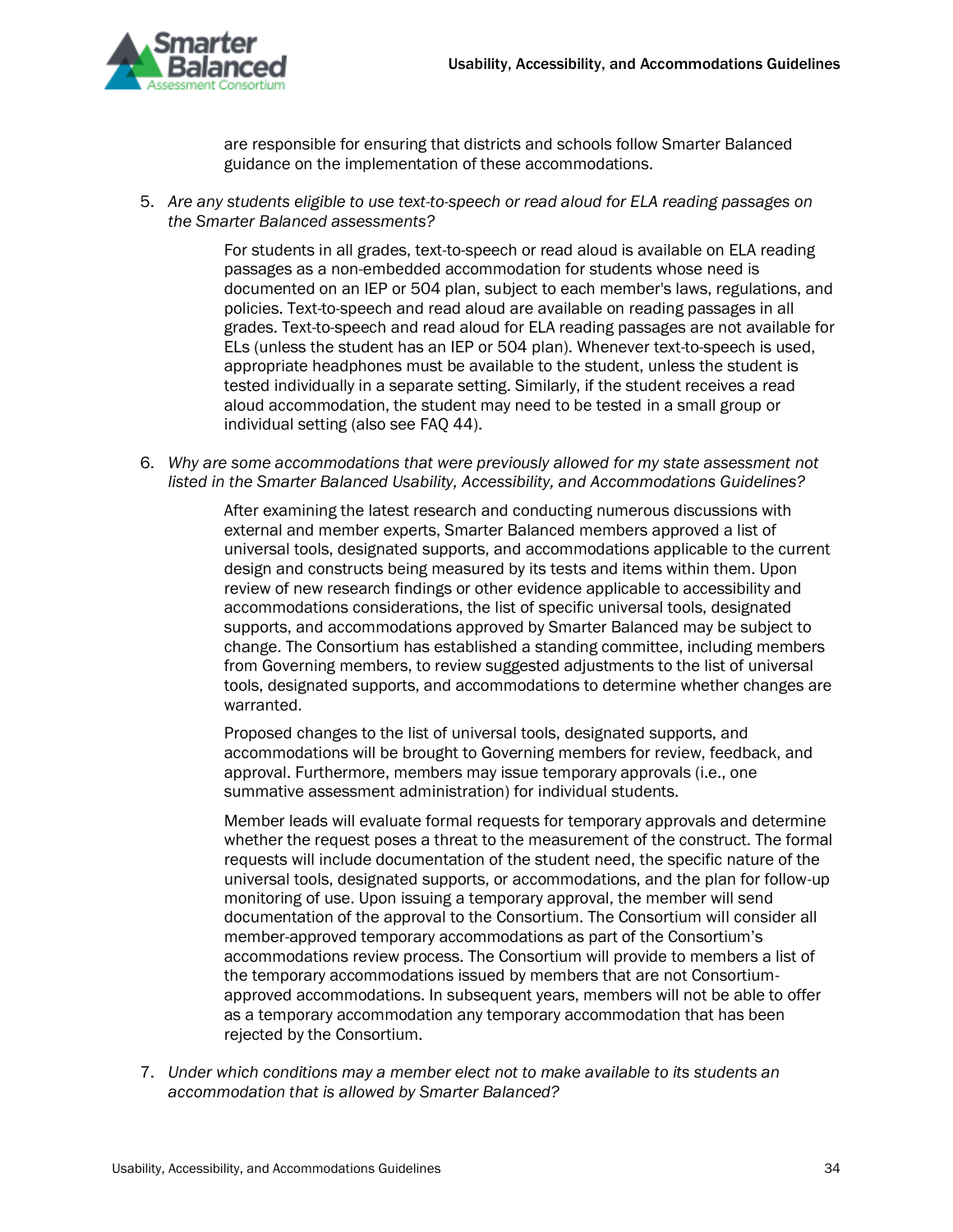

The Consortium recognizes that there should be a careful balance between the need for uniformity among members and the need for members to maintain their autonomy. To maintain this balance, individual members may elect not to make available an accommodation that is in conflict with the member's laws, regulations, or policies.

8. *Can members allow additional universal tools, designated supports, or accommodations to individual students on a case by case basis?*

> Yes, only in certain restricted and emergent circumstances. To address emergent issues that arise at the local level, authorized staff members will have the authority to provide temporary approvals for individual students. Authorized staff members include only those individuals who are familiar with the constructs the Smarter Balanced assessments are measuring, so that students are not inadvertently provided with universal tools, designated supports, or accommodations that violate the constructs being measured.

The temporary approvals for individual students will be submitted to Smarter Balanced for review. Temporary approvals accepted by Smarter Balanced will be incorporated into the official guidelines released by Smarter Balanced in the following year or continue to be investigated for acceptance. Authorized staff members are not to add any universal tools, designated supports, or accommodations to the *Smarter Balanced Guidelines*; only the Smarter Balanced Consortium may do so.

9. *What is to be done for special cases of "sudden" physical disability?*

One exception to the IEP or 504 requirement is for students who have had a physical injury (e.g., broken hand or arm) that impairs their ability to use a computer. For these situations, students may use the speech-to-text or scribe accommodations (if deemed appropriate based on the student having had sufficient experience with the use of the accommodations).

10. *Who reviewed the Smarter Balanced Guidelines?*

In addition to individuals and officials from the Smarter Balanced Governing members, several organizations and their individual members provided written feedback during the creation of the guidelines. Furthermore, Smarter Balanced facilitates an annual process to solicit feedback from membership. This feedback includes both feedback from each member in addition to stakeholder feedback provided to members.

#### 11. *Where can a person go to get more information about making decisions on the use of designated supports and accommodations?*

Practice and training tests provide students with experiences that are critical for success in navigating the platform easily. The practice and training tests may be particularly important for those students who will be using designated supports or accommodations, because the practice tests can provide data that may be useful in determining whether a student might benefit from the use of a particular designated support or accommodation. It is important that students have ample opportunities to use selected designated supports and accommodations in daily instruction. Smarter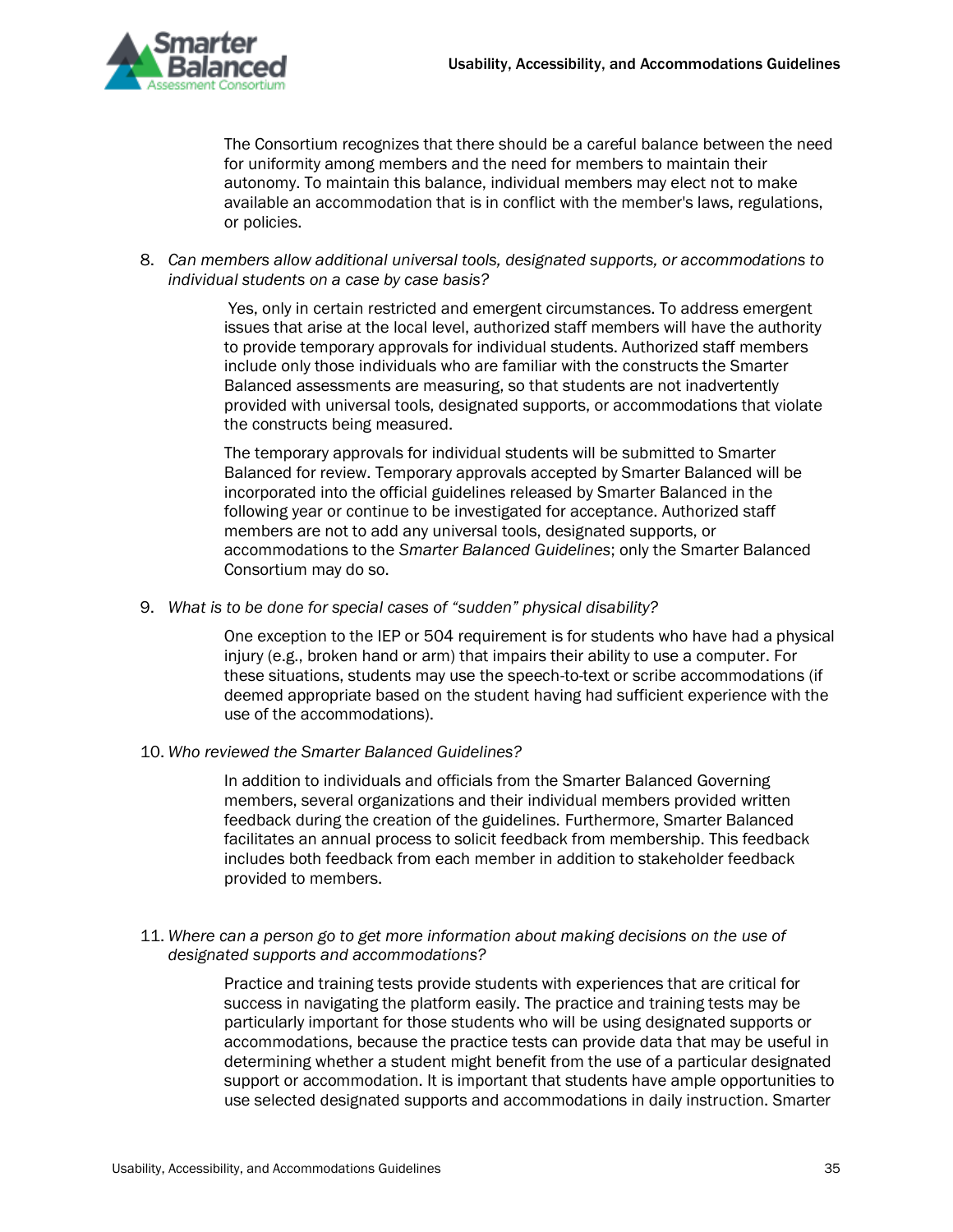

Balanced practice and training tests are available at [Practice and Training Tests -](https://www.smarterbalanced.org/assessments/practice-and-training-tests/) [Smarter Balanced Assessment Consortium.](https://www.smarterbalanced.org/assessments/practice-and-training-tests/)

In addition, it is recommended that decision makers refer to professional development materials provided by Smarter Balanced or state offices on the *Individual Student Assessment Accessibility Profile (ISAAP)* or member-developed process, as well as other member-developed materials consistent with the *Smarter Balanced Implementation Guide*.

Additional information on the decision-making process, and ways to promote a thoughtful process rather than an automatic reliance on a checklist or menu, is available through materials developed by groups of members.<sup>1</sup>

12. *What security measures need to be taken before, during, and after the assessment for students who use universal tools, designated supports, or accommodations?*

> Test security involves maintaining the confidentiality of test questions and answers, and is critical in ensuring the integrity of a test and validity of test results. Ensuring that only authorized personnel have access to the test and that test materials are kept confidential is critical in technology-based assessments. In addition, it is important to guarantee that (a) students are seated in such a manner that they cannot see each other's terminals, (b) students are not able to access any unauthorized programs or the Internet while they are taking the assessment, and (c) students are not able to access any externally-saved data or computer shortcuts while taking the test. Prior to testing, the IEP team should check on compatibility of assistive technology devices and make appropriate adjustments if necessary. When a non-embedded designated support or accommodation is used that involves a human having access to items (e.g., reader, scribe), procedures must be in place to ensure that the individual understands and has agreed to security and confidentiality requirements. Test administrators need to (a) keep testing materials in a secure

 $1$  These materials were developed by collaboratives of members to address decision making for students with disabilities, ELs, and ELs with disabilities:

<sup>•</sup> *Accommodations Manual: How to Select, Administer, and Evaluate Use of Accommodations for Instruction and Assessment of Students with Disabilities* (3rd ed.). Washington, DC: Assessing Special Education Students State Collaborative on Assessment and Student Standards, Council of Chief State School Officers. Available at: [http://www.ccsso.org/Resources/Publications/Accommodations\\_Manual\\_-](http://www.ccsso.org/Resources/Publications/Accommodations_Manual_-_How_to_Select_Administer_and_Evaluate_Use_of_Accommodations_for_Instruction_and_Assessment_of_students_with_Disabilities.html) [\\_How\\_to\\_Select\\_Administer\\_and\\_Evaluate\\_Use\\_of\\_Accommodations\\_for\\_Instruction\\_and\\_Assessment\\_of\\_stude](http://www.ccsso.org/Resources/Publications/Accommodations_Manual_-_How_to_Select_Administer_and_Evaluate_Use_of_Accommodations_for_Instruction_and_Assessment_of_students_with_Disabilities.html) [nts\\_with\\_Disabilities.html.](http://www.ccsso.org/Resources/Publications/Accommodations_Manual_-_How_to_Select_Administer_and_Evaluate_Use_of_Accommodations_for_Instruction_and_Assessment_of_students_with_Disabilities.html)

<sup>•</sup> *Accommodations Manual: How to Select, Administer, and Evaluate Use of Accommodations for Instruction and Assessment of English Language Learners*. Washington, DC: Assessing English Language Learners State Collaborative on Assessment and Student Standards, Council of Chief State School Officers. Available at: [http://www.ccsso.org/Resources/Publications/Accommodations\\_Manual\\_How\\_to\\_Select\\_Administer\\_and\\_Evalu](http://www.ccsso.org/Resources/Publications/Accommodations_Manual_How_to_Select_Administer_and_Evaluate_Use_of_Accommodations_for_Instruction_and_Assessment_of_English_Language_Learners.html) [ate\\_Use\\_of\\_Accommodations\\_for\\_Instruction\\_and\\_Assessment\\_of\\_English\\_Language\\_Learners.html.](http://www.ccsso.org/Resources/Publications/Accommodations_Manual_How_to_Select_Administer_and_Evaluate_Use_of_Accommodations_for_Instruction_and_Assessment_of_English_Language_Learners.html)

<sup>•</sup> *Accommodations Manual: How to Select, Administer, and Evaluate Use of Accommodations for Instruction and Assessment of English Language Learners with Disabilities*. Washington, DC: Assessing Special Education Students and English Language Learners State Collaboratives on Assessment and Student Standards, Council of Chief State School Officers. Available at: [http://www.ccsso.org/Resources/Publications/Accommodations\\_Manual\\_\\_How\\_to\\_Select\\_Administer\\_and\\_Eval](http://www.ccsso.org/Resources/Publications/Accommodations_Manual__How_to_Select_Administer_and_Evaluate_Use_of_Accommodations_for_Instruction_and_Assessment_of_English_Language_Learners_with_Disabilities.html) [uate\\_Use\\_of\\_Accommodations\\_for\\_Instruction\\_and\\_Assessment\\_of\\_English\\_Language\\_Learners\\_with\\_Disabiliti](http://www.ccsso.org/Resources/Publications/Accommodations_Manual__How_to_Select_Administer_and_Evaluate_Use_of_Accommodations_for_Instruction_and_Assessment_of_English_Language_Learners_with_Disabilities.html) [es.html.](http://www.ccsso.org/Resources/Publications/Accommodations_Manual__How_to_Select_Administer_and_Evaluate_Use_of_Accommodations_for_Instruction_and_Assessment_of_English_Language_Learners_with_Disabilities.html)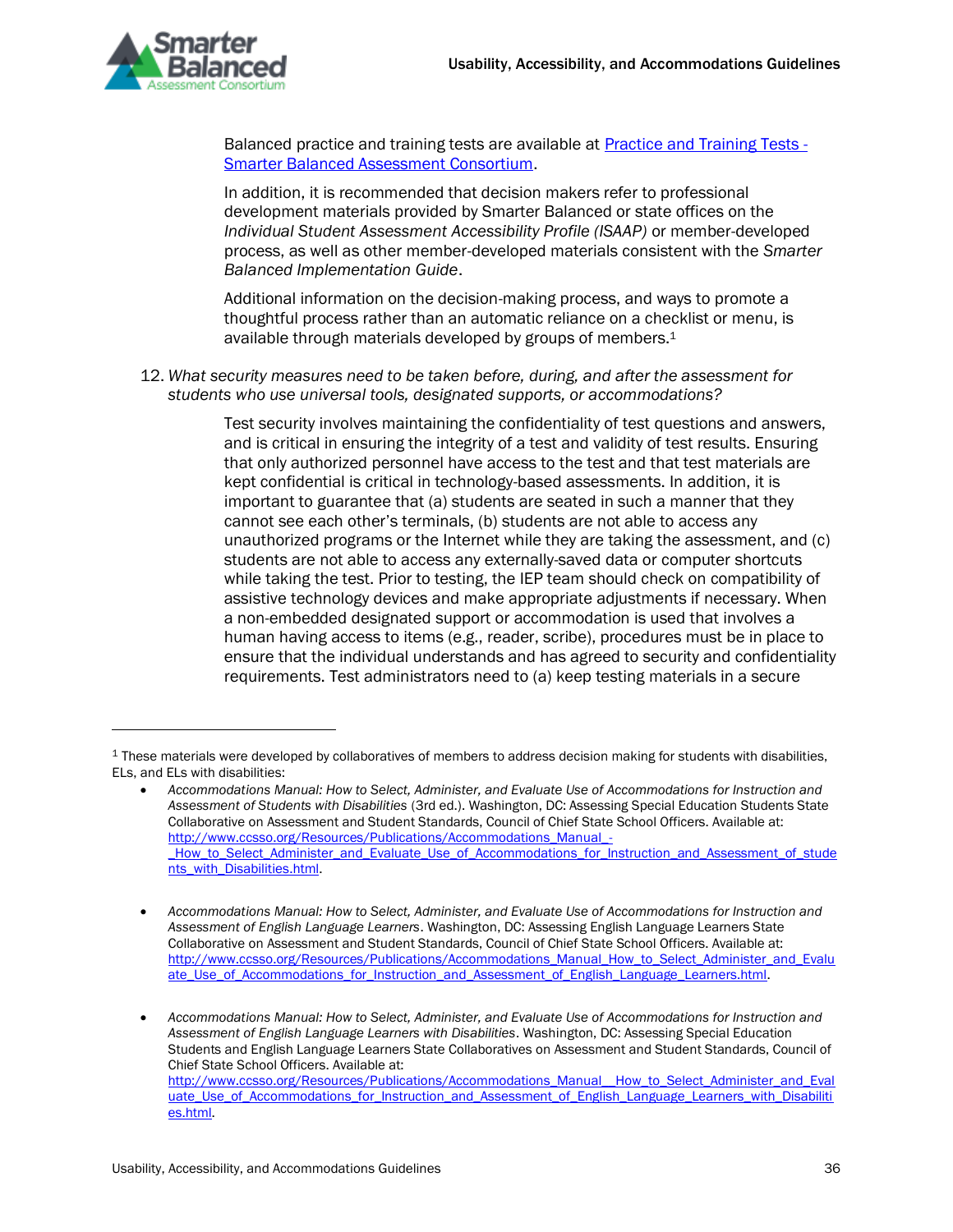

place to prevent unauthorized access, and (b) keep all test content confidential and refrain from sharing information or revealing test content.

Printed test items/stimuli, including embossed braille printouts, must be collected and inventoried at the end of each test session and securely shredded immediately. DO NOT keep printed test items/stimuli for future test sessions.

The following test materials must be securely shredded immediately after each testing session and may not be retained from one testing session to the next:

- Scratch paper and all other paper handouts written on by students during testing;
	- o Please note, for mathematics and ELA performance tasks, if a student needs to take the performance task in more than one session, scratch paper may be collected at the end of each session, securely stored, and made available to the student at the next performance task testing session. Once the student completes the performance task, the scratch paper must be collected and securely destroyed to maintain test security. If the student is using an assistive technology device, the test administrator must ensure that all test materials are deleted from the device.
- Any reports or other documents that contain personally identifiable student information;
- Printed test items or stimuli.

Additional information on this topic is provided in the *Test Administration Manual* (TAM).

13. *Who is supposed to input information about designated supports and accommodations into the Administration and Registration Tools (ART) or into a member's comparable platform? How is the information verified?*

> Generally a school or district will designate a person to enter information into the ART or the member's comparable platform. Often this person is a test coordinator. For those students for whom an IEP team (or educator developing the 504 plan) is identifying designated supports as well as accommodations, that team or educator is responsible for ensuring that information from the IEP (or 504 plan) is entered appropriately so that all embedded accommodations can be activated prior to testing.

> Entry of information for IEP and 504 students can be accomplished by identifying one person from the team to enter information or by providing information to the person designated by the school or district to enter data into the ART. For students who are ELs, an educator who knows the student well and is familiar with the instructional supports used in the classroom should provide information to the person designated to enter information into the ART.

14. *Are there any supplies that schools need to provide so that universal tools, designated supports, and accommodations can be appropriately implemented?*

> Schools should determine the number of headphones they will provide (for text-tospeech, as well as for the listening test) and other non-embedded universal tools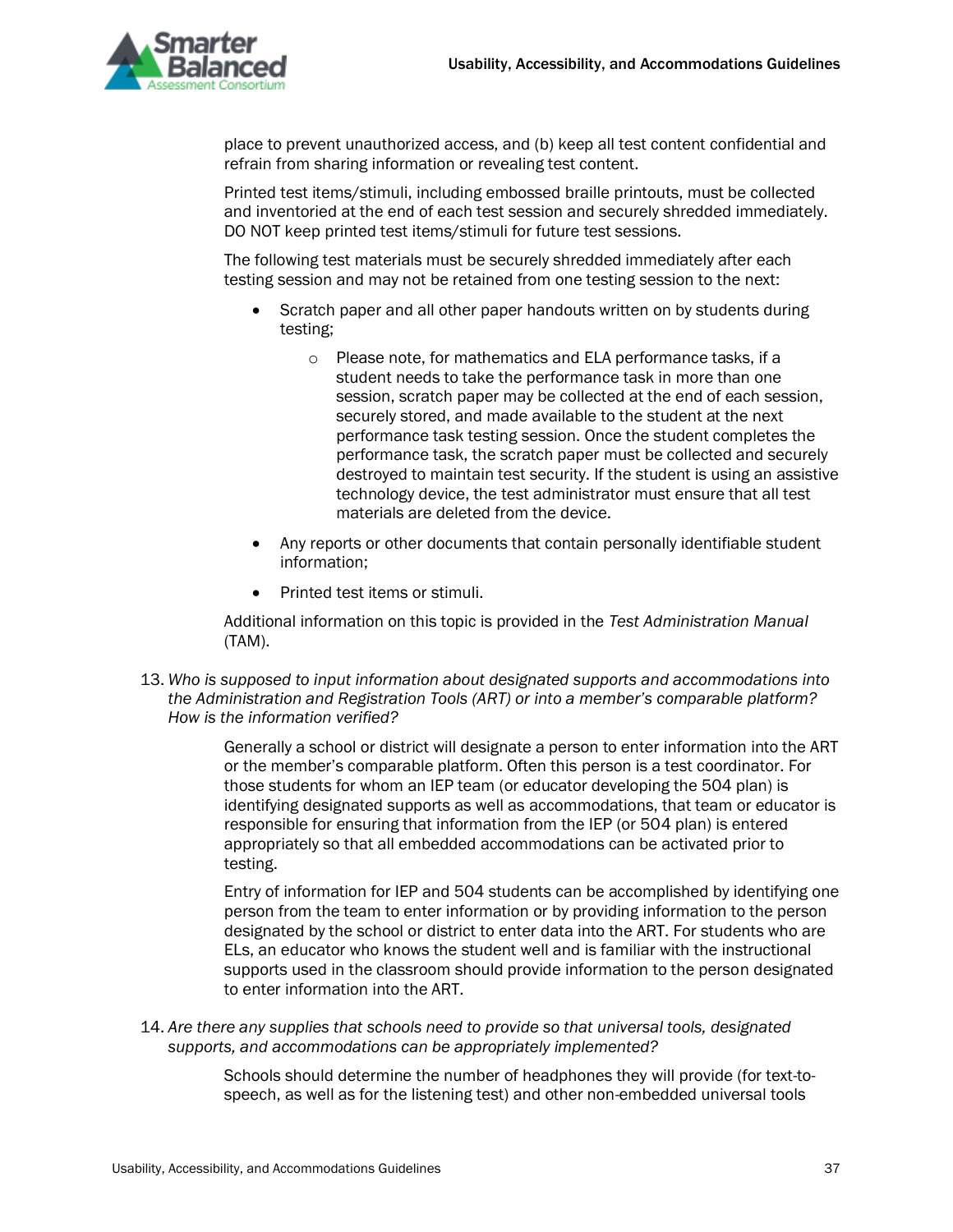

(e.g., thesaurus), designated supports (e.g., bilingual dictionary), and accommodations (e.g., multiplication table) for students. An alternative is to identify these as items that students will provide on their own.

15. *What happens when accommodations listed in the Usability, Accessibility, and Accommodations Guidelines do not match any accommodations presented in the student's IEP or 504 plan?*

> IEP or 504 teams should consider accommodations a student needs in light of the *Smarter Balanced Guidelines*. If it is decided that a specific accommodation is needed that is not included in the *Guidelines*, the team should submit a request for a temporary approval to the member. The member contact will judge whether the proposed accommodation poses a threat to the constructs measured by the Smarter Balanced assessments; based on that judgment the member contact will either issue a temporary approval or will deny the request.

Temporary approvals will be forwarded to a standing committee; this committee makes a recommendation to the Governing members about future incorporation of new accommodations into the *Smarter Balanced Guidelines*.

16. *Are there accessibility resources that members have discussed and agreed not to include in the Smarter Balanced test?*

> There are several accessibility resources that members discussed with external experts, discussed with members, and agreed not to include in the Smarter Balanced test:

- Translated 'word list' for ELA tests
- Bilingual dictionary for all ELA items except for the full write portion of the ELA Performance Task; the full write is the second part of a Performance Task
- Calculator on mathematics items in grades 3-5
- External protractor/ruler for online mathematics tests
- Multiplication table for mathematics items in grade 3
- Members also agreed to keep the current scribing policy; members agreed not to restrict it
- Members also agreed not to change the font style

### <span id="page-39-0"></span>UNIVERSAL TOOLS AND DESIGNATED SUPPORTS FAQS (AVAILABLE TO ALL STUDENTS)

17. *What are the process and timeline for updating and making changes to the UAAG?*

Smarter Balanced asks members to request changes to the UAAG once each year. The process for making changes to the UAAG is initiated by a survey that Smarter Balanced administers in April. Member leads or designees then submit requests via the survey. Upon collecting the survey results, Smarter Balanced engages in a process during May to examine research, solicit feedback from external experts and advisory committees, and discuss the requests with the UAAG Committee. Any new policy and/or change to existing policy that the UAAG committee recommends is brought to member leads for a vote. Smarter Balanced then updates the UAAG as necessary and posts the updated version the first week of July.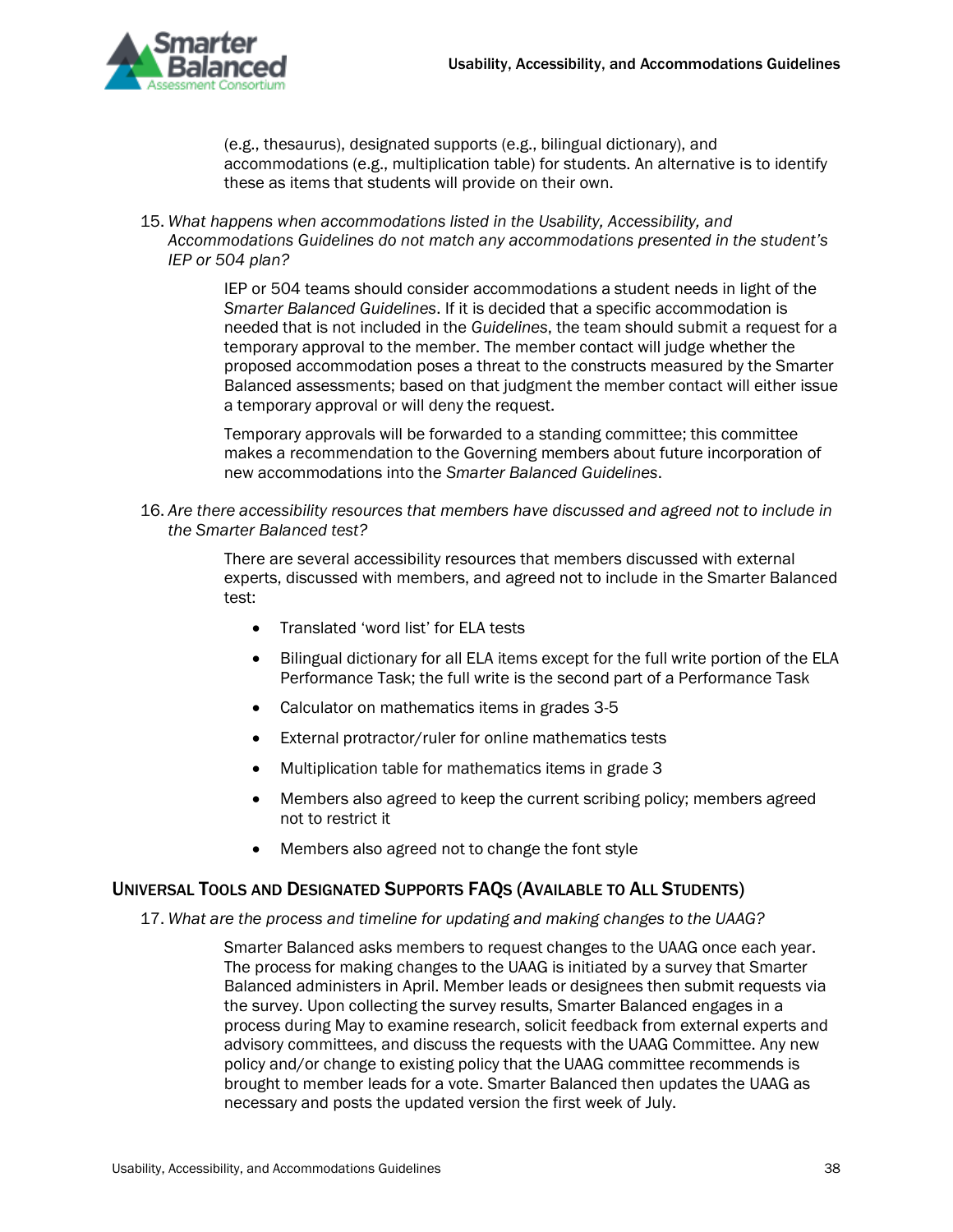

18. *Is the digital notepad universal tool fully available for ELA and math? Will a student's notes be saved if the student takes a 20-minute break?*

> The digital notepad is available on all items across both content areas. As long as a student or test administrator activates the test within the 20-minute break window, the notes will still be there. There is no limit on the number of pauses that a student can take in one test sitting.

19. *For the global notes universal tool, if a student takes a break of 20 minutes do the notes disappear?*

> Global notes, which are used for ELA performance tasks only, will always be available until the student submits the test, regardless of how long a break lasts or how many breaks are taken.

20. *For the highlighter universal tool, if a student pauses a test for 20-minutes, do the highlighter marks disappear?*

> If a student is working on a passage or stimulus on a screen and pauses the test for 20 minutes to take a break, the student will still have access to the information visible on that particular screen. However, students do lose access to any information highlighted on a previous screen.

21. *How are students made aware that the spell check universal tool is available when moving from item to item?*

> When appropriate, items include universal tools available for students to use. For the spell check tool, a line will appear under misspelled words.

22. *For the zoom universal tool, is the default size specific to certain devices? Will the test administrator's manual provide directions on how to do this adjustment?*

> The default size is available to all students and is not specific to certain devices. Information on how to use the zoom universal tool is included in the directions at the beginning of each test. Please note that in addition to zoom, students may have access to magnification and an enlarged mouse pointer, which are non-embedded designated supports.

23. *For the English glossary universal tool, how are terms with grade- and context-appropriate definitions made evident to the student?*

> Selected terms have a light rectangle around them. If a student hovers over the terms, the terms with the attached glossary are highlighted. A student can click on the terms and a pop-up window will appear. In addition, a student can click on the audio button next to each term to hear it.

24. *For the mark-for-review universal tool, will selections remain visible after a 20-minute break?*

If a student takes a break for longer than 20 minutes, the student will not be able to access items from previous screens.

25. *Can universal tools be turned off if it is determined that they will interfere with the student's performance on the assessment?*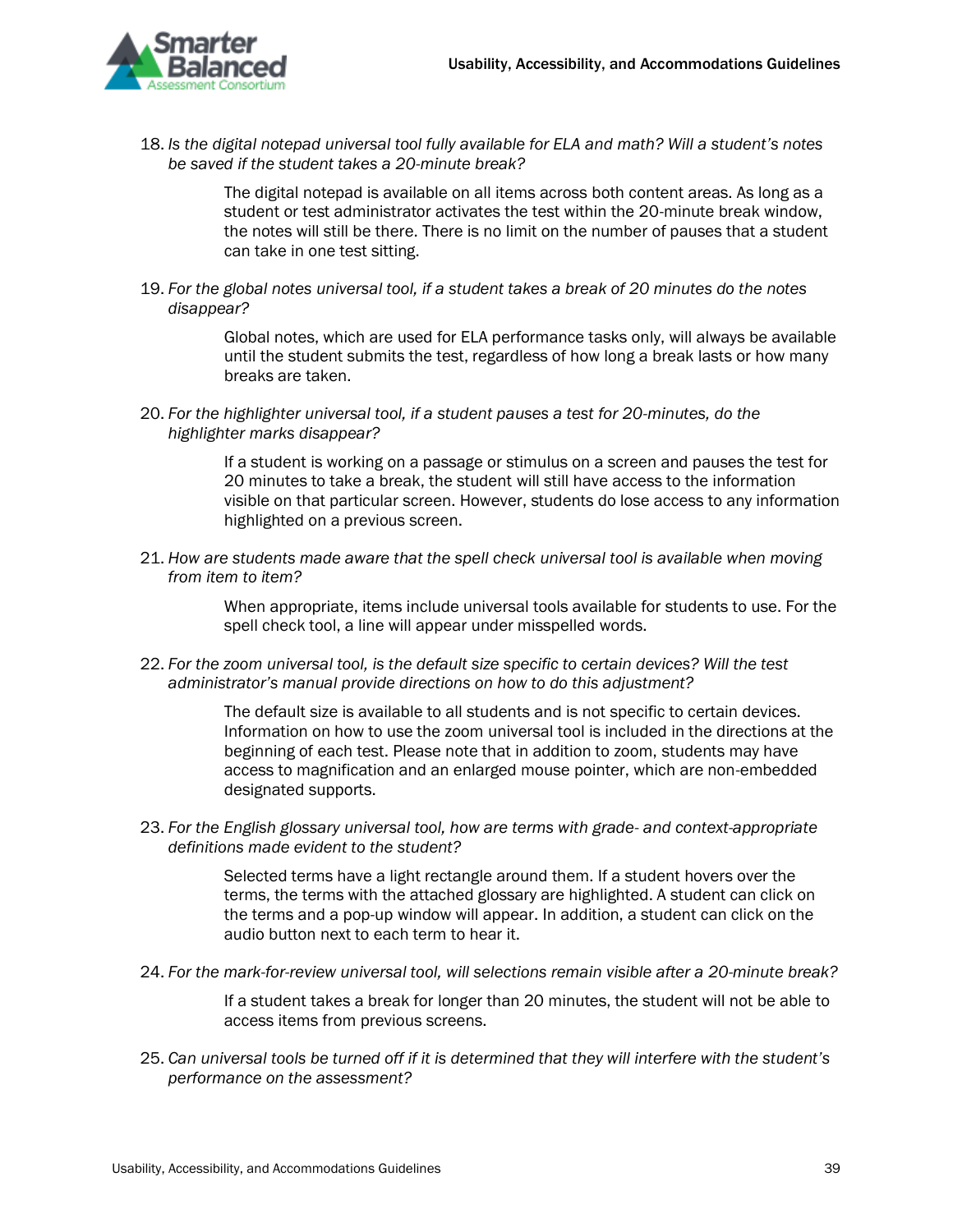

Yes. If an adult (or team) determines that a universal tool might be distracting or that students do not need to or are unable to use them, that universal tool can be turned off. This information must be noted in the ART prior to test administration.

### <span id="page-41-0"></span>FAQS PERTAINING TO ENGLISH LEARNERS (ELS)

26. *How are the language access needs of ELs addressed in the Smarter Balanced Usability, Accessibility, and Accommodations Guidelines?*

> The language access needs of ELs are addressed through the provision of numerous universal tools and designated supports. These include universal tools such as English dictionaries and thesauri for full writes and English glossaries, and designated supports such as translated test directions and glossaries. These are not considered accommodations in the Smarter Balanced assessment system. No accommodations are available for ELs on the Smarter Balanced assessments; accommodations are only available to students with disabilities and ELs with disabilities.

27. *Is text-to-speech available for ELs to use?*

Text-to-speech is available as a designated support to all students (including ELs) for whom an adult or team has indicated it is needed for math items and for ELA items (but not ELA reading passages). Text-to-speech for ELA reading passages is available for an EL in all grades only if the student has an IEP or 504 plan. For text-to-speech to be available for an EL, it must be entered into the ART.

28. *What languages are available to ELs in text-to-speech?*

Text-to-speech is currently available only in English. However, the translated glossaries include an audio component automatically available to any student with the translated glossaries embedded designated support.

29. *For which content areas will the Consortium provide translation supports for students whose primary language is not English?*

> For mathematics, the Consortium will provide full translations in American Sign Language, stacked translations in Spanish (with the Spanish translation presented directly above the English item), and primary language pop-up glossaries in various languages and dialects including Spanish, Vietnamese, Arabic, Tagalog, Ilokano, Cantonese, Mandarin, Korean, Punjabi, Russian, and Ukrainian. For the Listening portion of the English Language Arts assessment, Smarter Balanced will provide full translations in American Sign Language delivered digitally through the test delivery system.

Only translations that have gone through the translation process outlined in the *Smarter Balanced Translation Framework* would be an accepted support.

30. *Does a student need to be identified as an English learner in order to receive translation and language supports? What about foreign language exchange students?*

> Translations and language supports are provided as universal tools and designated supports. Universal tools are available to all students. Designated supports are available to those students for whom an adult (or team) has determined a need for the support. Thus, these are available to all students, regardless of their status as an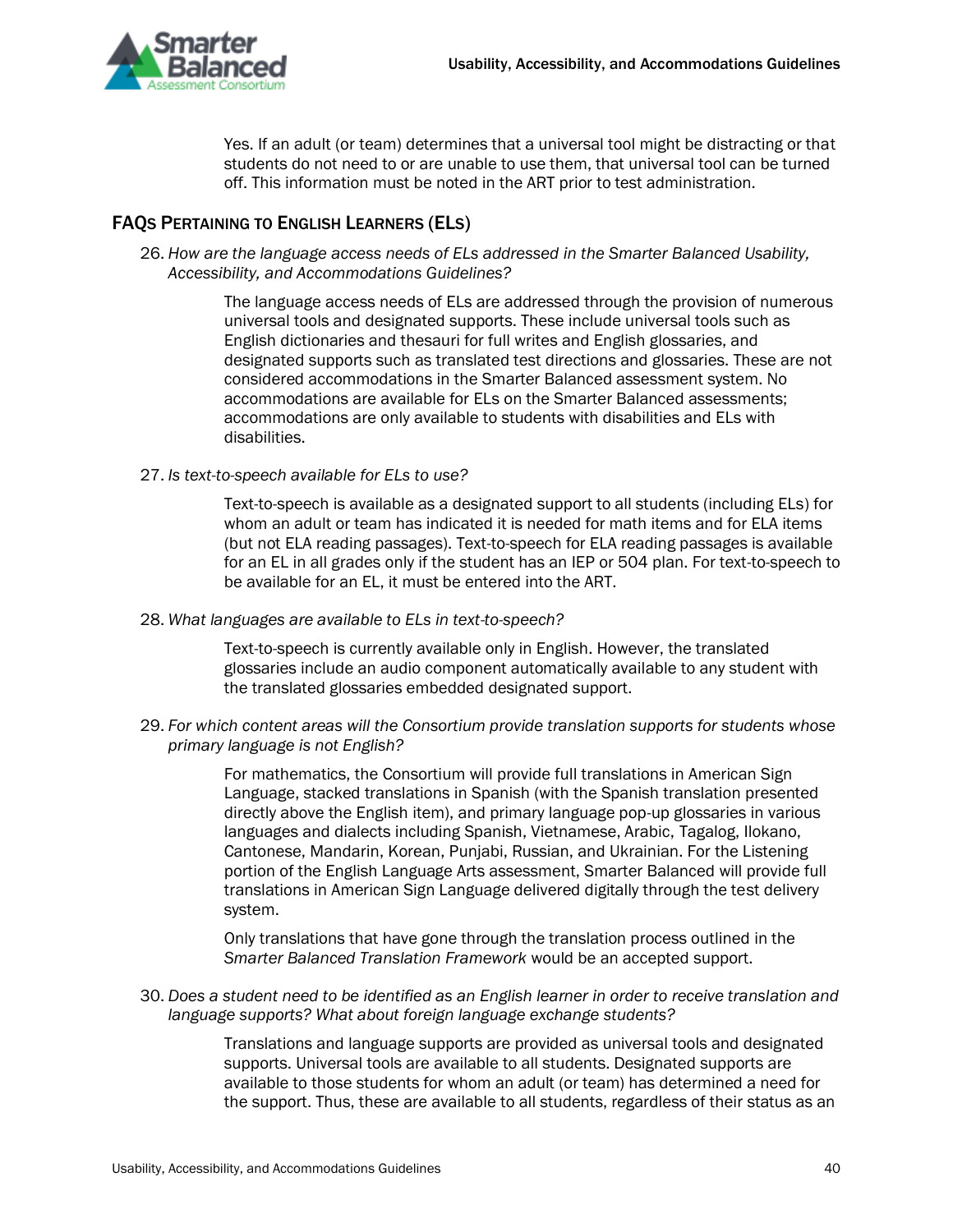

EL. Foreign language exchange students would have access to all universal tools and those designated supports that have been indicated by an adult (or team).

31. *For the translated test directions designated support, what options are available for students*  who do not understand the language available in the digital format? Can a human reader of *directions in the native language be provided?*

> If a student needs a read aloud/text-to-speech accommodation in another language, then the test directions should be provided in that other language. The reader or textto-speech device must be able to provide the directions in the student's language without difficulty due to accent or register. To ensure quality and standardized directions, the reader or text-to-speech device should only use directions that have undergone professional translation by the Consortium prior to testing. Smarter Balanced is providing a PDF of the translated test directions in: Spanish, Vietnamese, Arabic, Tagalog, Ilokano, Cantonese, Mandarin, Korean, Punjabi, Russian, Ukrainian, Dakota, French, Haitian-Creole, Hmong, Lakota, Japanese, Somali, and Yup'ik.

32. *How is the translations glossary non-embedded designated support different from the bilingual dictionary?*

> The translations glossary non-embedded designated support includes the customized translation of pre-determined construct-irrelevant terms that are most challenging to English learners. The translation of the terms is context-specific and gradeappropriate. Bilingual dictionaries often do not provide context-specific information nor are they customized. In addition, the translated glossary includes an audio support.

33. *Will translations be available in language dialects/variants?*

Translated glossaries are available in different languages and dialects including Spanish, Vietnamese, Arabic, Tagalog, Ilokano, Cantonese, Mandarin, Korean, Punjabi, Russian, and Ukrainian.

### <span id="page-42-0"></span>FAQS PERTAINING TO STUDENTS WITH DISABILITIES

34. *What accommodations are available for students with disabilities (including ELs with disabilities)?*

> Students with disabilities (including those who are ELs) can use embedded accommodations (e.g., American Sign Language, braille, speech-to-text) and nonembedded accommodations (e.g., abacus, alternate response options, word prediction) that have been documented on an IEP or 504 accommodations plan. These students also may use universal tools and designated supports. A full list of accommodations can be found in the *Guidelines* document, tables 5 and 6.

35. *Is an embedded ASL accommodation available on ELA items that are not part of the Listening test?*

> The embedded ASL accommodation is not currently available on any ELA items that are not part of the Listening claim. For the Listening test, a deaf or hard of hearing student who has a documented need in an IEP or 504 plan may use the embedded ASL.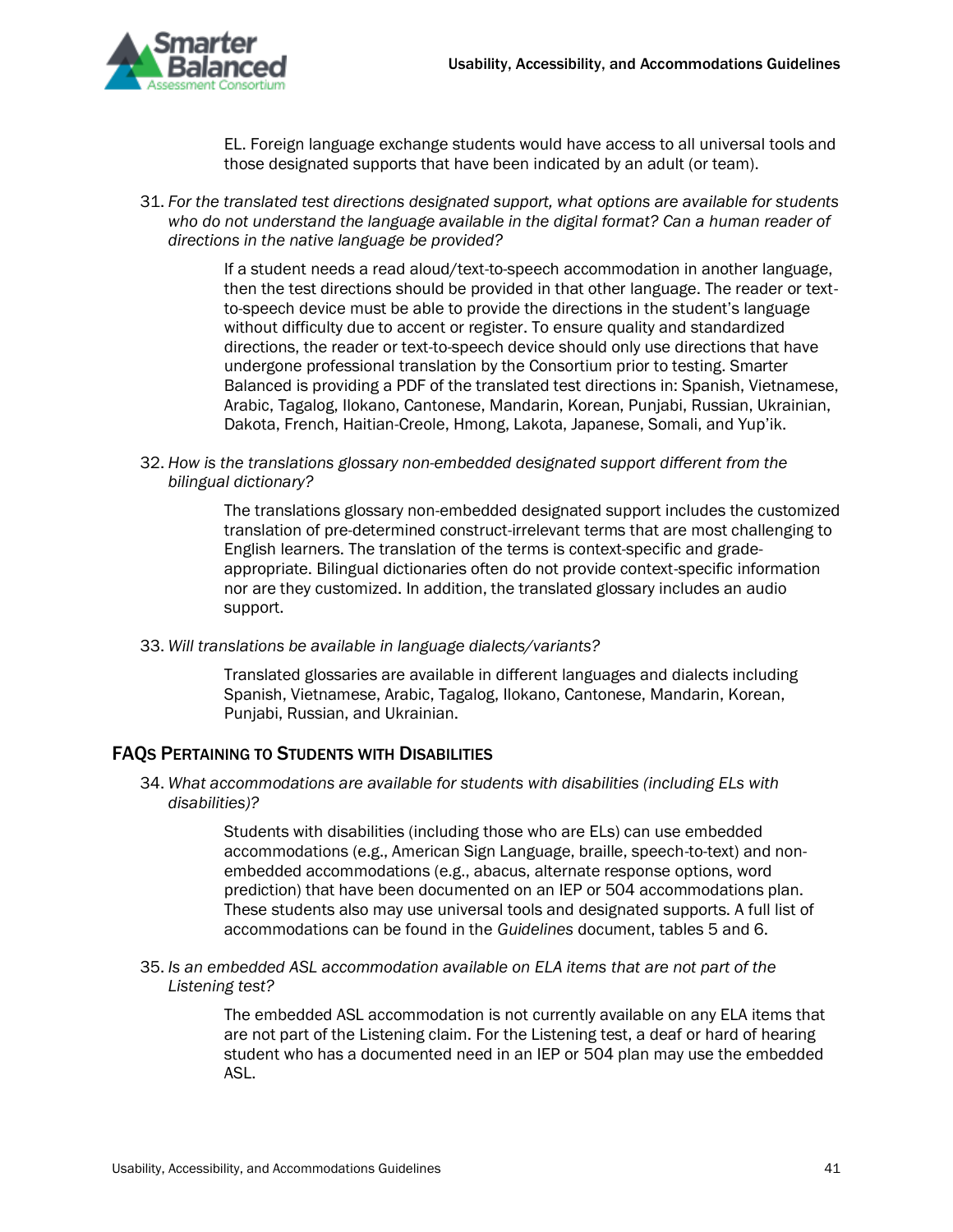

36. *Will sign languages other than ASL (including signing in other languages) be available?*

Currently, only ASL is available.

37. *Can interpreters be used for students who are deaf or hard of hearing who do not use ASL?*

Smarter Balanced has consulted with external experts who have unanimously advised against this practice. Research indicates severe challenges with standardization and quality.

38. *What options do districts have for administering Smarter Balanced assessments to students who are blind?*

> Students who are blind and who prefer to use braille should have access to either screen reader support with refreshable braille (only for ELA) or screen reader support with on-site embosser-created braille (for ELA or math). Students who are blind may also take a paper-pencil form of the assessment in braille. Various braille codes are offered for both online and paper-pencil braille.

> For those students who are blind and prefer to use text-to-speech, access to text-tospeech should be provided for the math test, and for ELA items only (text-to-speech is not available on ELA reading passages without a specific documented need in the student's IEP or 504 plan).

> Non-embedded read aloud accommodation in all grades is available for students who have an indicated need on ELA reading passages in their IEP or 504 plan. Students should participate in the decision about the accommodation they prefer to use, and should be allowed to change during the assessment if they ask to do so. Students can have access to both braille and text-to-speech that are embedded in the Smarter Balanced assessment system.

39. *Why is the non-embedded abacus an accommodation for the non-calculator items? Doesn't an abacus serve the same function as a calculator?*

> An abacus is similar to the sighted student using paper and pencil to write a problem and do calculations. The student using the abacus has to have an understanding of number sense and must know how to do calculations with an abacus.

40. *Can students without documented disabilities who have had a sudden injury use any of the Smarter Balanced accommodations?*

> Students without documented disabilities who have experienced a physical injury that impairs their ability to use a computer may use some accommodations, provided they have had sufficient experience with them. Both speech-to-text and scribe are accommodations that are available to students who have experienced a physical injury such as a broken hand or arm, or students who have become blind through an injury and have not had sufficient time to learn braille. Prior to testing a student with a sudden physical injury, regardless of whether a 504 plan is started, test administrators should contact their district test coordinator or other authorized individuals to ensure the test registration system accurately describes the student's status and any accommodations that the student requires.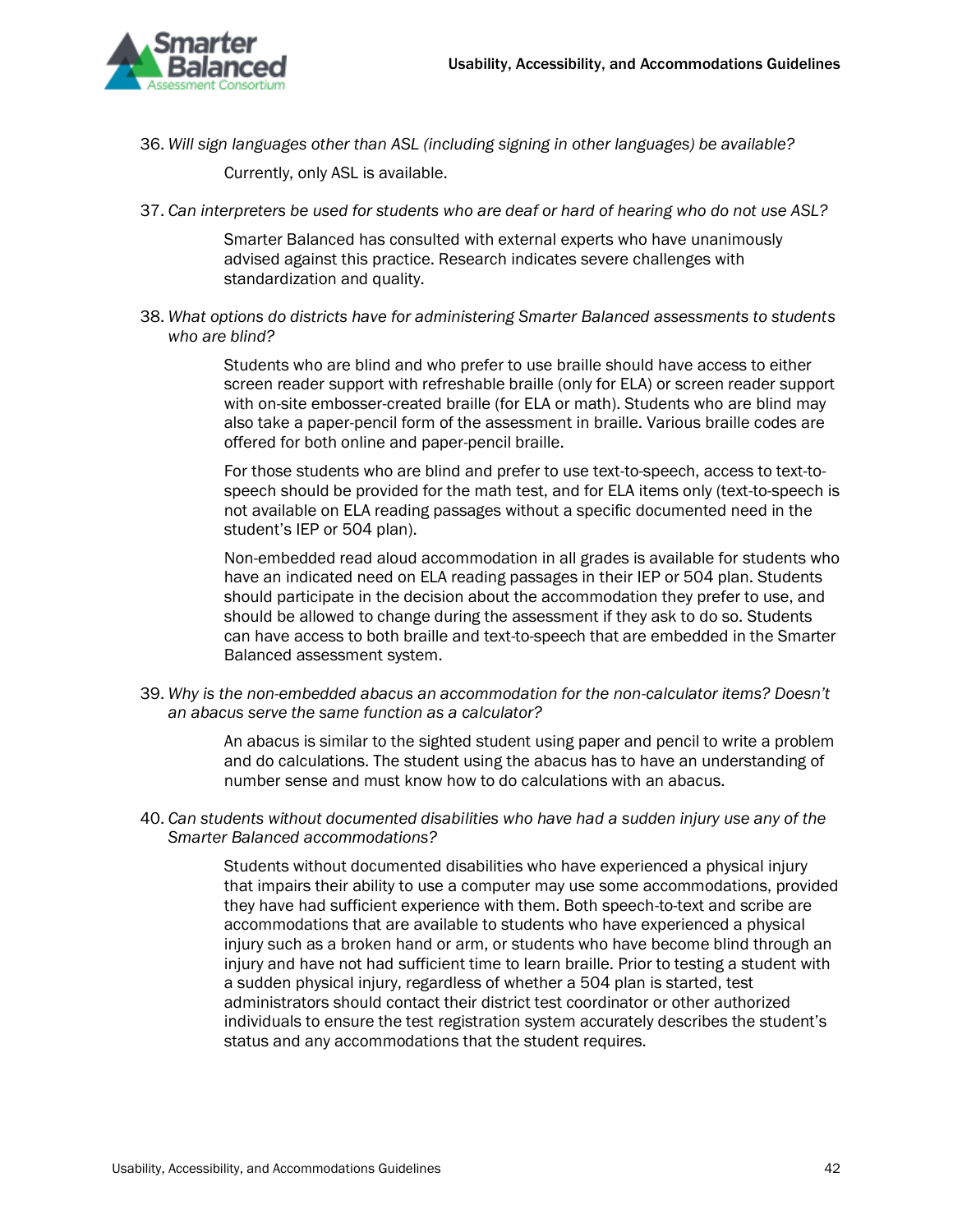

41. *How will the test administrator know prior to testing that the print on demand accommodation may be needed?*

> The test administrator will know this information prior to testing because accommodations need to be documented beforehand and print on demand is an accommodation. Any accommodations – including both embedded and nonembedded accommodations – need to be entered into the ART. The print on demand accommodation applies to either passages/stimuli or items, or both.

42. For the print on demand accommodation, how are student responses recorded - by a scribe *or some other method?*

> The method of recording student responses depends on documentation in the IEP or 504 plan (e.g., after first recording responses on the paper version, the student could enter responses into the computer or the scribe could enter responses into the computer). All individuals acting as a scribe must have read, agreed to, and signed a test security agreement.

43. *How do member officials monitor training and qualifications for the non-embedded read aloud accommodation?*

> Members will need to develop processes and procedures to monitor training and the qualifications of individuals who provide the read aloud accommodation when text-tospeech is not appropriate for a student. Member officials can use the Smarter Balanced [ELA Audio Guidelines](https://portal.smarterbalanced.org/library/en/ela-audio-guidelines.pdf) and [Mathematics Audio Guidelines](https://portal.smarterbalanced.org/library/en/mathematics-audio-guidelines.pdf) available online to obtain additional information about recommended processes to follow. Members can also use the Smarter Balanced Read Aloud protocol (see Appendix D).

44. *For students taking the paper-pencil test, can read aloud be provided in small groups?*

For a paper-pencil test, read aloud can be administered to a small group of students as long as the students are taking the same test (e.g., grade, content area) and students have experience testing under this condition. The number of students in the small group should allow a student to ask the reader to slow down or to repeat text without the request distracting others. For online assessments, readers should be provided to students on an individual basis.

45. *If students are using their own devices that incorporate word prediction, will this impact their score?*

> Word prediction is an allowable non-embedded accommodation. The students' score will not be affected under these circumstances. Students using these devices must still use their knowledge and skills to review and edit their answers.

46. *How are assistive technology (AT) devices certified for use for the Smarter Balanced assessments?*

> Assistive technology device manufacturers may use the Smarter Balanced practice test through a secure browser as a method of determining if a device works with the assessment. In addition, schools and districts can use the practice test through a secure browser to evaluate devices to ensure their functions are consistent with those allowed in the UAAG.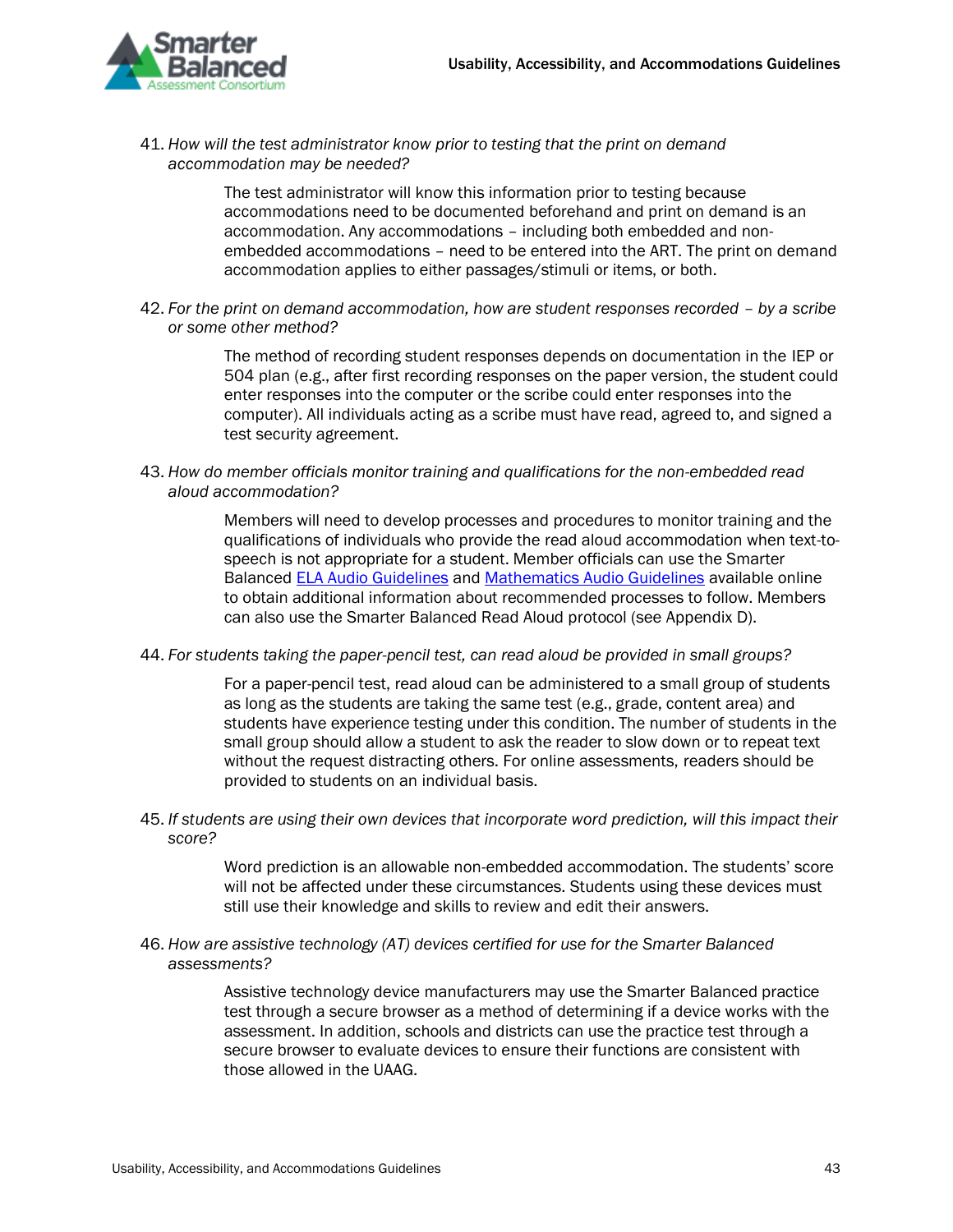

# APPENDIX D: READ ALOUD PROTOCOL

### Guidelines for Read Aloud, Test Reader

### June 30, 2017

<span id="page-45-0"></span>(Available at: http://www.smarterbalanced.org/wp-content/uploads/2015/09/Read-Aloud-Guidelines.pdf)

When a student cannot access text-to-speech, an embedded resource available on the Smarter Balanced assessment, the student may be eligible to work with a test reader. A test reader is an adult who provides an oral presentation of the assessment text to an eligible student. The student depends on the test reader to read the test questions accurately, pronounce words correctly, and speak in a clear voice throughout the test. The test reader must be trained and qualified and must follow the Smarter Balanced Guidelines for Read Aloud, Test Reader presented here. The guiding principle in reading aloud is to ensure that the student has access to test content.

On Smarter Balanced Assessments, test readers are allowable across all grades as a designated support for mathematics and ELA items as appropriate (not ELA reading passages). Test readers are allowable for ELA reading passages as a documented accommodation in all grades (in addition to mathematics and ELA items). Note that this accommodation is appropriate for a very small number of students (estimated to be approximately 1-2% of students with disabilities participating in a general assessment). For information on documentation requirements and decision-making criteria for use of test readers and all other Smarter Balanced resources please see the *Smarter Balanced Usability, Accessibility, and Accommodations Guidelines*.

### QUALIFICATIONS FOR TEST READERS

- The test reader should be an adult who is familiar with the student, and who is typically responsible for providing this support during educational instruction and assessments.
- Test readers must be trained on the administration of the assessment in accordance with member policy, and familiar with the terminology and symbols specific to the test content and related conventions for standard oral communication.
- Test readers must be trained in accordance with Smarter Balanced and member administration and security policies and procedures as articulated in Consortium and member test administration manuals, guidelines, and related documentation.

### **PREPARATION**

- Test readers should read and sign a test security/confidentiality agreement prior to test administration.
- Test readers are expected to familiarize themselves with the test environment and format in advance of the testing session. Having a working familiarity with the test environment and format will help facilitate reading of the test.
- Test readers should have a strong working knowledge of the embedded and non-embedded accessibility and accommodations options and features available on Smarter Balanced assessments.
- Test readers should be familiar with the Individualized Education Program (IEP) or 504 plan if the student for whom they are reading has access to additional designated supports and/or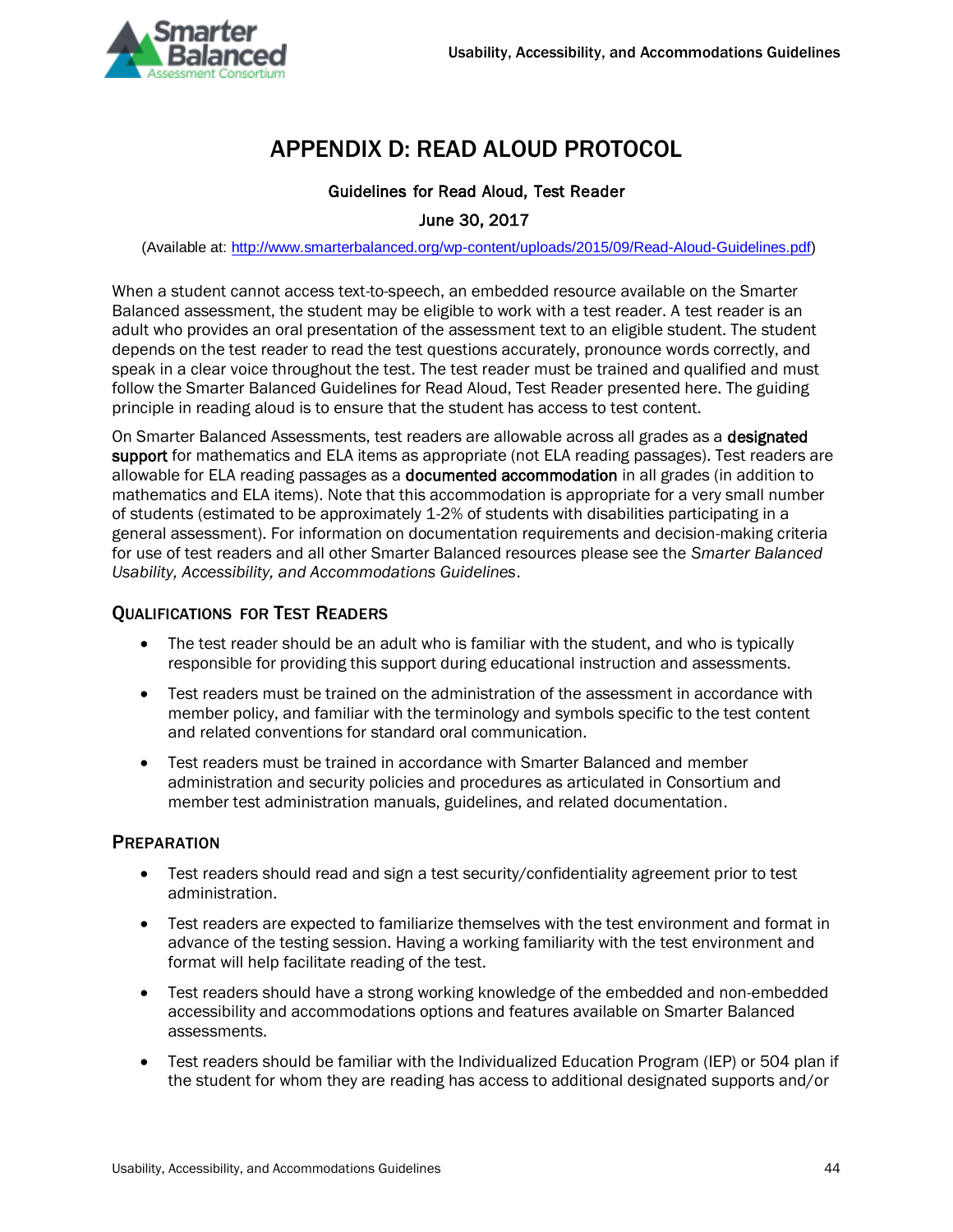

accommodations. This will ensure that there are plans in place for providing all needed designated supports and accommodations.

- In addition to a test reader, students may make use of any other approved specialized tools or equipment during the test as appropriate and in accordance with the *Usability, Accessibility, and Accommodations Guidelines*. Test readers should be familiar with any assistive technology or approved supports the student requires.
- Test readers should have extensive practice in providing read aloud support and must be familiar and comfortable with the process before working directly with a student.
- The reader should be knowledgeable of procedures for reading aloud text by content area (see Table 1 at the end of the *Guidelines for Read Aloud, Test Reader*).
- The test reader should meet with the student in advance and inform the student of the parameters of the support. A suggested test reader script is included at the end of the *Guidelines for Read Aloud, Test Reader*.
- Unless otherwise specified by a student's IEP or 504 plan, the test reader does not have a role in manipulating the test or assisting with any other support tools. Test readers should be ready with appropriate script that reinforces the parameters during the test session.

### GENERAL GUIDELINES

- The test reader's support should ideally be provided in a separate setting so as not to interfere with the instruction or assessment of other students.
- Read each question exactly as written as clearly as possible.
- Throughout the exam, strive to communicate in a neutral tone and maintain a neutral facial expression and posture.
- Avoid gesturing, head movements, or any verbal or non-verbal emphasis on words not otherwise emphasized in text.
- Avoid conversing with the student about test questions as this would be a violation of test security; respond to the student's questions by repeating the item, words or instructions verbatim as needed.
- Do not paraphrase, interpret, define, or translate any items, words, or instructions as this would be a violation of test security.
- Spell any words requested by the student.
- Adjust your reading speed and volume if requested by the student.

### POST-ADMINISTRATION

- The test reader must collect scratch paper, rough drafts, and login information immediately at the end of the testing session and deliver it to the test administrator in accordance with Smarter Balanced and Member policies and procedures.
- The test reader must not discuss any portion of the test with others.

### ENGLISH USAGE/CONVENTIONS

• Punctuation: Read all text as punctuated.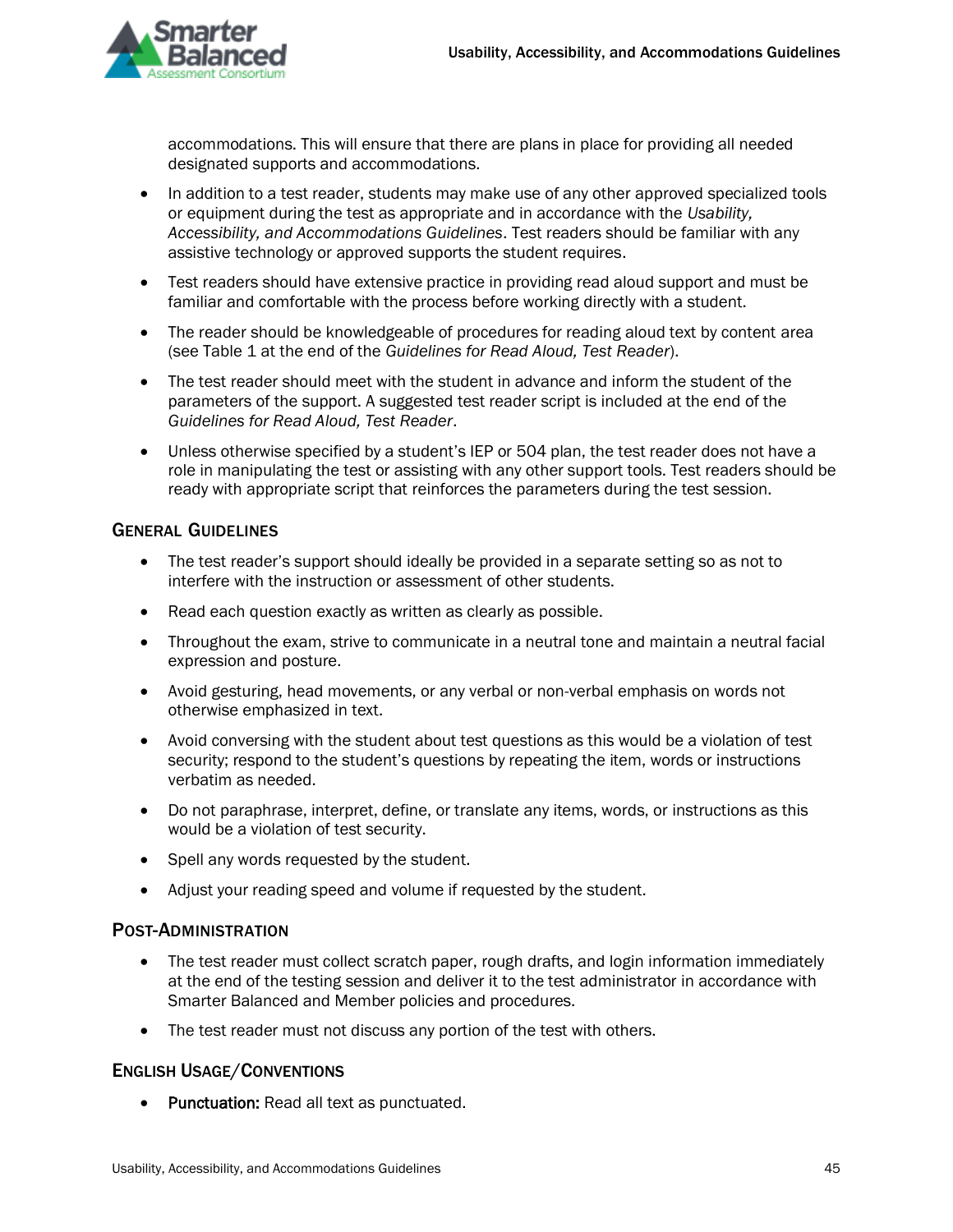

- Ellipses: When an ellipsis is used to signify missing text in a sentence, pause briefly, and read as 'dot, dot, dot.'
- Quotations: Quotation marks should be verbalized as "quote" and "end quote" at the beginning and end of quoted material, respectively.
- Emphasis: When words are printed in boldface, italics, or capitals, tell the student that the words are printed that way. In order not to provide an unfair advantage to students receiving this support, test readers should be cautious not to emphasize words not already emphasized in print. Emphasis is appropriate when italics, underlining, or bold is used in the prompt, question, or answers.
- Misspellings: In some cases a test item may present a word or phrase that is intentionally misspelled as part of the assessment. In these instances the student is required to respond in a specific way. When presented with intentionally misspelled words test readers should not attempt to read the word(s) aloud as pronunciation is somewhat subjective.

### IMAGES/GRAPHICS

- Before describing a picture or graphic, the test reader should determine whether the details of the picture are necessary to understanding and responding to the item(s). In many cases, an image will be used to accompany a passage or reading excerpt as a piece of visual interest that is not essential in responding to the item.
- Describe the image/graphic as concisely as possible following a logical progression. Focus on providing necessary information and ignoring the superfluous. Use grade-appropriate language when describing the image/graphic.
- Read the title or caption, if available.
- Any text that appears in the body of an image may be read to a student. Read text in images in the order most suited for the student's needs. Often the reader moves top to bottom, left to right, in a clockwise direction, or general to specific in accordance with teaching practices.

### PASSAGES

- Read the passage in its entirety as punctuated (e.g., pauses at periods; raised intonation for questions). Do not verbalize punctuation marks other than ellipsis and quotation marks as noted above.
- If the student requires or asks for a specific section of the passage to be re-read with the punctuation indicated, the test reader should re-read those specific lines within the passage and indicate all punctuation found within those lines as many times as requested by the student.
- When test questions refer to particular lines of a passage, read the lines referenced as though they are part of the item.

### GRAPHIC ORGANIZERS

• Before reading a graphic organizer, the test reader should discern the most appropriate and logical manner in which to present the information. In general, information should be presented from broad to specific as indicated by the visual components of the document. The test reader should read the terms exactly as indicated in the graphic organizer. No other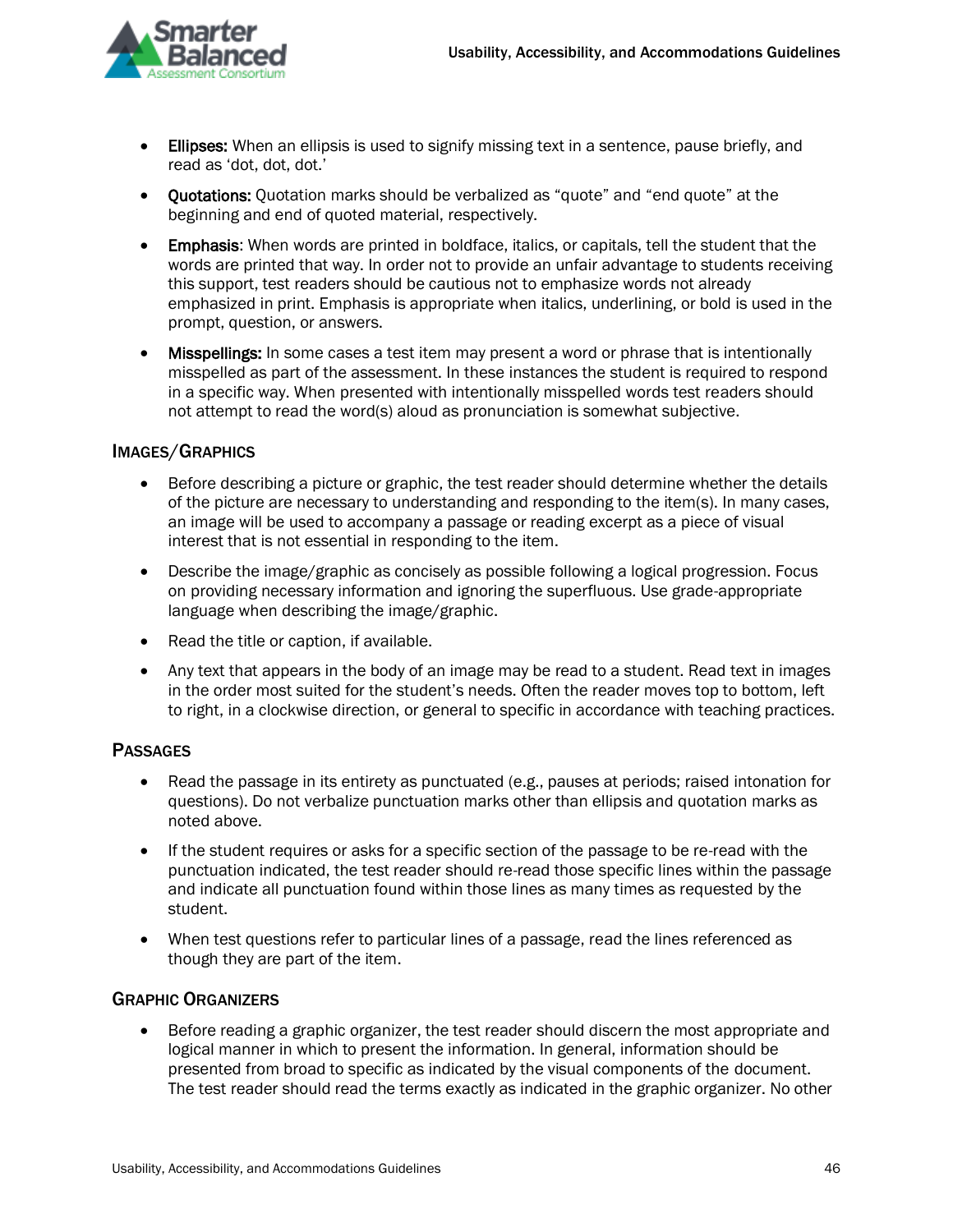

information about it should be articulated. For example, the test reader should not create sentences if information is bulleted or appears in a title or label.

• Use common grade-appropriate language throughout the item and the test when referring to graphic organizers and their attributes (labels, blank cells, stems, etc.).

### MATHEMATICAL EXPRESSIONS

- Mathematical expressions must be read precisely and with care to avoid misrepresentation by a student who has no visual reference. For mathematics items involving algebraic expressions or other mathematical notation, it may be preferable for the reader to silently read the mathematical notations or the entire question before reading it aloud to the student.
- Test readers must read mathematical expressions with technical accuracy. Similar expressions should be treated consistently.
- In general, numbers and symbols can be read according to their common English usage for the student's grade level.
- Numbers greater than 99, however, should be read as individual numbers.
- Additional examples may be found in the table below.
- Abbreviations and acronyms should be read as full words. For example, 10 cm needs to be read as "ten centimeters." Some abbreviations may be read differently by different readers. For example, *cm*<sup>3</sup> may be read as "cubic centimeters" or "centimeters cubed."

| <b>Numbers</b>                                              |                                                                              |                                                                                                     |  |
|-------------------------------------------------------------|------------------------------------------------------------------------------|-----------------------------------------------------------------------------------------------------|--|
| <b>Description</b>                                          | Example(s)                                                                   | Read as:                                                                                            |  |
| Large whole numbers                                         | 632,407,981                                                                  | "six three two comma four zero seven comma nine<br>eight one"                                       |  |
|                                                             | 45,000,689,112                                                               | "four five comma zero zero zero comma six eight<br>nine comma one one two"                          |  |
| Decimal numbers                                             | 0.056                                                                        | "zero point zero five six"                                                                          |  |
|                                                             | 4.37                                                                         | "four point three seven"                                                                            |  |
| Fractions - common                                          | 1 1 2 4<br>$\overline{2}$ , $\overline{4}$ , $\overline{3}$ , $\overline{5}$ | "one half, one fourth, two thirds, four fifths"<br>Other common fractions include "sixths, eighths, |  |
| Fractions - not common - read as                            | 14                                                                           | tenths"                                                                                             |  |
| "numerator over denominator"                                | $\overline{25}$                                                              | "fourteen over twenty-five"                                                                         |  |
|                                                             | 487<br>6972                                                                  | "four eight seven over six nine seven two"                                                          |  |
| Mixed numbers - read with "and"<br>between whole number and | $3\frac{1}{2}$                                                               | "three and one-half"                                                                                |  |
| fraction                                                    | $57\frac{3}{4}$                                                              | "fifty-seven and three fourths"                                                                     |  |

Table 1. Test Reader Guidance for Mathematics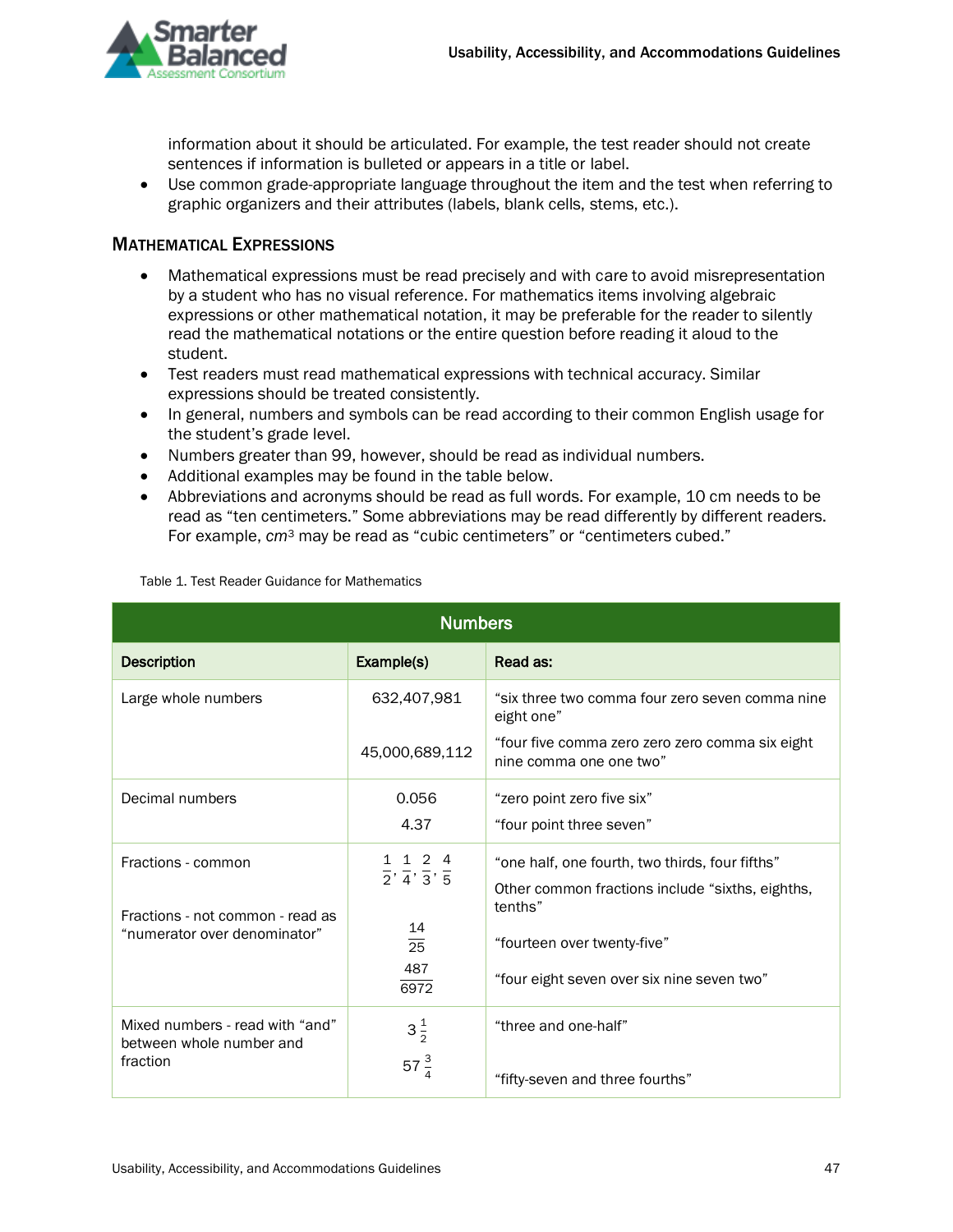

| Percents                                                               | 62%<br>7.5%<br>0.23%            | "sixty-two percent"<br>"seven point five percent"<br>"zero point two three percent"             |
|------------------------------------------------------------------------|---------------------------------|-------------------------------------------------------------------------------------------------|
| Money - if contains a decimal<br>point, read as "dollars AND<br>cents" | \$4.98<br>\$0.33<br>\$5368.00   | "four dollars and ninety-eight cents"<br>"thirty-three cents"<br>"five three six eight dollars" |
| Negative numbers - do NOT read<br>negative sign as "minus"             | - 3<br>$\frac{5}{8}$<br>$-7.56$ | "negative three"<br>"negative five eighths"<br>"negative seven point five six"                  |
| Dates (years)                                                          | 1987<br>2005                    | "nineteen eighty-seven"<br>"two thousand five"                                                  |
| <b>Roman Numerals</b>                                                  | Ш<br>Ш<br>IV                    | "Roman Numeral one"<br>"Roman Numeral two"<br>"Roman Numeral three"<br>"Roman Numeral four"     |
| Ratios                                                                 | x: y                            | "x to $y$ "                                                                                     |

| <b>Operations</b>  |                                |                                                                |  |  |  |  |
|--------------------|--------------------------------|----------------------------------------------------------------|--|--|--|--|
| <b>Description</b> | Example(s)                     | Read as:                                                       |  |  |  |  |
| Addition           | 13<br>$13 + 27 =$<br>$+27$     | "thirteen plus twenty-seven equals"                            |  |  |  |  |
|                    | $13 + 27 = ?$                  | "thirteen plus twenty-seven equals question mark"              |  |  |  |  |
| Subtraction        | 487<br>$487 - 159 =$<br>$-159$ | "four eight seven minus one five nine equals"                  |  |  |  |  |
|                    | $487 - 159 = ?$                | "four eight seven minus one five nine equals<br>question mark" |  |  |  |  |
| Multiplication     | 63<br>$63 \times 49 =$<br>x 49 | "sixty-three times forty-nine equals"                          |  |  |  |  |
|                    | $63 \times 49 = ?$             | "sixty-three times forty-nine equals question mark"            |  |  |  |  |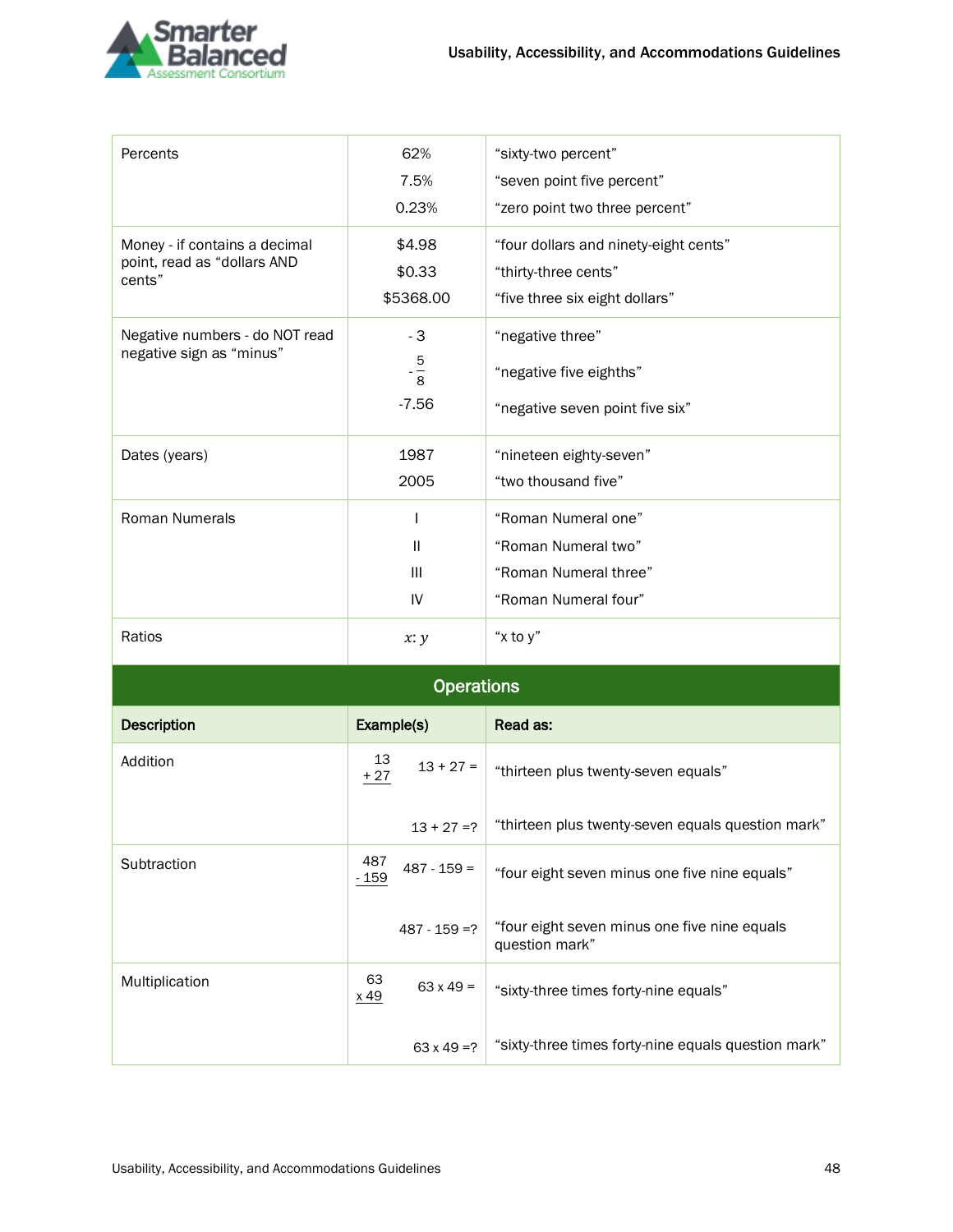

| Division - Vertical or Horizontal                                             | $\frac{120}{15} = 8$<br>$120 \div 15 = 8$ | "one two zero divided by fifteen equals eight"                                                                                               |  |  |  |  |  |  |
|-------------------------------------------------------------------------------|-------------------------------------------|----------------------------------------------------------------------------------------------------------------------------------------------|--|--|--|--|--|--|
| Operations with boxes                                                         | $3 + \Box = 8$                            | "three plus box equals eight"                                                                                                                |  |  |  |  |  |  |
| <b>Expressions</b>                                                            |                                           |                                                                                                                                              |  |  |  |  |  |  |
| <b>Description</b>                                                            | Example(s)                                | <b>Read as:</b>                                                                                                                              |  |  |  |  |  |  |
| Expressions containing variables<br>(any letter may be used as a<br>variable) | $N + 4$                                   | "'N' plus four"                                                                                                                              |  |  |  |  |  |  |
|                                                                               | $8x - 3$                                  | "eight 'x' minus three"                                                                                                                      |  |  |  |  |  |  |
|                                                                               | $4(y-2)+5=7$                              | "four open parenthesis 'y' minus two close<br>parenthesis plus five equals seven"                                                            |  |  |  |  |  |  |
|                                                                               | $V = \frac{4}{3} \pi r^3$                 | "'V' equals four-thirds pi 'r' cubed"                                                                                                        |  |  |  |  |  |  |
|                                                                               | $\frac{ t -2}{6 \leq 15}$                 | "the absolute value of 't' (pause) minus two<br>(pause) over six is less than or equal to fifteen"                                           |  |  |  |  |  |  |
|                                                                               | $x^2y^3 = -36$                            | "x' squared 'y' cubed equals negative thirty-six" or<br>"'x' to the second power times 'y' to the third power<br>equals negative thirty-six" |  |  |  |  |  |  |
|                                                                               | $156x \ge 4$                              | "one five six 'x' is greater than or equal to four"                                                                                          |  |  |  |  |  |  |
| Coordinate pairs                                                              | the point $(-1, 2)$                       | "the point (pause) negative one comma two"                                                                                                   |  |  |  |  |  |  |
| Answer choices with no other<br>text                                          | the point A is at<br>(6, 3)               | "the point 'A' is at (pause) six comma three"                                                                                                |  |  |  |  |  |  |
|                                                                               | A. $(-3, -4)$                             | "'A' (pause) negative three comma negative four"                                                                                             |  |  |  |  |  |  |
| Parallels                                                                     | $\overline{AB}$    $\overline{CD}$        | "line segment AB is parallel to line segment CD"                                                                                             |  |  |  |  |  |  |
| Perpendiculars                                                                | $\overline{AB} \perp \overline{CD}$       | "line segment AB is perpendicular to line segment<br>CD"                                                                                     |  |  |  |  |  |  |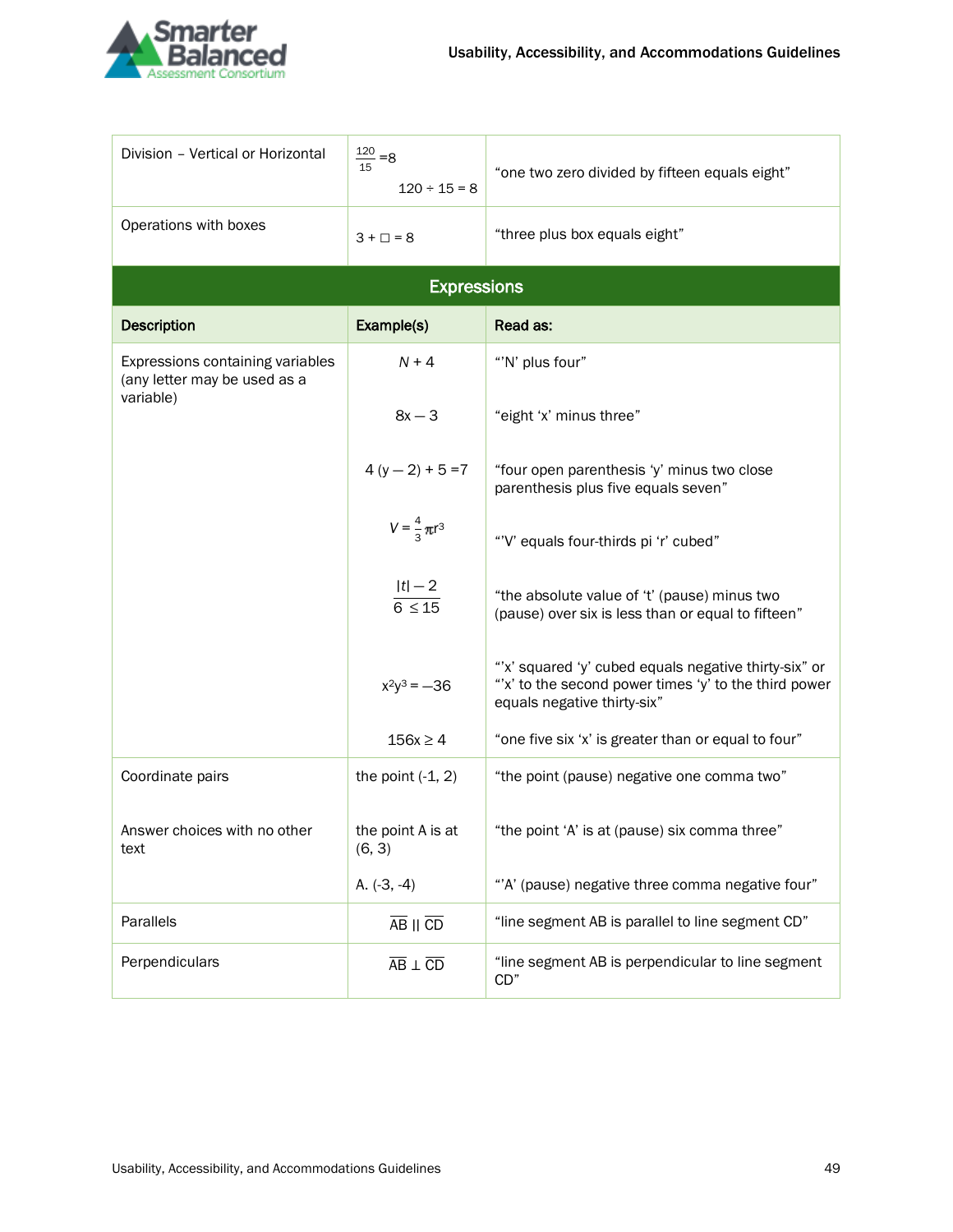

### SUGGESTED TEST READER SCRIPT (TO BE USED WITH STUDENT IN ADVANCE OF THE DAY OF TESTING)

Hi ,

I'm the person who will be reading your test to you when you take your Smarter Balanced assessment next week in [math/ELA]. I wanted to let you know how we'll work together. When I'm reading a test to you, it's very different from when I'm reading to you during class time. I have to follow certain rules.

- I cannot help you with any answers.
- I cannot click on anything on the screen.<sup>1</sup>
- I will not be using different character voices or changes in my tone when I read. I will be using a very direct voice that does not change very much, no matter how exciting the story or test item gets.
- If there is a picture that has words in it, I will read those words. If you ask, I will re-read the words as well.
- Sometimes there may be something about a word or phrase that might give you a hint if I read it out loud. In those cases, I will skip the word, point to it on screen [or on your booklet if braille or print on demand], and continue to read.
- I can still help you with your [\*\*list any assistive technology that the student may require that would need adult support -- if that support is provided by you].
- You can ask me to re-read parts of the test if you didn't hear me or need more time to think.
- You can ask me to pause my reading if you need to take a break.
- You can ask me to slow down or speed up my reading, or read louder or softer if you are having trouble understanding what I read.
- I will only read certain types of punctuation, but if you need me to re-read a sentence and tell you how it was punctuated, I can do that.
- If you ask me a question about the test all I will say is: "do your best work. I cannot help you with that."
- Do you have any questions for me about how we'll work together during the test?

 $\overline{a}$ 

<sup>1</sup> A reader may click on something on the screen only if this is an identified need in the student's IEP or 504 plan and the reader has received appropriate training on when and how to do so.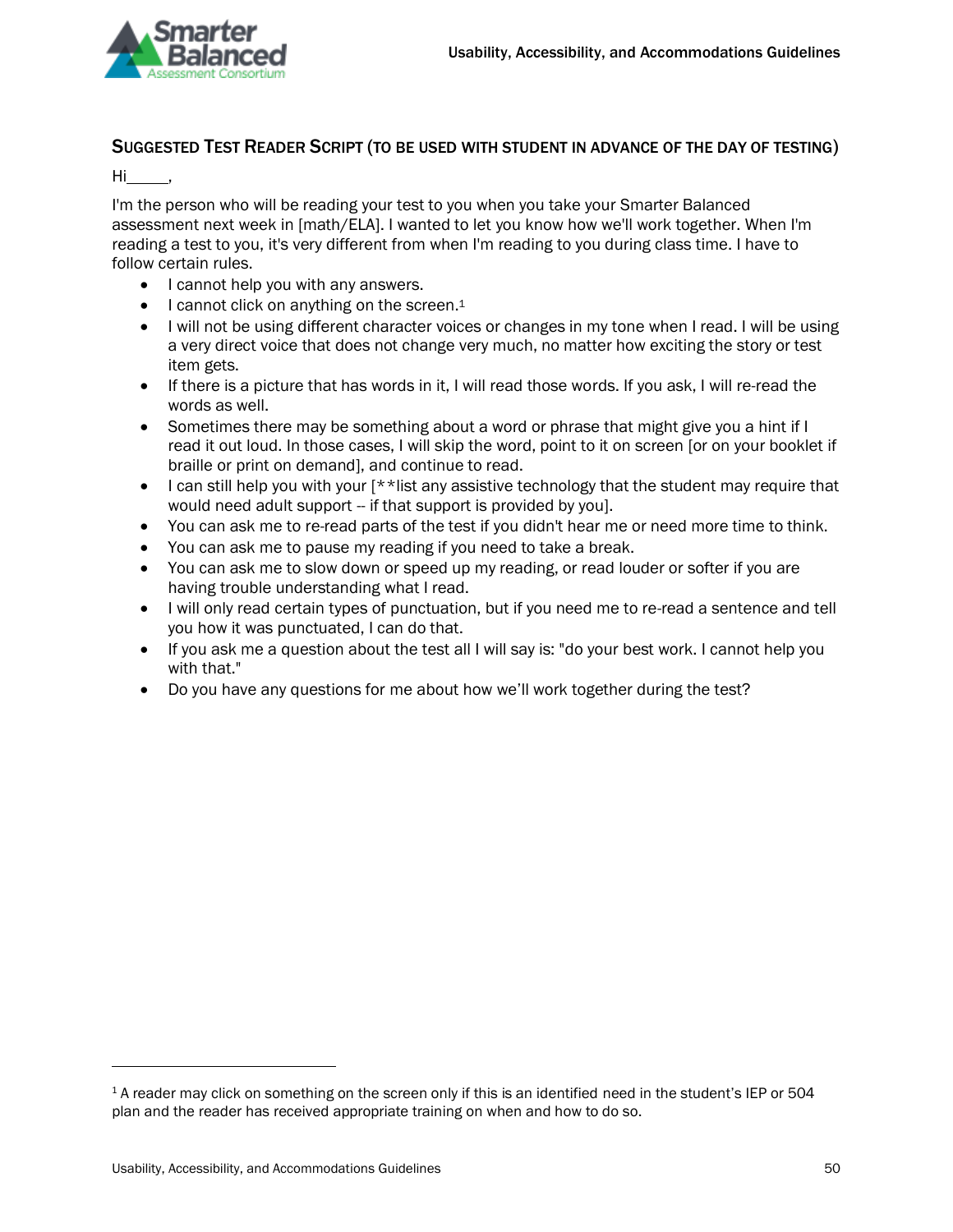

### **REFERENCES**

- Educational Testing Service. (2002). *Guidelines for a Test Reader.* Retrieved from ETS Hom[e:](https://www.ets.org/disabilities/test_reader) [https://www.ets.org/disabilities/test\\_reader/](https://www.ets.org/disabilities/test_reader)
- Measured Progress / ETS. (2012, April 16). *Mathematics Audio Guidelines.* Retrieved from Smarter Balanced Assessment Consortium: <https://portal.smarterbalanced.org/library/en/mathematics-audio-guidelines.pdf>
- Measured Progress/ETS. (2012, April 16). *ELA Audio Guidelines.* Retrieved from Smarter Balanced Assessment Consortium: [https://portal.smarterbalanced.org/library/en/ela-audio](https://portal.smarterbalanced.org/library/en/ela-audio-guidelines.pdf)[guidelines.pdf](https://portal.smarterbalanced.org/library/en/ela-audio-guidelines.pdf)
- Oregon Department of Education Office of Student Learning and Partnerships. (2012, December). *Guidelines for the Read Aloud Accommodation.* Retrieved from Oregon Department of Education Home: [http://www.ode.state.or.us/teachlearn/testing/admin/alt/ea/2-guidelines](http://www.ode.state.or.us/teachlearn/testing/admin/alt/ea/2-guidelines-for-the-math-read-aloud-accommodation-for-2012-2013-(3).pdf)[for-the-math-](http://www.ode.state.or.us/teachlearn/testing/admin/alt/ea/2-guidelines-for-the-math-read-aloud-accommodation-for-2012-2013-(3).pdf) [read-aloud-accommodation-for-2012-2013-\(3\).pdf](http://www.ode.state.or.us/teachlearn/testing/admin/alt/ea/2-guidelines-for-the-math-read-aloud-accommodation-for-2012-2013-(3).pdf)
- State of Washington Office of Superintendent of Public Instruction. (2013, September). *Access Supports and Accommodations Guidelines for State Assessments.* Retrieved from State of Washington Office of Superintendent of Public Instruction[:](http://www.k12.wa.us/assessment/statetesting/pubdocs/AccommodationManual.pdf) <http://www.k12.wa.us/assessment/statetesting/pubdocs/AccommodationManual.pdf>
- West Virginia Department of Education. (December, 2013). *West Virginia Department of Education Office of Assessment and Accountability.* Retrieved from West Virginia Guidelines for Participation in State Assessments, 2013-2014: Guidance on Accommodations for Students with Disabilities and/or Limited English Proficiency in State and District-Wide Testing: <http://wvde.state.wv.us/osp/ParticipationGuidelines-2013-2014.pdf>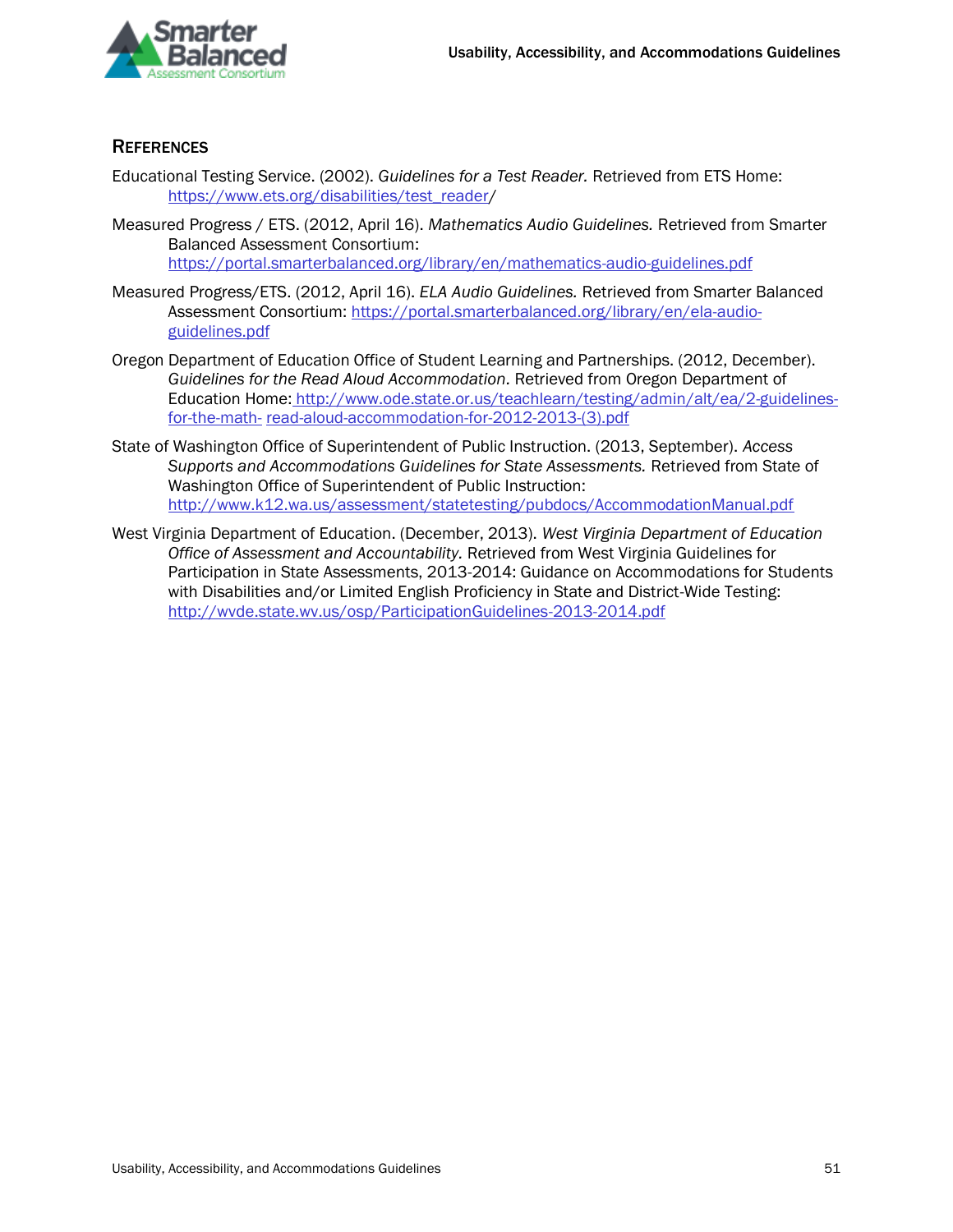

### <span id="page-53-0"></span>APPENDIX E: SCRIBING PROTOCOL FOR SMARTER BALANCED ASSESSMENTS

### June 30, 2017

A scribe is an adult who writes down what a student dictates in a variety of ways (e.g., speech, American Sign Language (ASL), braille, assistive communication device, etc. The guiding principle in scribing is to ensure that the student has access to and is able to respond to test content.

Scribes are allowable on Smarter Balanced Assessments as a documented accommodation for ELA performance task full writes, and a **designated support** for mathematics and ELA items (except ELA performance task full writes). For information on documentation requirements and decision-making criteria for use of scribes and all other Smarter Balanced supports please see the *Smarter Balanced Usability, Accessibility, and Accommodations Guidelines.*

### QUALIFICATIONS FOR SCRIBES

- The scribe should be an adult who is familiar with the student, such as the teacher or teaching assistant who is typically responsible for scribing during educational instruction and assessments.
- Scribes must have demonstrated knowledge and experience in the subject for which scribing will be provided.
- Scribes should have extensive practice and training in accordance with Smarter Balanced and member administration and security policies and procedures as articulated in Consortium and member test administration manuals, guidelines, and related documentation.

### **PREPARATION**

- Scribes should read and sign a test security/confidentiality agreement prior to test administration.
- Scribes are expected to familiarize themselves with the test format in advance of the scribing session. Having a working familiarity with the test environment will help facilitate the scribe's ability to record the student's answers. Scribes may wish to review the practice test to become familiar with the assessment.
- Scribes should be familiar with the Individualized Education Program (IEP) or 504 plan if the student for whom they are scribing has a disability, so that there are plans in place for providing all needed designated supports and accommodations.
- Scribes should also have a strong working knowledge of the embedded and non-embedded universal tools, designated supports, and accommodations available on Smarter Balanced assessments.
- Scribes should review the *Scribing Protocol for Smarter Balanced Assessments* with the student at least one to two days prior to the test event.
- Scribes should practice the scribing process with the student at least once prior to the scribing session.

### GENERAL GUIDELINES

• Scribing must be administered so that the interaction between a scribe and a student does not interrupt other test-takers, or inadvertently reveal the student's answers.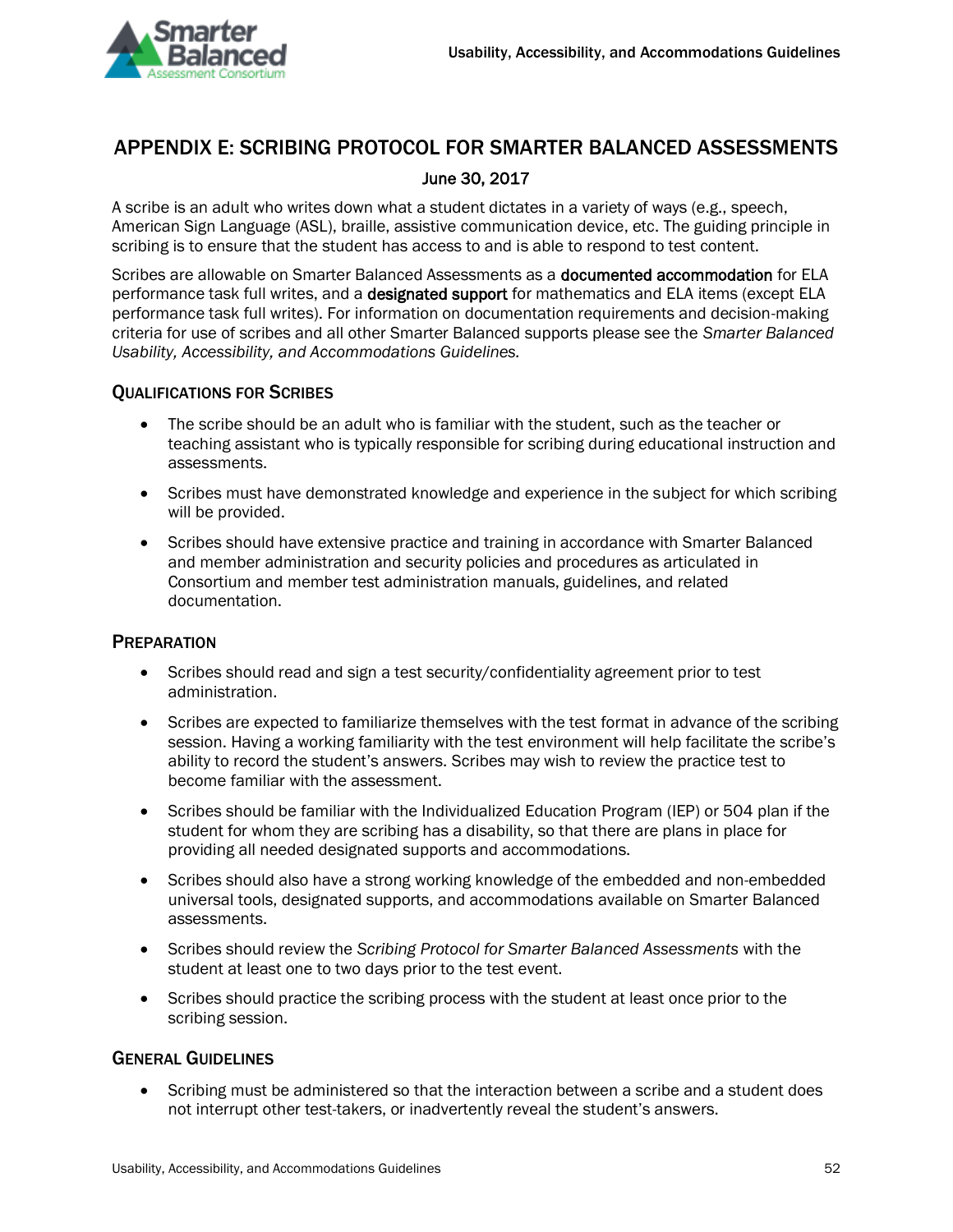

- If not in a separate setting, the scribe should be situated near enough to the student to prevent their conversations from reaching other students in the room.
- For computer-based administrations, scribes must enter student responses directly into the test interface, making use of the embedded and non-embedded tools available for a given item and student.
- Scribes are expected to comply with student requests regarding use of all available features within the test environment.
- Scribes may respond to procedural questions asked by the student (e.g., test directions, navigation within the test environment, etc.).
- Scribes may not respond to student questions about test items if their responses compromise validity of the test. The student must not be prompted, reminded, or otherwise assisted in formulating his or her response during or after the dictation to the scribe.
- Scribes may ask the student to restate words or parts as needed. Such requests must not be communicated in a manner suggesting that the student should make a change or correction.
- Scribes may not question or correct student choices, alert students to errors or mistakes, prompt or influence students in any way that might compromise the integrity of student responses. A scribe may not edit or alter student work in any way, and must record exactly what the student has dictated.
- Students must be allowed to review and edit what the scribe has written. If necessary, the student can request the scribe to read aloud the completed text before final approval.

| <b>Content Area</b> | <b>Guidelines</b>                                                                                                                                               |
|---------------------|-----------------------------------------------------------------------------------------------------------------------------------------------------------------|
| English             | Selected Response Items (Single and Multiple Answer)                                                                                                            |
| Language Arts       | The student must point to or otherwise indicate his/her selection(s) from the<br>options provided.                                                              |
|                     | Scribes are expected to comply with student directions regarding screen and test<br>navigation and use of test platform features available for a given item.    |
|                     | The student will confirm the selected answer and indicate to the scribe when<br>he/she is ready to move to the next item.                                       |
|                     | Constructed Response Items (Short-Text)                                                                                                                         |
|                     | The scribe will write verbatim student responses on paper or on screen in an<br>area occluded from other students' view.                                        |
|                     | The scribe will correctly spell all words as dictated.                                                                                                          |
|                     | The scribe will not capitalize words or punctuate text.                                                                                                         |
|                     | The scribe will orally confirm spelling of homonyms and commonly confused<br>٠<br>homophones, e.g., than and then; to, two, and too; there, their, and they're. |
|                     | The student will proofread to add punctuation, capitalization, spacing, and make<br>٠<br>other edits.                                                           |
|                     | The scribe will make student requested changes, even if incorrect.<br>٠                                                                                         |
|                     | The student will confirm the fidelity of the response.<br>٠                                                                                                     |
|                     | The student will indicate to the scribe when he/she is ready to move to the next<br>٠<br>item.                                                                  |

### CONTENT-AREA SPECIFIC GUIDELINES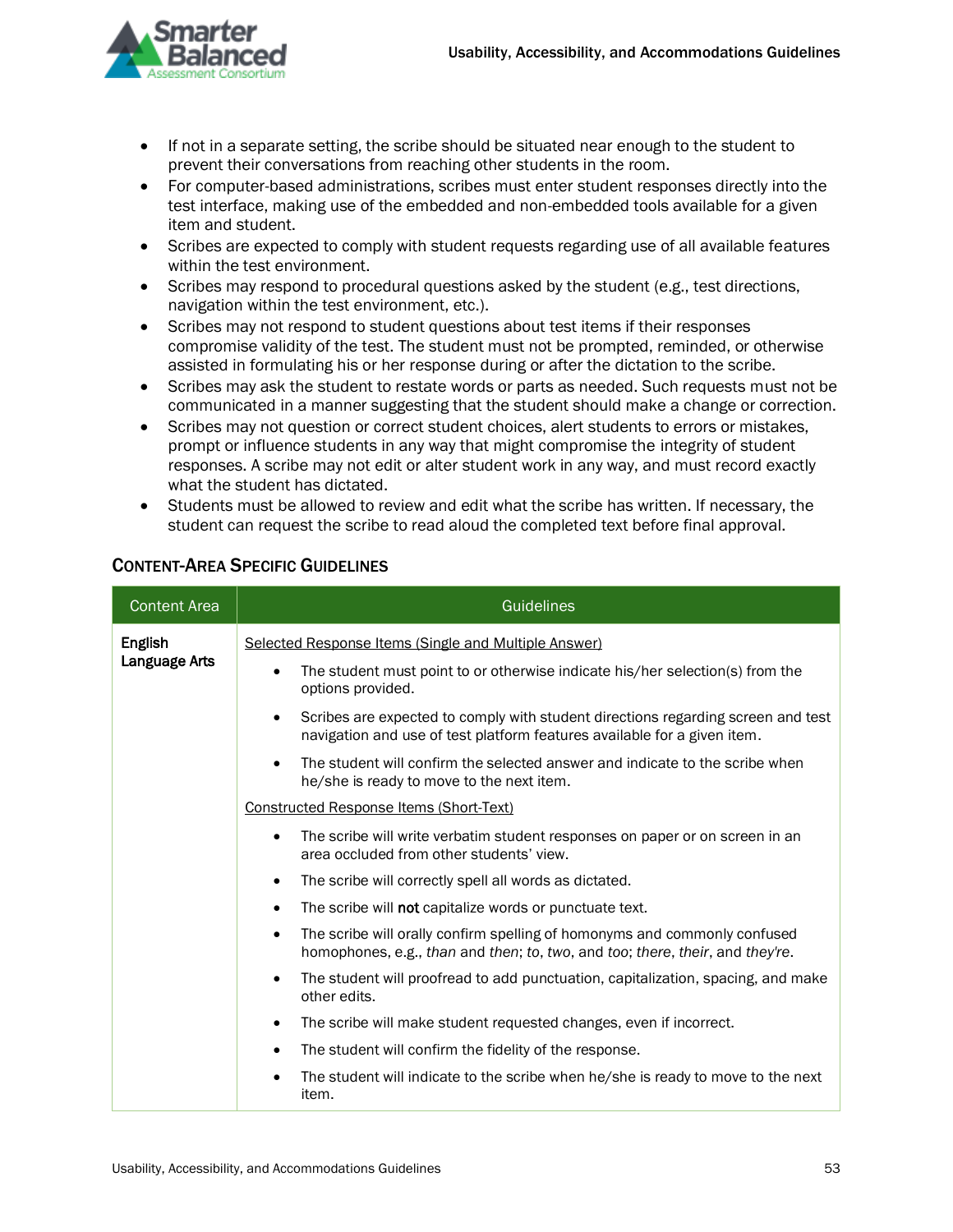

|                    | Long Essay (Full Write)                                                                                                                                                                                          |  |  |  |
|--------------------|------------------------------------------------------------------------------------------------------------------------------------------------------------------------------------------------------------------|--|--|--|
|                    | The scribe will write verbatim student responses on paper or on screen in an<br>area occluded from other students' view.                                                                                         |  |  |  |
|                    | The scribe will correctly spell all words as dictated.<br>$\bullet$                                                                                                                                              |  |  |  |
|                    | The scribe will not capitalize words or punctuate text.<br>٠                                                                                                                                                     |  |  |  |
|                    | The scribe will orally confirm spelling of homonyms and commonly confused<br>٠<br>homophones, e.g., than and then; to, two, and too; there, their, and they're.                                                  |  |  |  |
|                    | The student will proofread to add punctuation, capitalization, spacing, and other<br>$\bullet$<br>edits.                                                                                                         |  |  |  |
|                    | The scribe will make student requested changes, even if incorrect.<br>٠                                                                                                                                          |  |  |  |
|                    | The student will confirm the fidelity of the response.<br>$\bullet$                                                                                                                                              |  |  |  |
|                    | The student will indicate to the scribe when he/she is ready to move to the next<br>item.                                                                                                                        |  |  |  |
|                    | Scribes should request clarification from the student about the use of<br>capitalization, punctuation, and the spelling of words, and must allow the<br>student to review and edit what the scribe has written.  |  |  |  |
| <b>Mathematics</b> | Selected Response Items (Single and Multiple Answer)                                                                                                                                                             |  |  |  |
|                    | The student must point to or otherwise indicate his/her selection from the<br>$\bullet$<br>options provided.                                                                                                     |  |  |  |
|                    | The scribe will comply with student directions, including requests regarding<br>$\bullet$<br>screen and test navigation and use of test platform features available for the<br>question.                         |  |  |  |
|                    | The student will confirm his/her selections and indicate to the scribe when<br>$\bullet$<br>he/she is ready to move to the next item.                                                                            |  |  |  |
|                    | Scribes should request clarification from the student about the use of<br>capitalization, punctuation, and the spelling of words, and must allow the<br>student to review and edits what the scribe has written. |  |  |  |
|                    | Constructed/Equation Response Items                                                                                                                                                                              |  |  |  |
|                    | The student must point or otherwise direct the scribe in developing his/her<br>$\bullet$<br>response.                                                                                                            |  |  |  |
|                    | The scribe will input student work directly onscreen and in view of the student.                                                                                                                                 |  |  |  |
|                    | For responses requiring equations, the student must specify where to place<br>٠<br>figures and operands.                                                                                                         |  |  |  |
|                    | For responses requiring text, the scribe will correctly spell all words as dictated<br>$\bullet$<br>and conform to standard writing conventions.                                                                 |  |  |  |
|                    | For responses requiring text, the student will proofread to add punctuation,<br>٠<br>capitalization, spacing, and other edits.                                                                                   |  |  |  |
|                    | The scribe will make student requested changes, even if incorrect.<br>$\bullet$                                                                                                                                  |  |  |  |
|                    | The student will confirm the fidelity of the response.                                                                                                                                                           |  |  |  |
|                    | The student will indicate to the scribe when he/she is ready to move to the next<br>item.                                                                                                                        |  |  |  |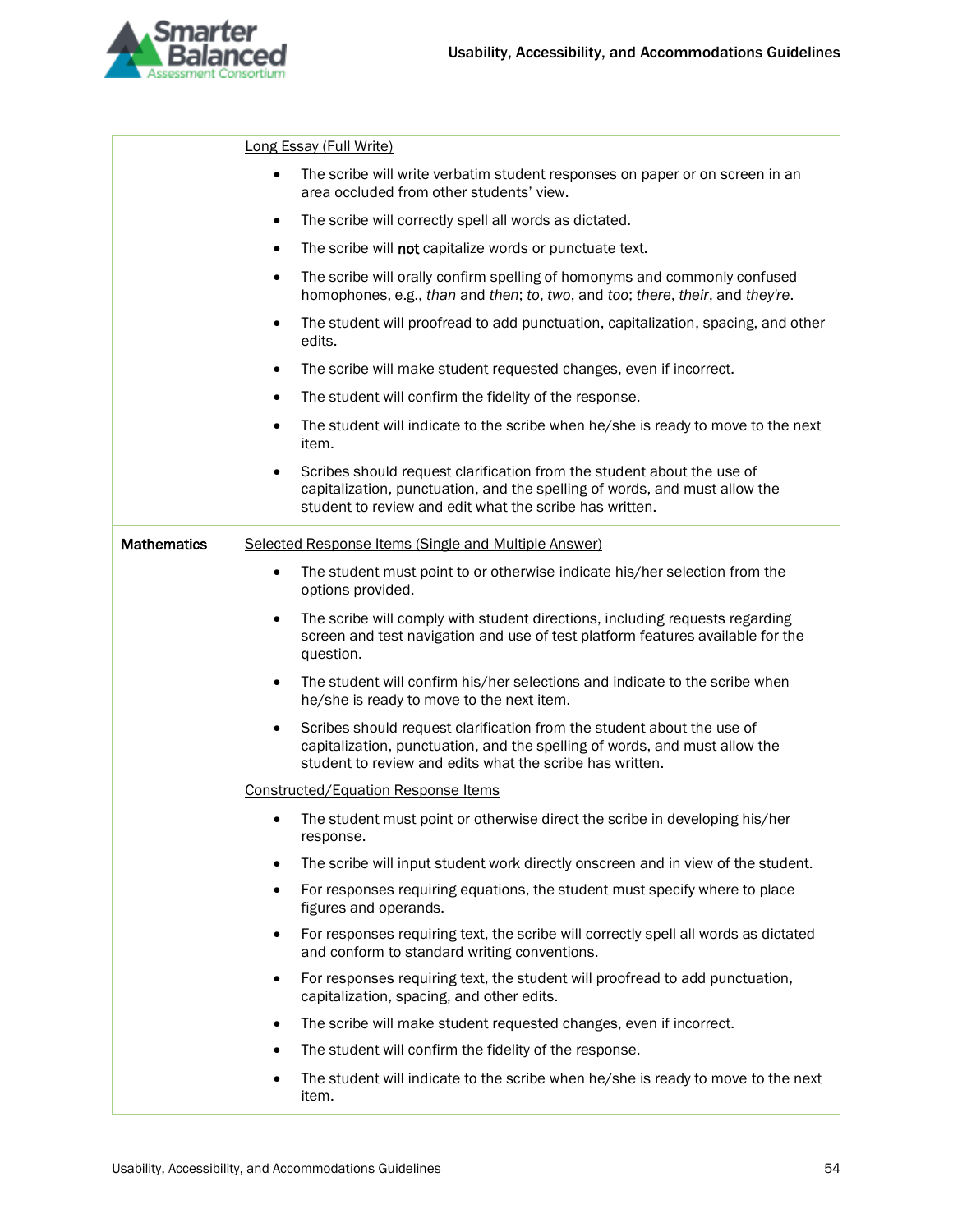

### CONSIDERATIONS FOR STUDENTS ALSO USING ASL OR OTHER SIGN SYSTEM

- The scribe should be proficient in the sign system utilized (e.g., ASL) or the scribe should be working with an interpreter proficient in the sign system, as determined by the member.
- When a constructed response is required, the interpreter/scribe should convey the meaning behind the student's indicated response.
- The interpreter/scribe should show the student the written response, but NOT sign the response to the student.
	- o Probing or clarifying is allowed in the case of classifiers for students using ASL or other sign systems.
- Students may review the written or typed response on paper or on the computer screen and indicate any changes or revisions to the scribe.

### CONSIDERATIONS FOR STUDENTS USING BRAILLE

- The scribe should be proficient in reading (visually or tactually) braille in all braille codes used by the student, as determined by the member.
- The scribe should enter the responses on paper or online exactly as the student has brailled. In addition to following the content specific guidelines above, errors in braille code should not be corrected.
- The scribe may ask for the student to read back brailled responses for clarification if the brailled response is difficult to read due to student corrections.
- Students may review the written or typed response on paper or on the computer screen by either using the scribe to read back the entered response or using assistive technology. Students may indicate any changes or revisions to the scribe.

### POST-ADMINISTRATION

• The scribe will submit online or paper-based student responses and collect scratch paper, rough drafts, and login information immediately at the end of the testing session and deliver it to the test administrator in accordance with Consortium and member policies and procedures.

### **REFERENCES**

California Department of Education. (2010, February). California High School Exit Examination. Retrieved from CAHSEE Accommodations and Modifications: <http://www.cde.ca.gov/ta/tg/hs/documents/scribguidefeb10.doc>

Delaware Department of Education. (2013, 06 14). *Guidelines for Inclusion of Students with Disabilities and English Language Learners.* Retrieved from DCAS Online: [http://de.portal.airast.org/wp-content/uploads/2013/06/Guidelines\\_for\\_Inclusion\\_2013-](http://de.portal.airast.org/wp-content/uploads/2013/06/Guidelines_for_Inclusion_2013-14_V2.pdf) [14\\_V2.pdf-](http://de.portal.airast.org/wp-content/uploads/2013/06/Guidelines_for_Inclusion_2013-14_V2.pdf) [14\\_V2.pdf](http://de.portal.airast.org/wp-content/uploads/2013/06/Guidelines_for_Inclusion_2013)

New England Common Assessment Program (NECAP). (2010, August). *New England Common Assessment Program Accommodations Guide.* Retrieved fro[m](http://www.maine.gov/portal) [http://www.maine.gov/portal/](http://www.maine.gov/portal): [https://www.maine.gov/education/necap/1011materials/accommodations\\_guide\\_final.pdf](https://www.maine.gov/education/necap/1011materials/accommodations_guide_final.pdf)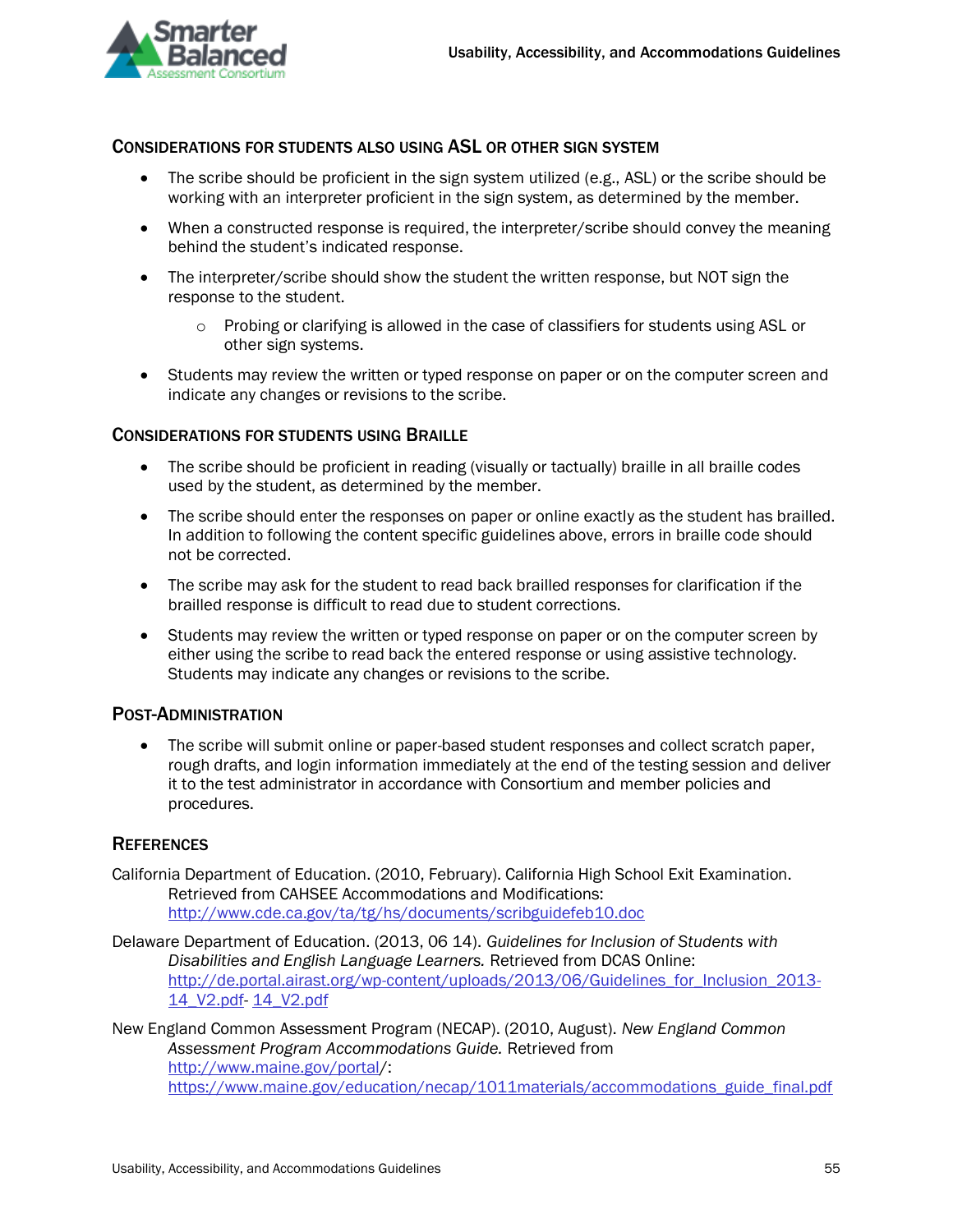

State of Washington Office of Superintendent of Public Instruction. (2013, September). *Access Supports and Accommodations Guidelines for State Assessments.* Retrieved from State of Washington Office of Superintendent of Public Instruction[:](http://www.k12.wa.us/assessment/statetesting/pubdocs/AccommodationManual.pdf) <http://www.k12.wa.us/assessment/statetesting/pubdocs/AccommodationManual.pdf>

Utah State Office of Education. (2013). *Scribe Accommodation Guidelines.* Retrieved from: <http://www.schools.utah.gov/sars/Assessment/ScribeGuidelines.aspx>

West Virginia Department of Education. (December, 2013). *West Virginia Department of Education Office of Assessment and Accountability.* Retrieved from West Virginia Guidelines for Participation in State Assessments, 2013-2014: Guidance on Accommodations for Students with Disabilities and/or Limited English Proficiency in State and District-Wide Testing: <http://wvde.state.wv.us/osp/ParticipationGuidelines-2013-2014.pdf>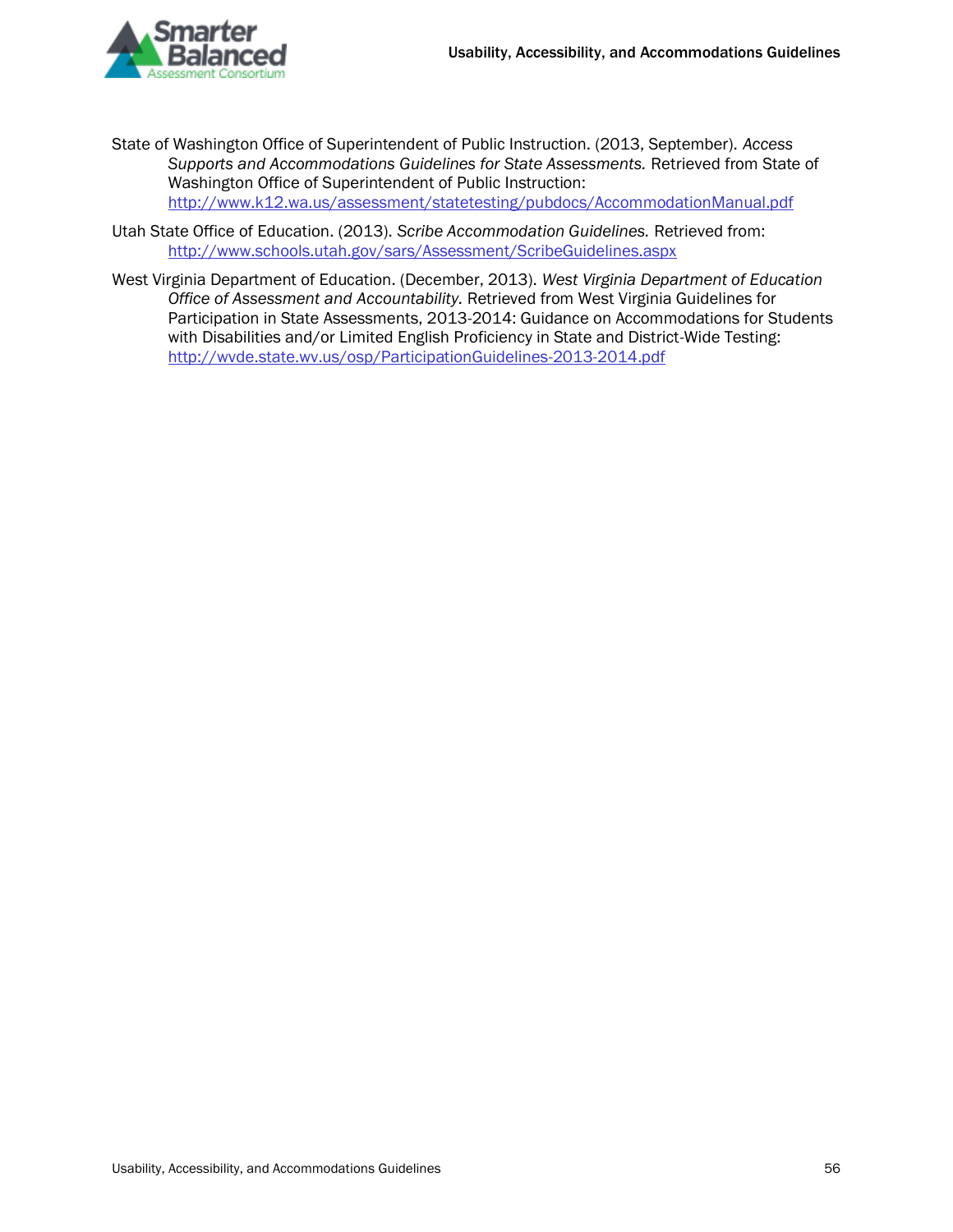

# APPENDIX F: REVISION LOG

<span id="page-58-0"></span>Updates to the *Smarter Balanced Usability, Accessibility, and Accommodations Guidelines* are captured in this Revision Log*.* Updates are based on requests from Members that do not impact policy. Any changes impacting policy require discussion and vote by Governing Members. Updates captured in the Revision Log are separated into two categories:

- Clarification: Updates of this type add details to existing information included in the *Guidelines*.
- Increased Flexibility: Updates of this type reflect explicatory information included in the *Guidelines* that result in augmented access to Smarter Balanced assessments.

Revisions are captured in tracking tables according to category. In cases where both Clarification and Increased Flexibility edits are made, changes to the *Guidelines* will be captured in the Increased Flexibility tracking table.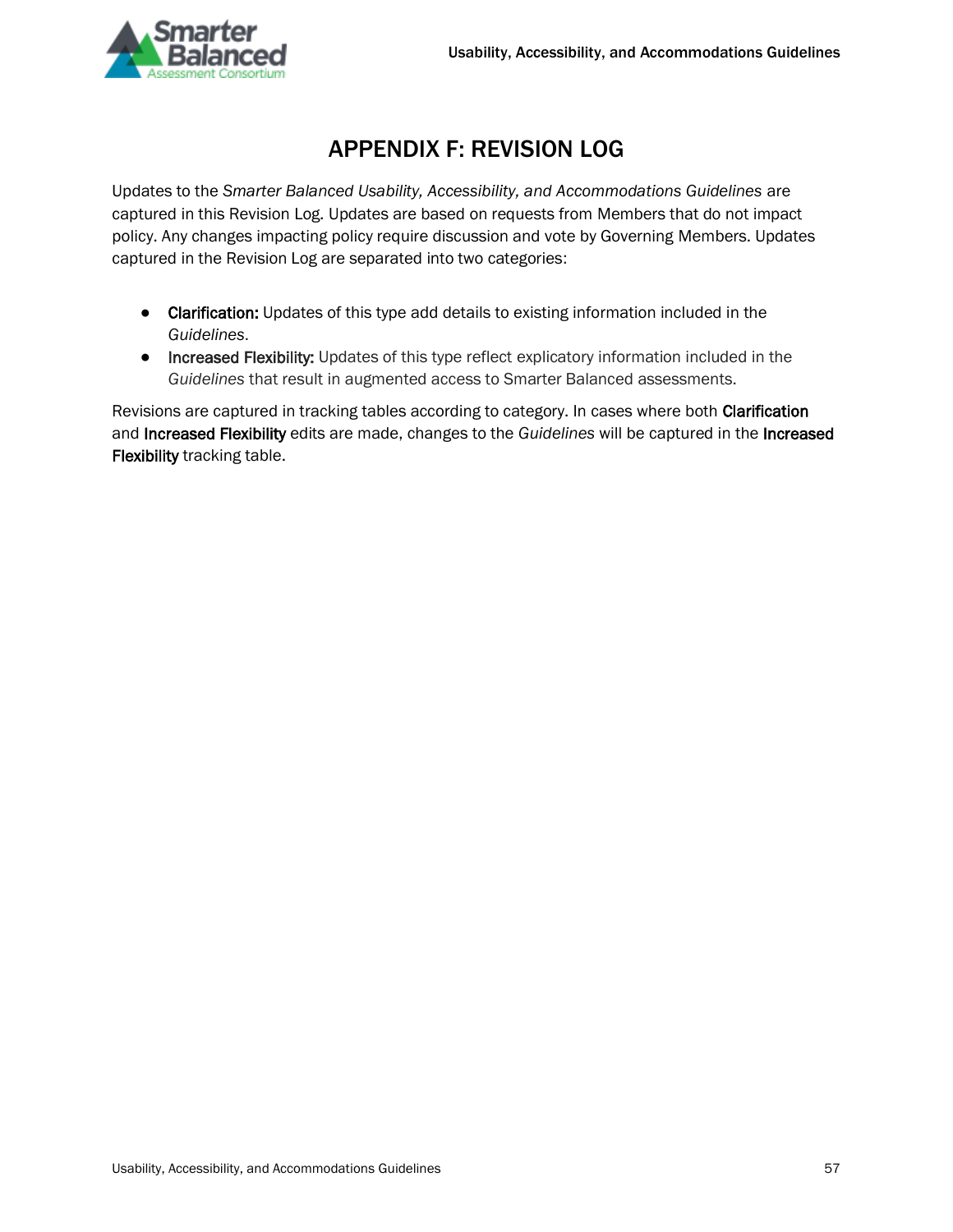

| <b>Section</b>                      | Page          | <b>Clarification: Description of Changes</b>                                                                                                                                                                                               | <b>Date</b> | <b>Version</b> |
|-------------------------------------|---------------|--------------------------------------------------------------------------------------------------------------------------------------------------------------------------------------------------------------------------------------------|-------------|----------------|
| Table 3                             | 9             | Consistently used the term "ELA reading passages" instead of "ELA<br>passages" to clarify availability of text-to-speech as an embedded<br>designated support.                                                                             | 03/12/14    | 1.2            |
| Table 4                             | 12            | Consistently used the term "ELA reading passages" instead of "ELA<br>passages" to clarify availability of read aloud as a non-embedded<br>designated support.                                                                              | 03/12/14    | 1.2            |
| Table 5                             | 17            | Consistently used the term "ELA reading passages" instead of "ELA<br>passages" to clarify availability of text-to-speech as an embedded<br>accommodation.                                                                                  | 03/12/14    | 1.2            |
| Table 6                             | 19            | Consistently used the term "ELA reading passages" instead of "ELA<br>passages" to clarify availability of read aloud as a non-embedded<br>accommodation.                                                                                   | 03/12/14    | 1.2            |
| Table 3                             | 10            | Added verbiage clarifying the audio component of translated<br>glossaries.                                                                                                                                                                 | 08/01/14    | 2.1            |
| Table 3                             | 10            | Added clarifying language for the translated test directions<br>embedded designated support, "As an embedded designated<br>support, translated test directions are automatically a part of the<br>stacked translation designated support." | 11/5/14     | 2.2            |
| Appendix<br>С                       | 32            | Added question 16 to FAQs, which reflects information about a state<br>vote addressing accessibility resources discussed and not included.                                                                                                 | 11/5/14     | 2.2            |
| Global                              |               | References to Consortium "states" were changed to "members."                                                                                                                                                                               | 6/1/15      | 3.1            |
| Global                              |               | References to TIDE were changed to ART.                                                                                                                                                                                                    | 6/1/15      | 3.1            |
| Figure 1                            | 4             | Updated graphic to reflect new resources.                                                                                                                                                                                                  | 6/1/15      | 3.1            |
| Introducti<br>on                    | 5             | Updated to include all appendices (A-E) and descriptions.                                                                                                                                                                                  | 6/1/15      | 3.1            |
| Table 1<br>Table 6<br>Appendix<br>A | 6<br>19<br>23 | Inserted grade levels for which calculators are permitted.                                                                                                                                                                                 | 6/1/15      | 3.1            |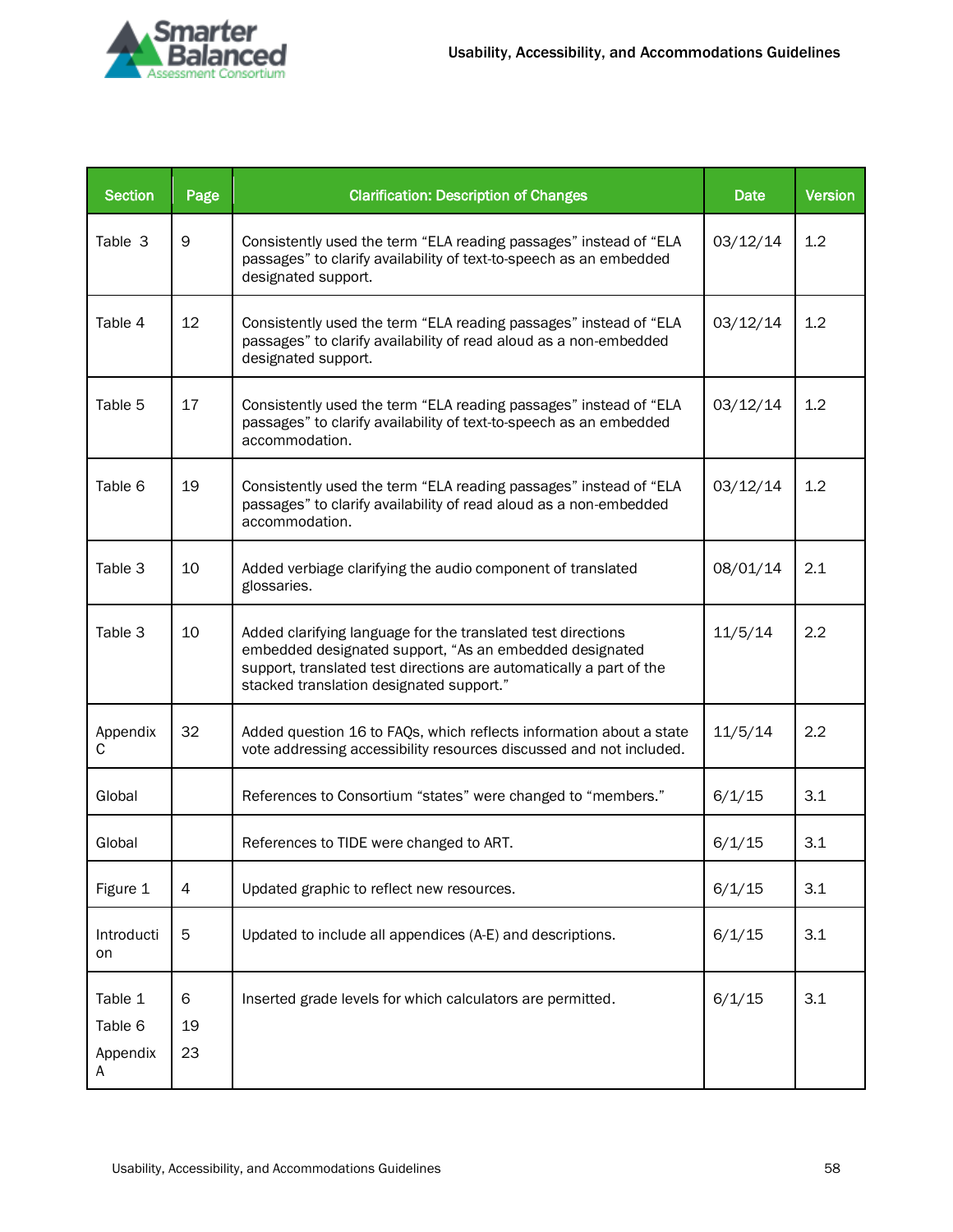

| Table 4                              | 15           | Updated the description of non-embedded Translations (Glossaries)<br>to reflect that it is a resource available only for paper-pencil tests.                                                                                                                                                                                                                                  | 6/1/15  | 3.1 |
|--------------------------------------|--------------|-------------------------------------------------------------------------------------------------------------------------------------------------------------------------------------------------------------------------------------------------------------------------------------------------------------------------------------------------------------------------------|---------|-----|
| Appendix<br>С                        | 36           | Add question 43 to FAQs to clarify small group administration of the<br>Read Aloud.                                                                                                                                                                                                                                                                                           | 6/1/15  | 3.1 |
| Appendix<br>D                        | 39           | Example added to guidance regarding misspellings in the Read Aloud<br>Protocol.                                                                                                                                                                                                                                                                                               | 6/1/15  | 3.1 |
| Table 4                              | 14           | Updated description of Separate Setting to include, "or to use a<br>device requiring voicing (e.g., a Whisper Phone)."                                                                                                                                                                                                                                                        | 8/15/15 | 3.2 |
| Appendix<br>С                        | 32           | Added FAQ 17 to describe the process for updating the UAAG.                                                                                                                                                                                                                                                                                                                   | 8/15/15 | 3.2 |
| Introducti<br>on                     | 9            | Elementary and Secondary Education Act (ESEA) (reauthorized as the<br>No Child Left Behind Act of 2001 - NCLB) replaced with: Every<br>Student Succeeds Act (ESSA) of 2016and/or ESSA                                                                                                                                                                                         | 7/1/16  | 4.1 |
| Introducti<br>on<br>FAQ <sub>2</sub> | 3<br>27      | To maintain consistency throughout the document, the description of<br>DS updated to: Designated supports are available to students for<br>whom the need has been indicated by an educator (or team of<br>educators with parent/guardian and student).                                                                                                                        | 7/1/16  | 4.1 |
| Section<br>Introductory<br>Text      | 6<br>9<br>16 | Added verbiage to introductory text to clarify impact of using<br>accessibility resources: "The following [Universal Tools/Designated<br>Supports/Accommodations] are not modifications. Universal tools all<br>yield valid scores that count as participation in assessments that<br>meet the requirements of ESSA when used in a manner consistent<br>with the Guidelines." | 7/1/16  | 4.1 |
| Table 4<br>Table 6                   | 13<br>20     | Read Aloud policy clarified and updated for consistency through<br>document to indicate use of separate setting may be needed                                                                                                                                                                                                                                                 | 7/1/16  | 4.1 |
| Table 5                              | 18           | Incorrect reference to 'Read Aloud' corrected to Text to speech.                                                                                                                                                                                                                                                                                                              | 7/1/16  | 4.1 |
| Table 6                              | 21           | To maintain consistency in the document, a footnote referencing<br>appendix a was added                                                                                                                                                                                                                                                                                       | 7/1/16  | 4.1 |
| FAQ 1                                | 26           | Formatting updated to increase readability                                                                                                                                                                                                                                                                                                                                    | 7/1/16  | 4.1 |
| <b>FAQ 10</b>                        | 29           | Verbiage updated to more clearly reflect current process for soliciting<br>feedback                                                                                                                                                                                                                                                                                           | 7/1/16  | 4.1 |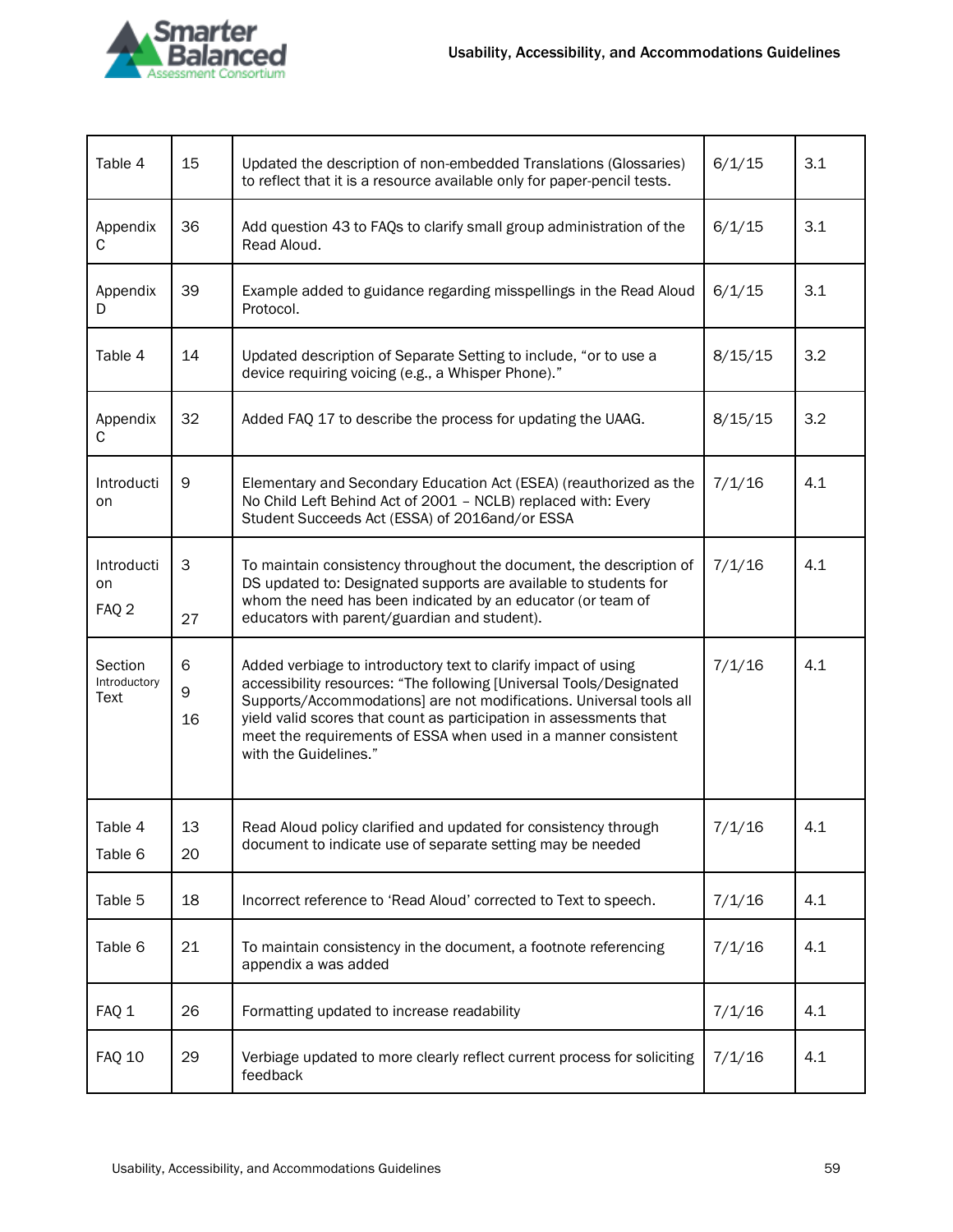



| <b>FAQ 11</b>       | 29        | Updated link to the Practice test                                                                                                                                                                                                                                                                                  | 7/1/16  | 4.1 |
|---------------------|-----------|--------------------------------------------------------------------------------------------------------------------------------------------------------------------------------------------------------------------------------------------------------------------------------------------------------------------|---------|-----|
| <b>FAQ 12</b>       | 30        | Update verbiage to align with new policy on scratch paper which<br>includes use of white boards and assistive technology devices                                                                                                                                                                                   | 7/1/16  | 4.1 |
| <b>FAQ 29</b>       | 35        | Updated the link to the translations accommodation framework                                                                                                                                                                                                                                                       | 7/1/16  | 4.1 |
| Global              |           | English language learner updated to English learner                                                                                                                                                                                                                                                                | 6/30/17 | 4.2 |
| Global              |           | Formatting updates to increase readability. Editorial changes to<br>increase consistency within and across documentation and to<br>include updated information and references.                                                                                                                                     | 6/30/17 | 4.2 |
| Table 4             | 14        | Added verbiage to Magnification, "Magnification allows increasing<br>the size and changing of the color contrast, including the size and<br>color of the mouse pointer, to a level not provided for by the zoom<br>universal tool, color contrast designated support, and/or mouse<br>pointer designated support." | 6/30/17 | 4.2 |
| Table 3,<br>Table 4 | 11,<br>14 | To Read aloud and Text to speech, added clarifying verbiage, "for<br>math stimuli and items"                                                                                                                                                                                                                       | 6/30/17 | 4.2 |
| Table 4             | 15        | To Separate Setting, added verbiage, "use Amplification" and "It may<br>also include a calming device or support as recommended by<br>educators and/or specialists."                                                                                                                                               | 6/30/17 | 4.2 |
| Table 4,            | 15        | For Scribe, added clarifying verbiage, "(for all items except ELA<br>performance task full write. (See Accommodations for ELA<br>performance task full write)"                                                                                                                                                     | 6/30/17 | 4.2 |
| Table 5             | 18        | Included updated verbiage on technology, "Due to limitations with<br>refreshable braille technology and math" and "Alternative text<br>descriptions are embedded in the assessment for all graphics.'                                                                                                              | 6/30/17 | 4.2 |
| Table 6             | 20        | Inserted grade levels to the 100s Number Table                                                                                                                                                                                                                                                                     | 6/30/17 | 4.2 |
| Table 6             | 20        | For Scribe, added clarifying verbiage, "(for ELA performance task full<br>write. (See Designated Supports for all items except ELA<br>performance task full write)"                                                                                                                                                | 6/30/17 | 4.2 |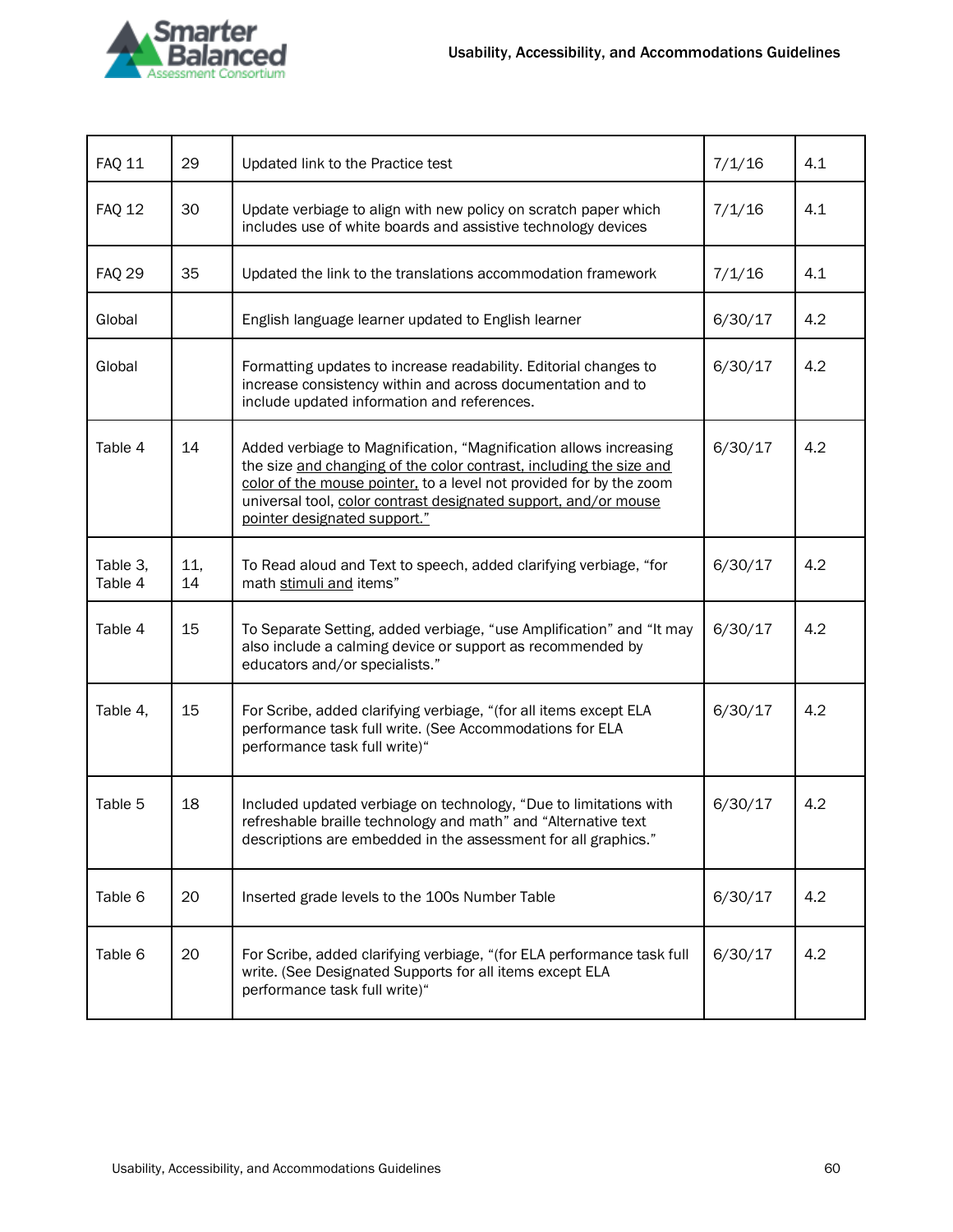

| <b>Section</b>          | Page    | <b>Increased Flexibility: Description of Changes</b>                                                                                                                                                                                                                                                                                                                                                                                        | Date     | <b>Version</b> |
|-------------------------|---------|---------------------------------------------------------------------------------------------------------------------------------------------------------------------------------------------------------------------------------------------------------------------------------------------------------------------------------------------------------------------------------------------------------------------------------------------|----------|----------------|
| Table 2                 | 8       | Scratch paper, the non-embedded universal tool, description has<br>additional details regarding the performance task testing sessions:                                                                                                                                                                                                                                                                                                      | 03/12/14 | 1.2            |
|                         |         | "For mathematics and ELA performance tasks, if a student needs to<br>take the performance task in more than one session, scratch paper<br>may be collected at the end of each session, securely stored, and<br>made available to the student at the next performance task testing<br>session. Once the student completes the performance task, the<br>scratch paper must be collected and securely destroyed to maintain<br>test security." |          |                |
| Table 4                 | 16      | Added information regarding the availability of translated test<br>directions in PDF format. New accessibility resource also added to<br>Figure 1 and Appendix A.                                                                                                                                                                                                                                                                           | 08/01/14 | 2.1            |
| Table 4                 | 14      | To separate setting, added that, "A specific adult, trained in a manner<br>consistent with the TAM, can act as test proctor (test administrator)<br>when student requires it."                                                                                                                                                                                                                                                              | 08/01/14 | 2.1            |
| Table 4                 | 14      | Added information regarding the availability of noise buffers. New<br>accessibility resource also added to Figure 1 and Appendix A.                                                                                                                                                                                                                                                                                                         | 08/01/14 | 2.1            |
| Appendix<br>С           | 26      | Added the FAQs section.                                                                                                                                                                                                                                                                                                                                                                                                                     | 08/01/14 | 2.1            |
| Table 4                 | 13      | Moved noise buffers from non-embedded accommodations to non-<br>embedded designated support. Same change was made to graphic<br>and Appendix A table.                                                                                                                                                                                                                                                                                       | 11/5/15  | 2.2            |
| Table 5                 | 18      | Added descriptive information on the Streamline accommodation.<br>Streamline was also added to graphic and Appendix A table.                                                                                                                                                                                                                                                                                                                | 11/5/14  | 2.2            |
| Table 6                 | 20      | Throughout document, updated the policy on Read Aloud non-<br>embedded Accommodation, per member vote on 3/6/15                                                                                                                                                                                                                                                                                                                             | 3/9/15   | 2.3            |
| Appendix<br>D           | 38      | Added Read Aloud protocol reflecting change in policy as per member<br>vote on 3/6/15                                                                                                                                                                                                                                                                                                                                                       | 3/9/15   | 2.3            |
| Intro,<br>Appendix<br>С | 1<br>28 | Added descriptive information regarding temporary approvals for<br>individuals unique student accommodations or designated supports.<br>Language to address this language included in FAQ 6.                                                                                                                                                                                                                                                | 6/1/15   | 3.1            |
| Table 4                 | 13      | Added information regarding the availability of Read Aloud in Spanish.<br>New accessibility resource also added to Figure 1 and Appendix A.                                                                                                                                                                                                                                                                                                 | 6/1/15   | 3.1            |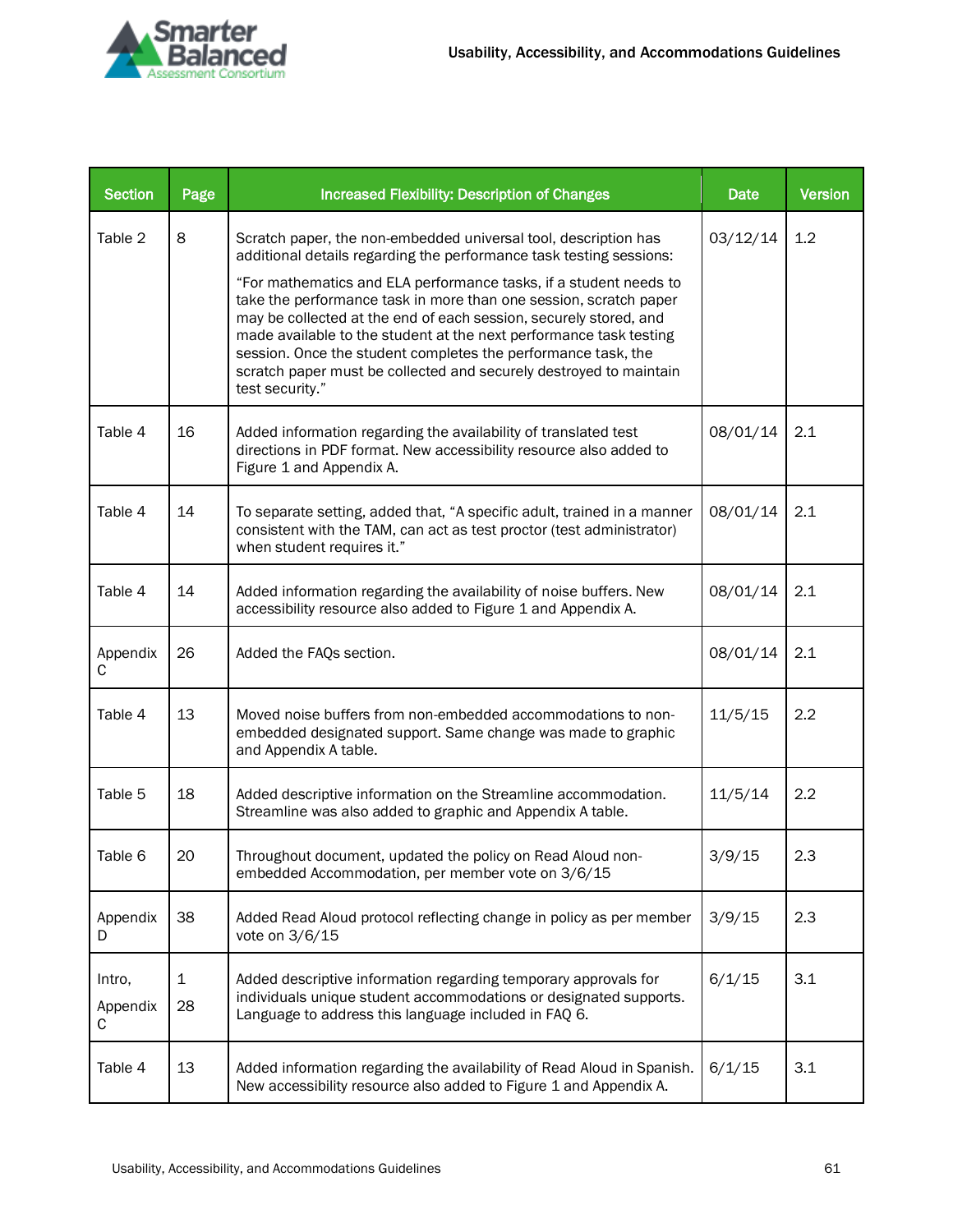

| <b>Section</b>            | Page     | <b>Increased Flexibility: Description of Changes</b>                                                                                                                                                                                                                                                                                                                                                                                                                                                                                                                                      | Date    | <b>Version</b> |
|---------------------------|----------|-------------------------------------------------------------------------------------------------------------------------------------------------------------------------------------------------------------------------------------------------------------------------------------------------------------------------------------------------------------------------------------------------------------------------------------------------------------------------------------------------------------------------------------------------------------------------------------------|---------|----------------|
| Table 4                   | 14       | Updated the information on Translated Test Directions to include ELA                                                                                                                                                                                                                                                                                                                                                                                                                                                                                                                      | 6/1/15  | 3.1            |
| Table 6,<br>Appendix<br>C | 20<br>35 | Removed the conditional school year 2014-2015 for the Read Aloud<br>non-embedded accommodation on ELA passages. Language<br>consistent with this change included in FAQ 37.                                                                                                                                                                                                                                                                                                                                                                                                               | 6/1/15  | 3.1            |
| Appendix<br>C             | 34       | Added languages to reflect all languages offered for Translated Test<br>Directions to FAQ 30.                                                                                                                                                                                                                                                                                                                                                                                                                                                                                             | 6/1/15  | 3.1            |
| Table 2                   | 9        | To Scratch Paper, added verbiage, "A whiteboard with marker may be<br>used as scratch paper. As long as the construct being measured is<br>not impacted, assistive technology devices, including low-tech<br>assistive technology (Math Window) are permitted to make<br>notes.""Access to internet must be disabled on assistive technology<br>devices." "All notes on whiteboards or assistive technology devices<br>must be erased at the end of each CAT session."  "whiteboards<br>should be erased, and notes on assistive technology devices erased<br>to maintain test security." | 7/1/16  | 4.1            |
| Table 4                   | 14       | Added information regarding the availability of Designated Support,<br>Simplified Test Directions. New accessibility resource also added to<br>Figure 1 and Appendix A.                                                                                                                                                                                                                                                                                                                                                                                                                   | 7/1/16  | 4.1            |
| Table 6                   | 19       | Added information regarding the availability of Accommodation, 100s<br>Number Table. New accessibility resource also added to Figure 1 and<br>Appendix A.                                                                                                                                                                                                                                                                                                                                                                                                                                 | 7/1/16  | 4.1            |
| Table 1                   | 7        | Added information regarding the availability of the embedded<br>Universal Tool, Line reader. New accessibility resource also added to<br>Figure 1 and Appendix A.                                                                                                                                                                                                                                                                                                                                                                                                                         | 6/30/17 | 5.1            |
| Table 1                   | 7        | Updated information to acknowledge the availability of the embedded<br>Universal Tool, Thesaurus. Resource also added to Figure 1 and<br>Appendix A.                                                                                                                                                                                                                                                                                                                                                                                                                                      | 6/30/17 | 5.1            |
| Table 3                   | 11       | Added information regarding the availability of the embedded<br>Designated Support, Mouse pointer. New accessibility resource also<br>added to Figure 1 and Appendix A.                                                                                                                                                                                                                                                                                                                                                                                                                   | 6/30/17 | 5.1            |
| Table 4                   | 13       | Added information regarding the availability of the non-embedded<br>Designated Support, Amplification. New accessibility resource also<br>added to Figure 1 and Appendix A.                                                                                                                                                                                                                                                                                                                                                                                                               | 6/30/17 | 5.1            |
| Table 5                   | 19       | Added information regarding the availability of the embedded<br>Accommodation, Braille Transcript. New accessibility resource also<br>added to Figure 1 and Appendix A.                                                                                                                                                                                                                                                                                                                                                                                                                   | 6/30/17 | 5.1            |